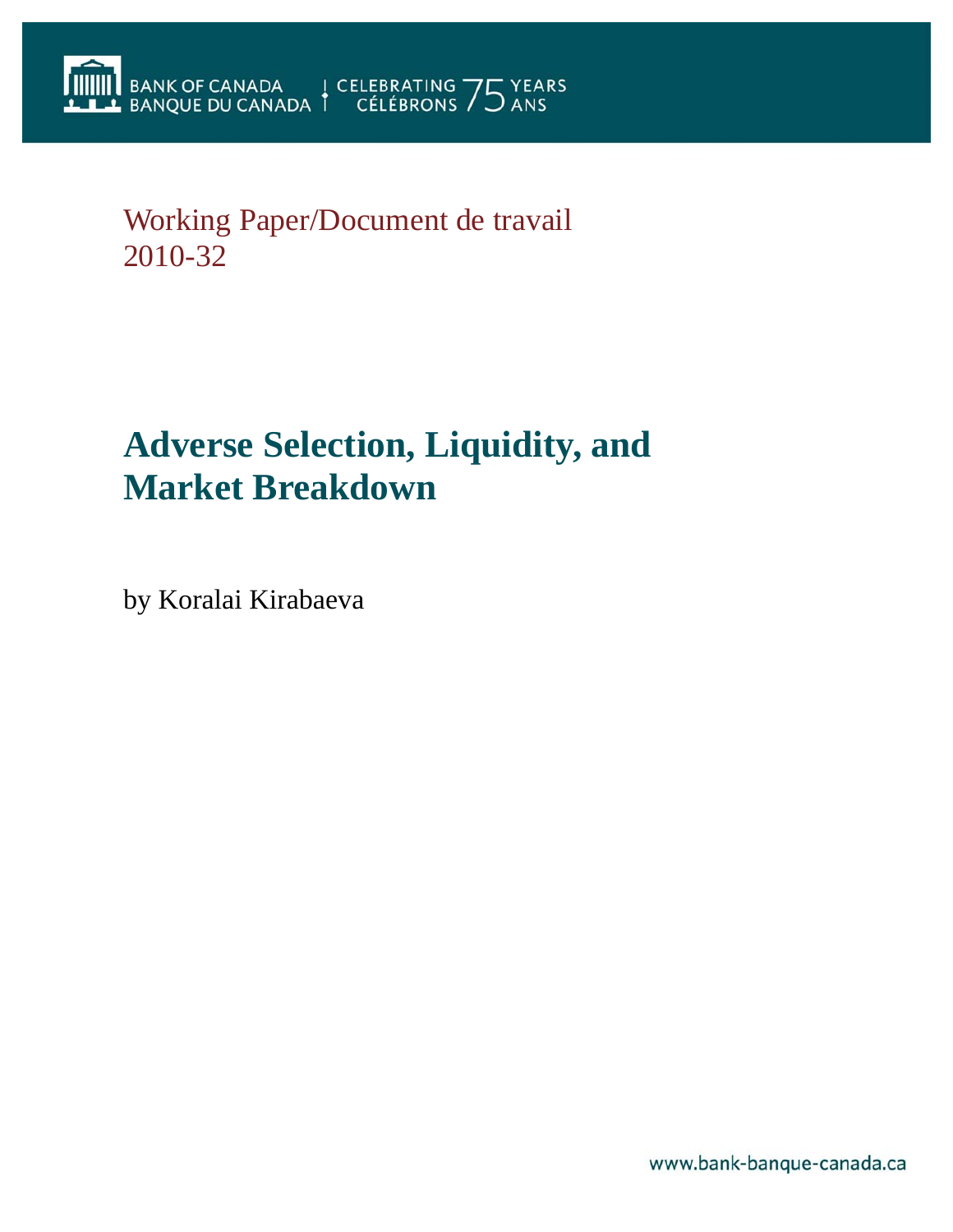Bank of Canada Working Paper 2010-32

December 2010

# **Adverse Selection, Liquidity, and Market Breakdown**

**by** 

## **Koralai Kirabaeva**

 Financial Markets Department Bank of Canada Ottawa, Ontario, Canada K1A 0G9 kkirabaeva@bankofcanada.ca

Bank of Canada working papers are theoretical or empirical works-in-progress on subjects in economics and finance. The views expressed in this paper are those of the author. No responsibility for them should be attributed to the Bank of Canada.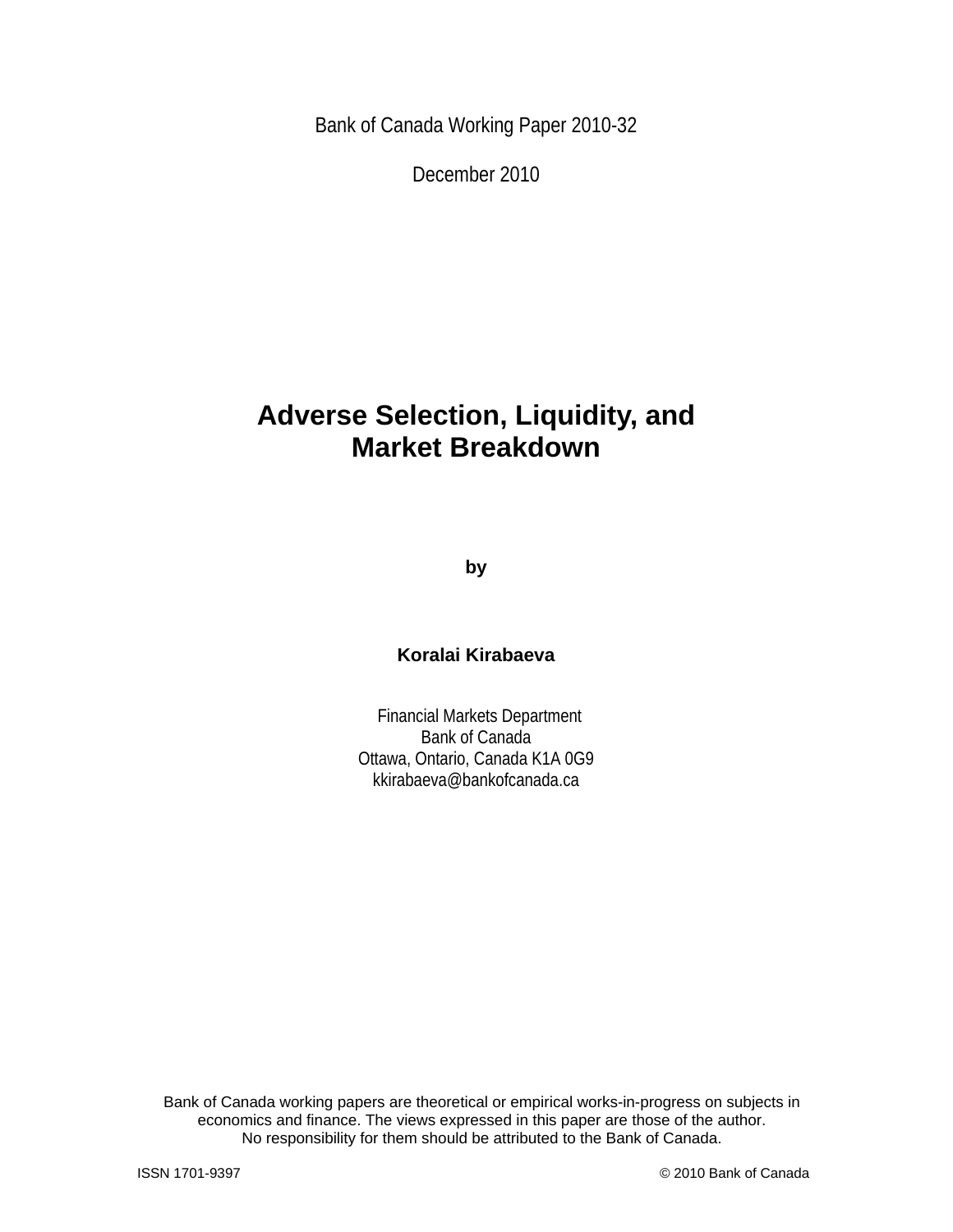# **Acknowledgements**

I would like to thank Viral Acharya, Christoph Bertsch, James Chapman, Jonathan Chiu, David Easley, Douglas Gale, Scott Hendry, Assaf Razin, Karl Shell and Viktor Tsyrennikov, as well as participants at 2009 Cornell - Penn State Conference Financial Fragility, 2010 EEA Annual Meeting, 2010 FMA Annual Meeting, Bank of Canada 2010 Conference on Financial Globalization and Financial Instability for helpful comments and suggestions. All errors are my own.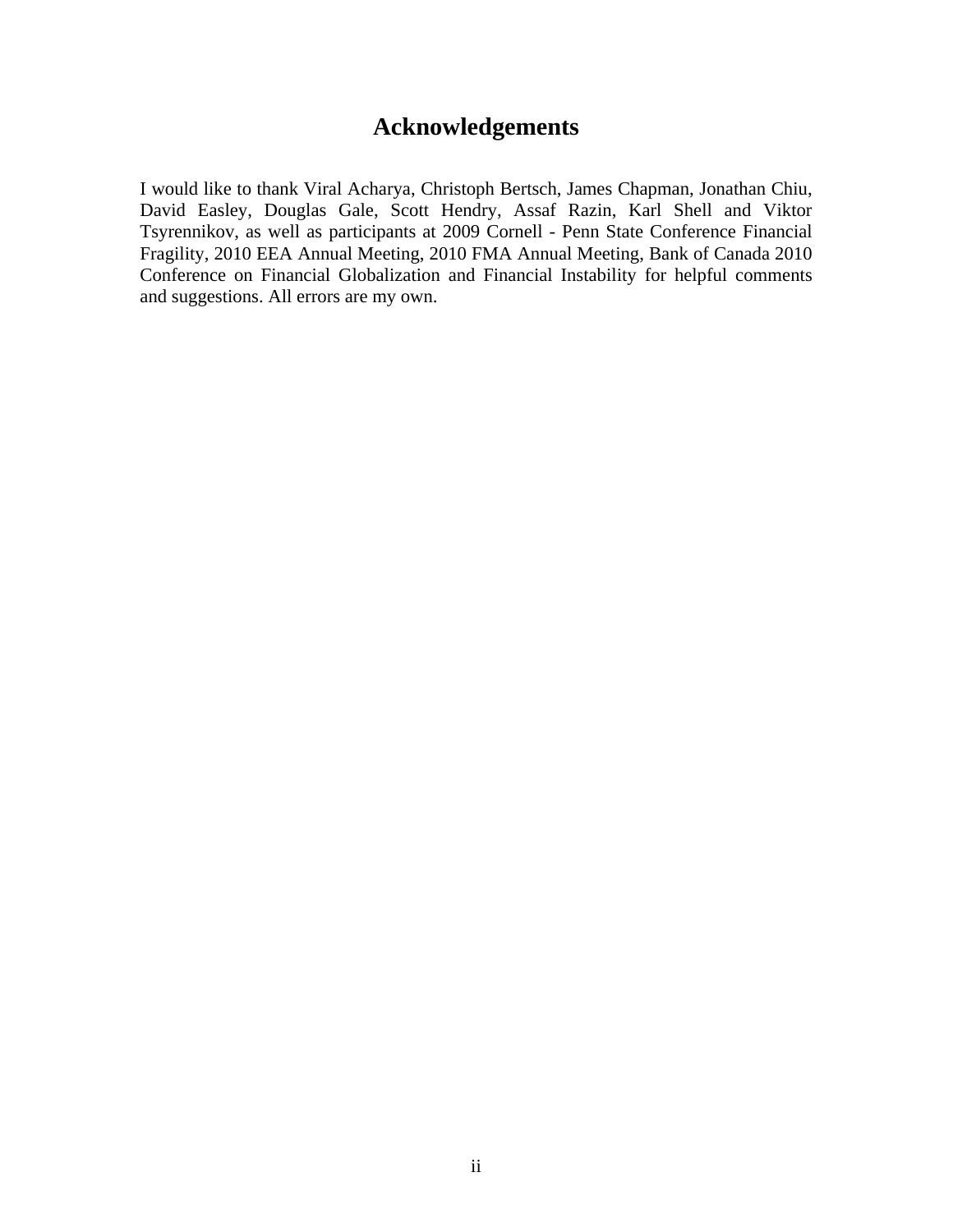# **Abstract**

This paper studies the interaction between adverse selection, liquidity risk and beliefs about systemic risk in determining market liquidity, asset prices and welfare. Even a small amount of adverse selection in the asset market can lead to fire-sale pricing and possibly to a market breakdown if it is accompanied by a flight-to-liquidity, a misassessment of systemic risk, or uncertainty about asset values. The ability to trade based on private information improves welfare if adverse selection does not lead to a market breakdown. Informed trading allows financial institutions to reduce idiosyncratic risks, but it exacerbates their exposure to systemic risk. Further, I show that in a market equilibrium, financial institutions overinvest into risky illiquid assets (relative to the constrained efficient allocation), which creates systemic externalities. Also, I explore possible policy responses and discuss their effectiveness.

*JEL classification: G01, G11, D82 Bank classification: Financial institutions; Financial markets; Financial stability* 

# **Résumé**

L'auteure étudie l'interaction entre l'antisélection, le risque de liquidité et les croyances concernant le risque systémique dans la détermination du degré de liquidité du marché, des prix des actifs et du niveau de bien-être. La présence, même faible, d'antisélection sur le marché des actifs peut entraîner l'effondrement des prix de vente, voire la défaillance du marché si elle s'accompagne d'une ruée vers la liquidité, d'une évaluation incorrecte du risque systémique ou d'une incertitude quant à la valeur des actifs. La possibilité de négocier sur la base d'informations privées accroît le bien-être lorsque l'antisélection ne mène pas à la défaillance du marché. Les transactions entre opérateurs informés permettent aux institutions financières de réduire les risques idiosyncrasiques, mais elles accentuent l'exposition de ces dernières au risque systémique. L'auteure montre également qu'en situation d'équilibre de marché (par rapport à une situation d'efficience allocative sous contraintes), les institutions financières surinvestissent dans des actifs risqués peu liquides, ce qui crée des effets externes systémiques. Enfin, l'auteure examine diverses interventions possibles de l'État et analyse leur efficacité.

*Classification JEL : G01, G11, D82 Classification de la Banque : Institutions financières; Marchés financiers; Stabilité financière*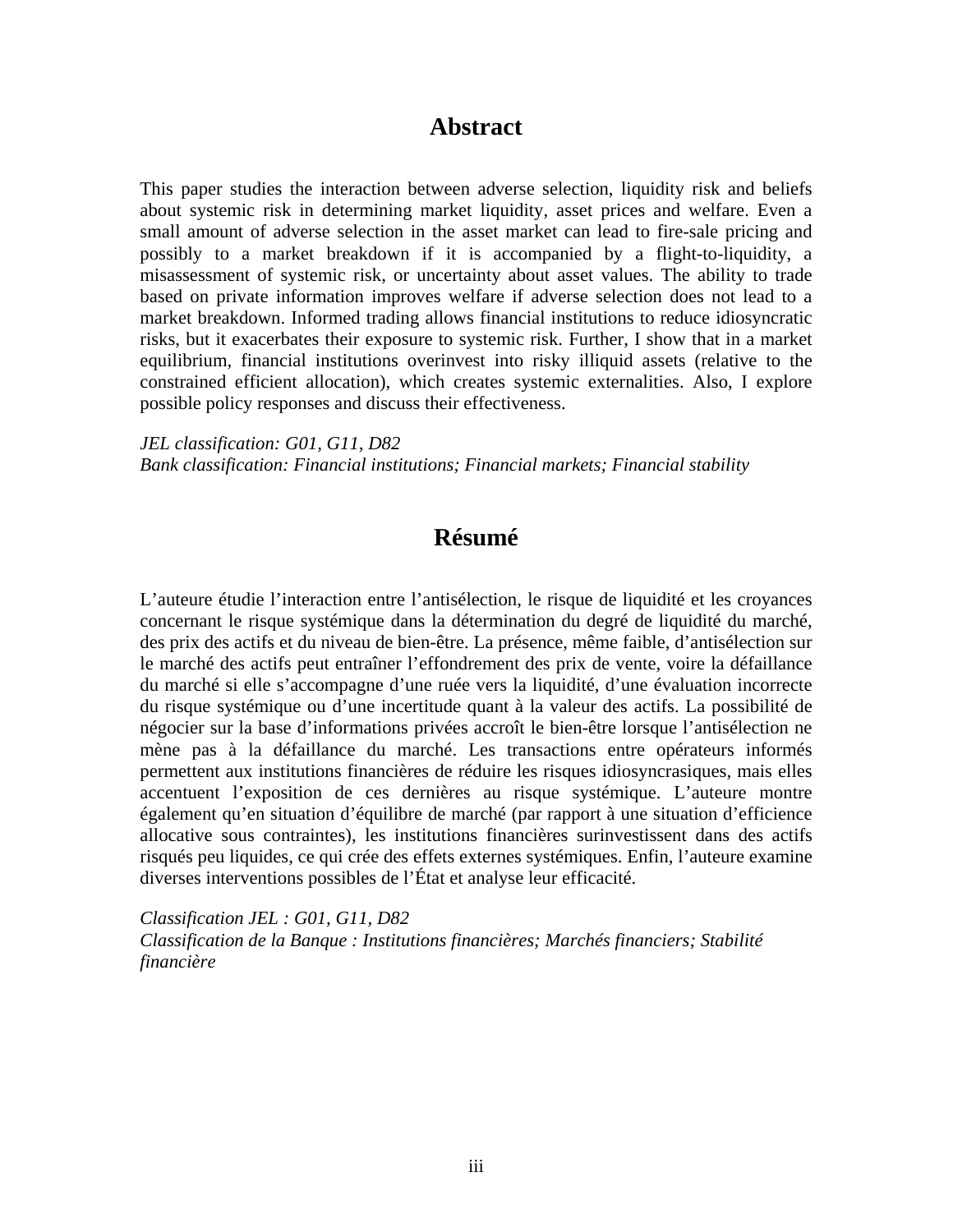### 1 Introduction

In the recent crisis of 2007-2009, trading in some financial markets was dramatically reduced or stopped completely. The following questions emerged: What caused market freezes? For trades that did occur, why were the assets traded at a significant discount? How were problems in a relatively small part of financial market amplified into the systemic crisis? The prevalent explanations focus on the increased uncertainty and information asymmetries about asset values. In particular, the difficulty in assessing the fundamental value of securities may lead to adverse selection problems. A flight-to-liquidity and a misassessment of systemic risk can further amplify the adverse selection problem into a severe Önancial crisis.

In this paper, I develop a model to analyze the interaction between adverse selection, liquidity risk and beliefs about systemic risk in determining market liquidity, asset prices and welfare. I characterize the financial institutions' portfolio choices between safe and risky assets when systemic risk is anticipated, and examine how their beliefs may contribute to market freezes.

In my model, financial institutions (investors) are ex-ante identical but ex-post different with respect to realizations of liquidity shocks and investment quality. Preference for liquidity is characterized by Diamond-Dybvig [21] type of preferences: investors need liquidity in period one or in period two, depending on whether they receive a liquidity shock in period one. In period zero, investors choose the portfolio allocation between the safe asset and the risky long-term asset with an idiosyncratic payoff. In period one, they privately observe their asset quality, and then risky assets can be traded in the market. The investors who have not experienced a liquidity shock are buyers in the asset market, while the sellers are those who have low quality assets or have received a liquidity shock.

Market liquidity is characterized by the cost (in terms of the foregone payoff) of selling a long-term asset before its maturity.<sup>1</sup> Two factors contribute to illiquidity in the market: a shortage of safe assets and adverse selection (characterized by the fraction of low quality assets in the market). On one hand, market liquidity depends on the amount of the safe asset

<sup>&</sup>lt;sup>1</sup>This characterization of liquidity is similar to Eisfeldt [25], where liquidity is described as the cost of transferring the value of expected future payoffs from long-term assets into the current income.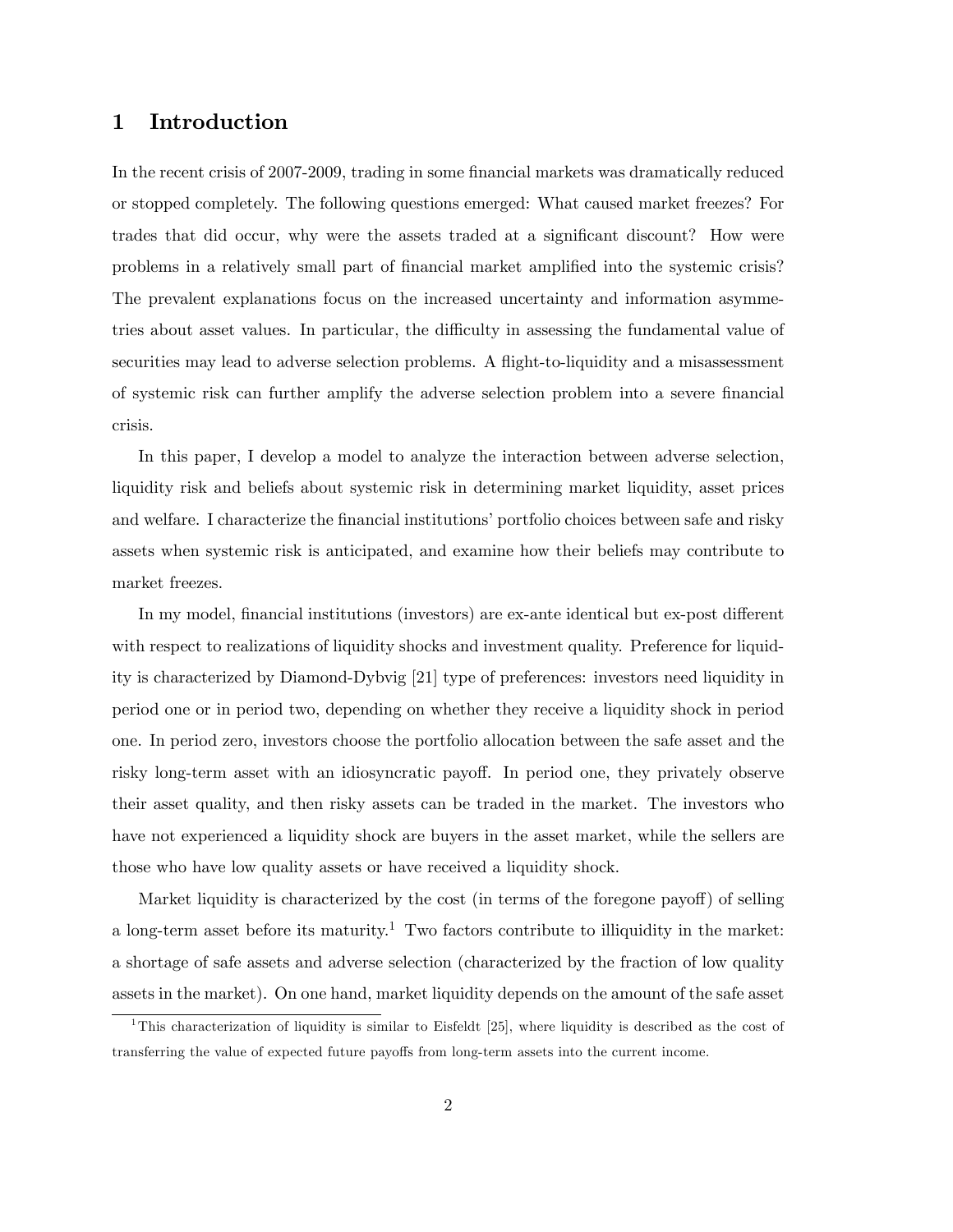held by investors that is available to buy risky assets from liquidity traders. Following the Allen and Gale ([9], [11]) "cash-in-the-market" framework, the market price is determined by the lesser of the following two amounts: expected payoff and the amount of the safe asset available from buyers per unit of assets sold. Therefore, this "cash-in-the-market" pricing may lead to market prices below fundamentals if there is not enough cash (safe assets) to absorb asset trades. On the other hand, market liquidity depends on the quality of assets traded in the market. In particular, adverse selection can cause market illiquidity if assets sold in the market are likely to be of low quality (as in Eisfeldt [25]).

The long-term investment is risky not only because of its uncertain quality but also because of the cost associated with its premature liquidation or sale. Therefore, investors are exposed to the market liquidity risk through their holding of long-term assets. Holdings of the safe asset provide partial insurance against the possibility of a liquidity shock as well as against low asset quality realizations. In addition to the value as means of storage, the safe asset has value as means for reallocating risky assets from investors who have experienced a liquidity shock to those who have not. This is similar to the concept of liquidity value for ability to transfer resources in Kiyotaki and Moore [35].<sup>2</sup>

As a benchmark, I examine portfolio choice when investors have private information about their investment quality but the identity of investors hit by a liquidity shock is public information. Then I analyze the situation when the investor's type (both liquidity needs and asset quality) is private information. In the latter case investors can take advantage of their private information by selling the low-payoff investments and keeping the high quality ones. This generates the lemons problem: buyers do not know whether an asset is sold because of its low quality or because the seller experienced a sudden need for liquidity.<sup>3</sup>

There are two possible states of the economy: normal times and a crisis. The crisis state is characterized by a larger fraction of low quality assets in the market and a higher preference for liquidity relative to normal times.<sup>4</sup> The aggregate uncertainty about the state

<sup>&</sup>lt;sup>2</sup>This is also similar to Acharya, Shin, and Yorulmazer [3] and Diamond and Rajan [22] where one of the motives for holding liquid assets by banks is potential future acquisitions at fire-sale prices.

 $3$ This setting is different from models where investors have private information about aggregate (common) payoff and information can be revealed through trading.

<sup>4</sup>This characterization is consistent with the fact that liquidity crises tend to be associated with economic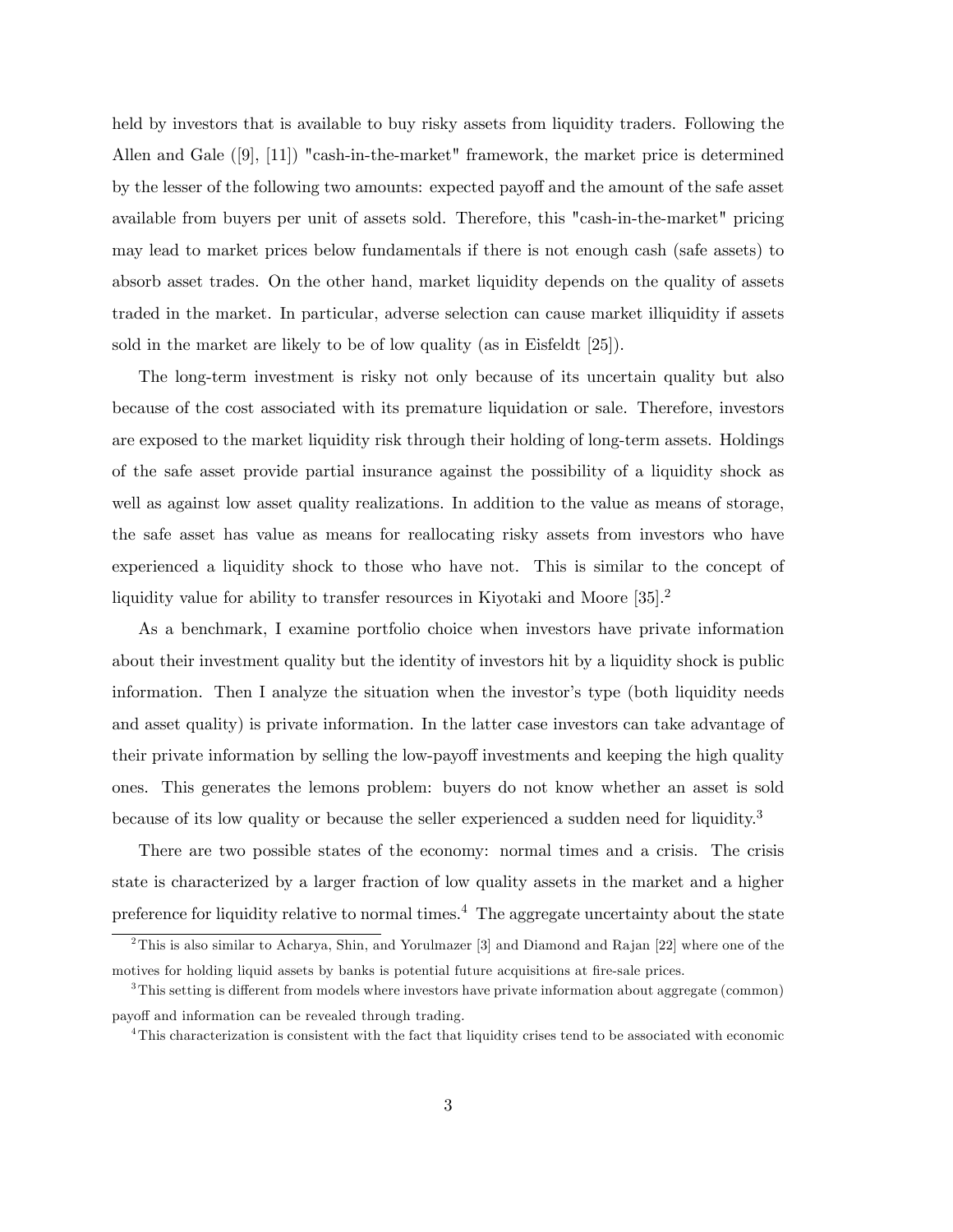of the economy captures systemic risk, while idiosyncratic realizations of liquidity shocks and asset payoffs represent individual exposures to the systemic risk.<sup>5</sup> When the economy is in the normal state, adverse selection does not significantly affect market liquidity. If the market is liquid then informed investors can gain from trading on private information at the expense of liquidity traders.<sup>6</sup>

In the crisis state, adverse selection leads to depressed asset prices and possibly to a breakdown of market trading. There are two types of equilibria depending on trading behavior during the crisis state: (I) with market trading when both high and low quality assets are sold, and (II) with the market breakdown. The type I equilibrium is characterized by asset price volatility across states with Öre-sale pricing in the crisis state. It prevails, as a unique equilibrium, when a crisis is relatively mild (preference for liquidity and the fraction of low quality assets are relatively low). In a type II equilibrium, in the crisis state investors with high quality assets choose not to participate which causes market breakdown and liquidity hoarding. This type prevails, as a unique equilibrium, when a crisis is severe (preference for liquidity and the fraction of low quality assets are sufficiently high). In between, there is a possibility of multiple equilibria when both types coexist. In this case the equilibrium type depends on investors' initial beliefs about the average quality of assets sold in the market.

The ability to trade based on private information about asset quality increases aggregate welfare if adverse selection does not lead to the market breakdown. In normal times, informed trading is welfare beneficial since it allows financial institutions to share idiosyncratic risks through market trading.<sup>7</sup> However, more risk-sharing leads to more risk-taking by financial institutions which may result in significant losses during crises if market trading

downturns. (Eisfeldt [25] and Eisfeldt and Rampini [26])

<sup>5</sup> So investors are exposed to the systemic risk through their holdings of long-term risky assets.

 $6$ Usually *liquidity traders* are modeled as "noise traders" whose endowments and preference for consumption are left unspecified. Modeling liquidity traders as consumers with well-specified preferences allows one to examine the impact of informed trading on welfare.

In this setting, the benefits from informed trading are *only* from risk sharing, there is no information revelation since investors have private information about idiosyncratic realizations of liquidity shocks and investment quality. All aggregate uncertainty is revealed in period one before market trading takes place.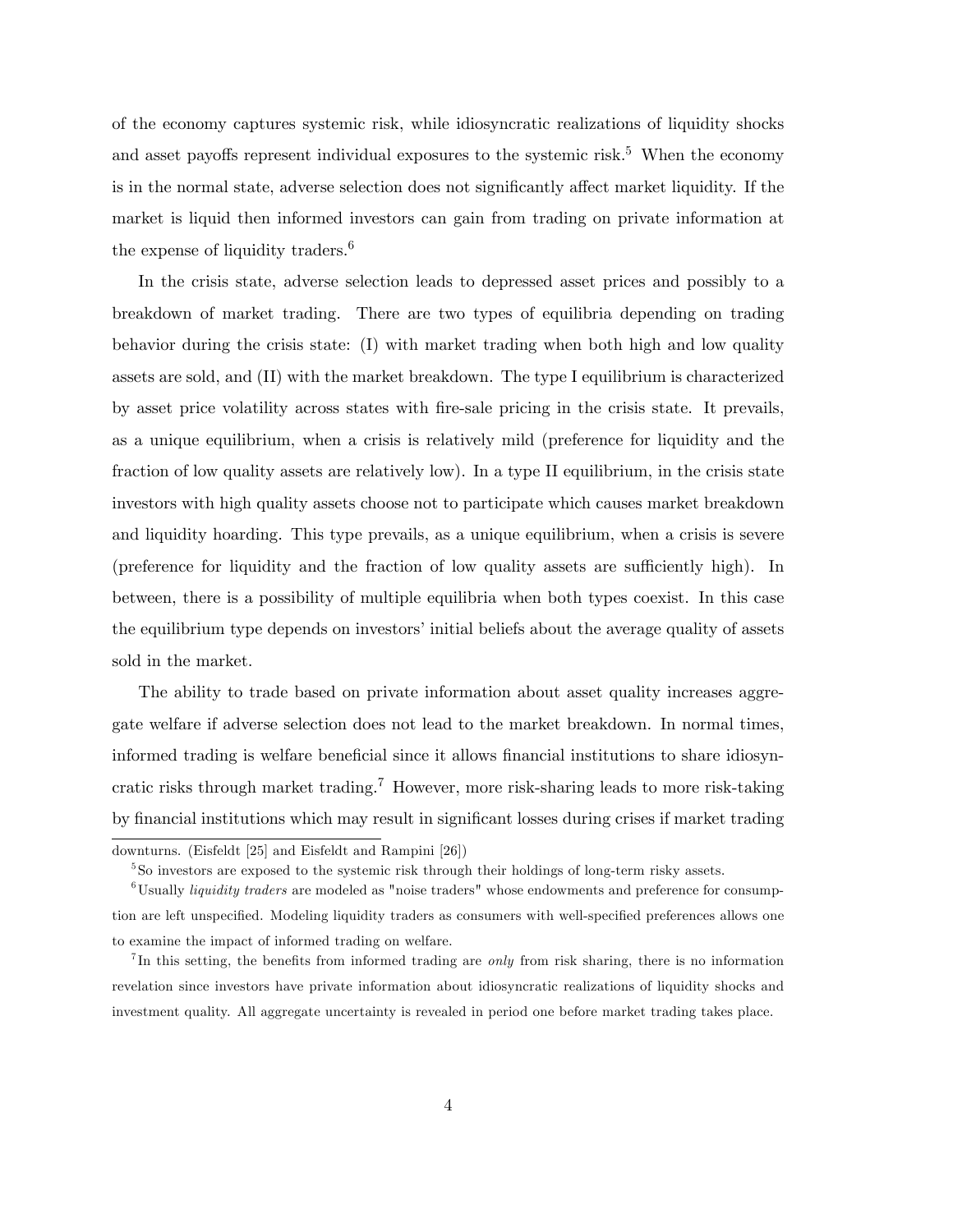halts.<sup>8</sup> Therefore, informed trading reduces idiosyncratic risks of financial institutions but it induces and exacerbates systemic risk by causing market breakdowns.

Furthermore, I show that even a small amount of adverse selection can lead to the equilibrium with no market trading during a crisis if it is accompanied by any of the following phenomena: an increase in liquidity preference during the crisis<sup>9</sup>, underestimating the systemic risk, or uncertainty about asset values.

Increase in liquidity preference On the one hand, a higher preference for liquidity alleviates adverse selection since assets are more likely to be sold due to the seller's liquidity needs than due to their low quality. On the other hand, higher liquidity preference implies lower demand for (illiquid) risky assets. If demand is sufficiently low then the asset price is determined by cash in the market (i.e., by liquidity available in the market to absorb the asset trades) rather than by the asset's expected payoff. Hence, an increase in liquidity preference can lead to Öre-sale pricing and possibly to a complete breakdown of trade.

Underestimating systemic risk Adverse selection is likely to cause a more severe crisis if systemic risk is underestimated. If the crisis is (or believed to be) a rare event, then financial institutions may not hold enough safe (liquid) assets to cushion the impact of a systemic shock when it occurs.

Uncertainty about asset values The Knightian uncertainty (ambiguity) about the fraction of low quality assets in the market can also cause market illiquidity. In this case, investors' beliefs about the extent of adverse selection are crucial: if investors believe there may be too many low quality assets in the market, then the market breaks down.

I show that the investment allocation is not constrained efficient:<sup>10</sup> there is overinvest-

 $8$ This is similar to the Hirshleifer effect when more information reduces risk sharing.

<sup>9</sup>The higher preference for liquidity during the crisis can viewed as precautionary liquidity hoarding due to the tightening in funding liquidity (see Brunnermeier and Pedersen [15] for dividing the concept of liquidity into two categories: funding liquidity and market liquidity).

 $10$  It is known since Greenwald and Stiglitz [31] that the market equilibrium is not constraint efficient if there are information imperfections. What is interesting is the source of inefficiencies, and the systemic externalities it creates. For example, Bhattacharya and Gale [12] show that even in the absence of aggregate liquidity shocks, heterogeneity in liquidity preferences leads to underinvestment into liquid assets. In my model, underinvestment into liquid (safe) assets is caused by adverse selection. If there is no adverse selection, Önancial institutions will hold safe assets above socially optimal level.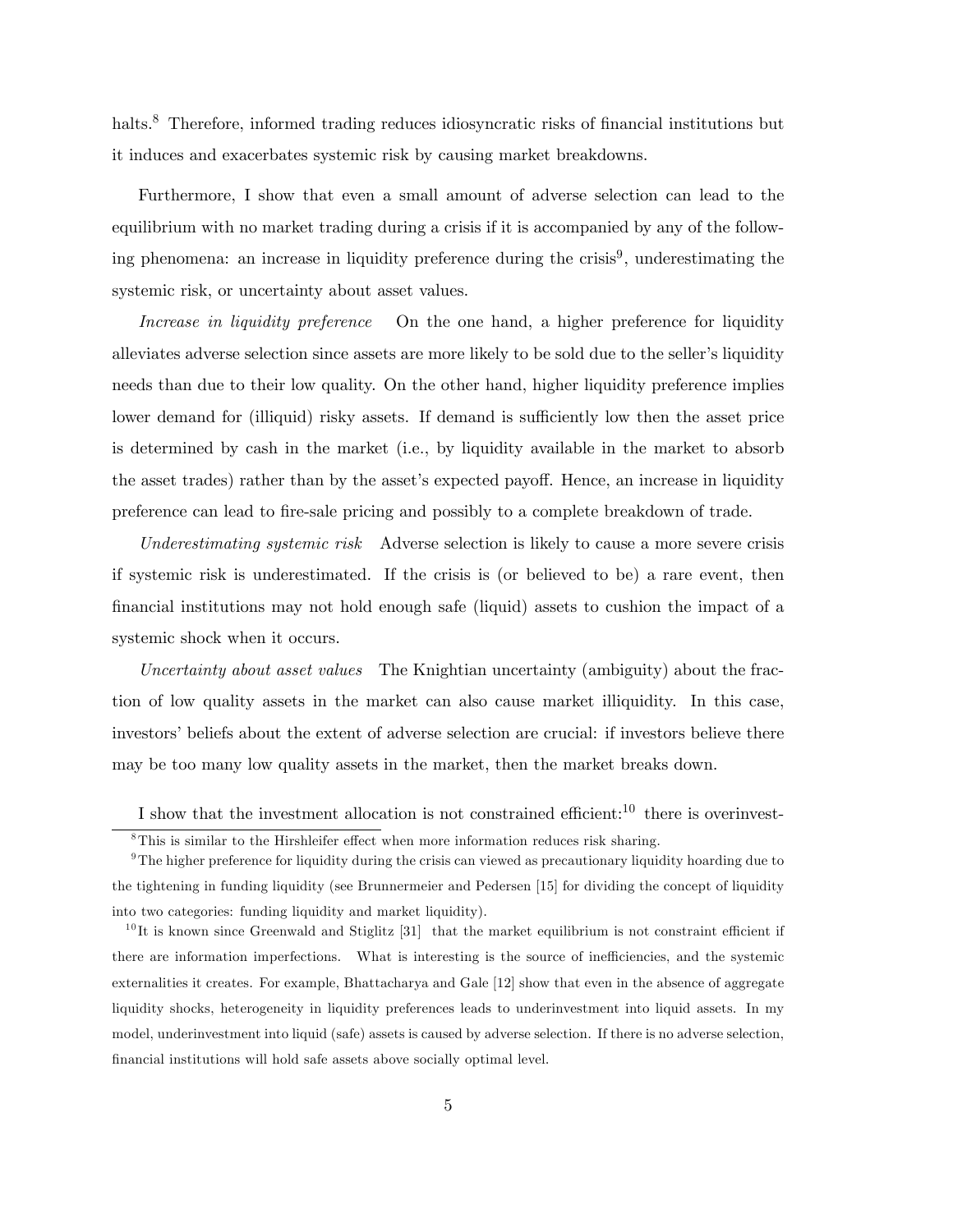ment into risky assets relative to the constrained efficient investment allocation. In the market equilibrium, investors do not take into account the effect of their investment choice on market prices, thereby creating systemic externalities. Because of adverse selection, there are more assets traded in the market, in particular, more assets of low quality. To absorb this trading, more liquidity (safe assets) is needed. The social planner allocation increases the consumption of liquidity investors and investors with low quality assets which reduces ex-ante consumption volatility and improves aggregate welfare.

There are policy implications for government interventions during a crisis as well as for preemptive policy regulations. The effectiveness of policy responses during crises depends on which amplification effect contributes to a market breakdown. If it is due to an increase in liquidity preferences or to a small probability of the crisis then liquidity provision can restore the trading. However, if the no-trade outcome is caused by a large fraction of lemons or by the Knightian uncertainty about it, then it is more effective to remove these low quality assets from the market. The preemptive policy response is an ex-ante requirement of larger liquidity holdings, which prevents market breakdowns during crises, especially if the economy is in the multiple equilibria range. Also, I examine the effect of a liquidity provision during the crisis when it is financed by an ex-ante tax on holdings of risky assets. Such tax corrects the moral hazard problem associated with government interventions during crises and increases market liquidity which makes market breakdowns less likely.

This paper is organized as follows. In the next section I discuss the related literature. Section 3 describes the model environment. Section 4 characterizes the equilibrium and analyzes the role of government. Section 5 applies the model to the recent financial crisis and discusses possible policy responses and their effectiveness. Section  $6$  concludes the paper. All results are proved in the Appendix.

### 2 Related Literature

As has been demonstrated in the line of work started by Akerlof [5], asymmetric information between buyers and sellers can lead to a complete breakdown of trade. Morris and Shin [40], Bolton, Santos, and Scheinkman [13], Heider, Hoerova, and Holthausen [32], Acharya,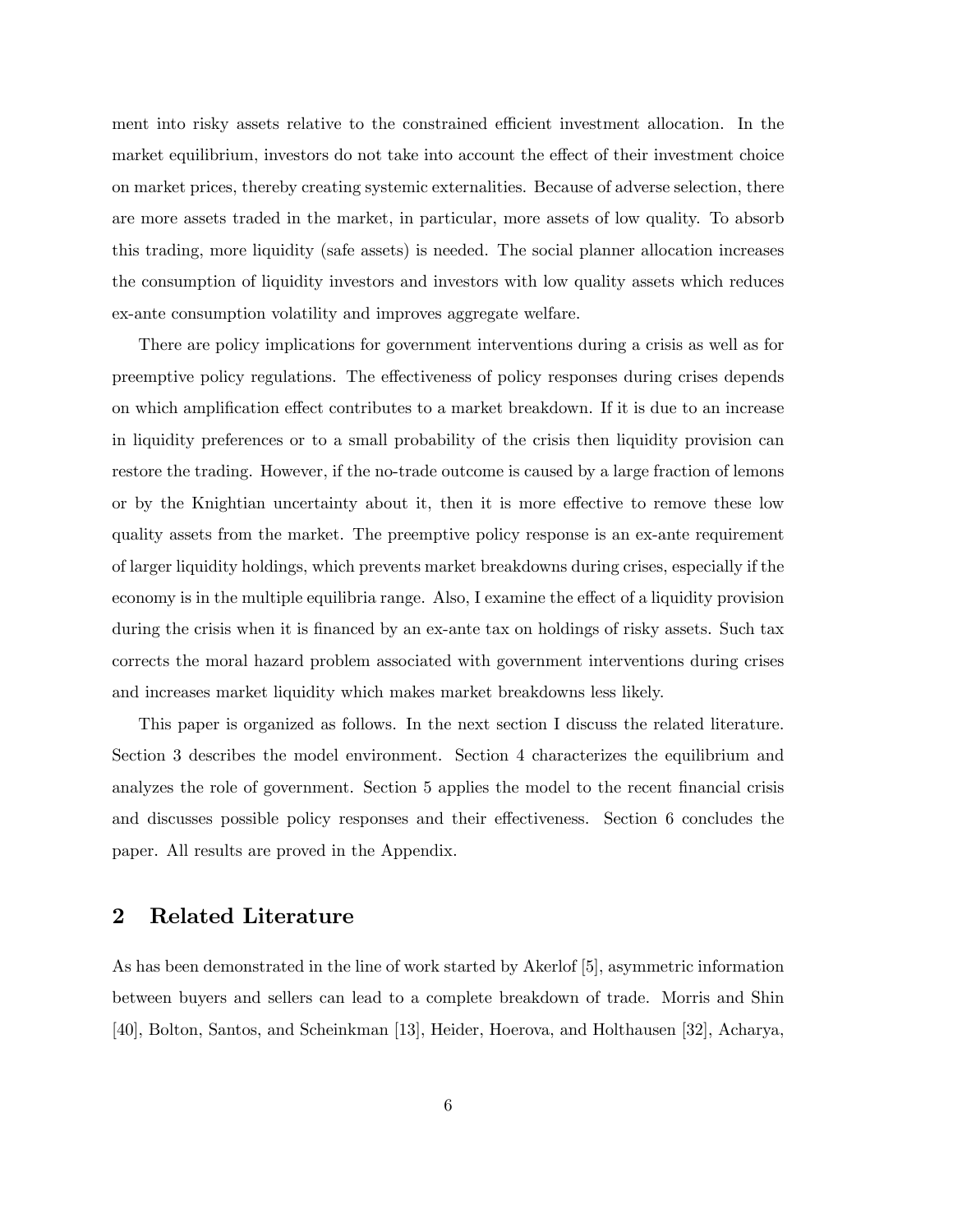Gale and Yorulmazer [1], Chiu and Koeppl [19], and Malherbe [39] provide explanations for market freezes and inefficient asset liquidation based on asymmetric information.<sup>11</sup>

My paper complements this literature on adverse selection in financial markets by accommodating market frictions such as aggregate uncertainty about liquidity preferences and asset returns in addition to asymmetric information about asset quality. Also, I explore the role of investors beliefs about asset values and the likelihood of a crisis as additional sources of market freezes. In particular, the liquidity holdings are determined endogenously, and the market price depends not only on the asset's average quality but also on the amount of liquidity available in the market. Therefore, a market breakdown can be caused by a shortage of liquid assets during the crisis, which results in depressed asset prices and causes non-participation of investors with high quality assets.<sup>12</sup>

Allen and Gale  $([9], [10], [11])$  developed a liquidity-based approach to study financial crises. When supply and demand for liquidity are inelastic in the short run, a small degree of aggregate uncertainty can have a large effect on asset prices and lead to financial instability. Allen and Carletti  $([8], [7])$  analyze the role of aggregate liquidity shortages in financial crises. Acharya, Shin, and Yorulmazer [3] and Diamond and Rajan [22] show that banks may hoard liquidity (above the socially optimal level) in anticipation of future gains from acquiring assets at fire-sale prices. In my paper, the market breakdown is a result of overinvestment in illiquid risky assets which causes a shortage of liquidity during crises.<sup>13</sup>

The importance of Knightian uncertainty in financial crises has been emphasized by Caballero [16], Caballero and Krishnamurthy [17], Krishnamurthy [38], Easley and OíHara [24] and Uhlig [43]. In particular, Uhlig [43] develops a model of a systemic bank run with two variants: uncertainty aversion and adverse selection. He shows that only the former generates the following feature of a financial crisis: a larger share of troubled financial institutions results in a steeper asset price discount. Contrary to Uhlig [43], in my model

<sup>&</sup>lt;sup>11</sup> Allen, Babus, Carletti [6] provide an extensive survey of recent papers that study the role of asymmetric information in credit markets.

 $12$ This unlike Malherbe [39], where agents self-insure through the ex-ante hoarding of non-productive but liquid assets, which reduces ex-post market participation and dries up market liquidity.

<sup>&</sup>lt;sup>13</sup>Kahn and Wagner [34] develop a model where inefficiency in bank liquidity holdings depends on the relative costs of raising external liquidity. In particular, if liquidity supply is elastic, then there is a bias towards illiquid holdings.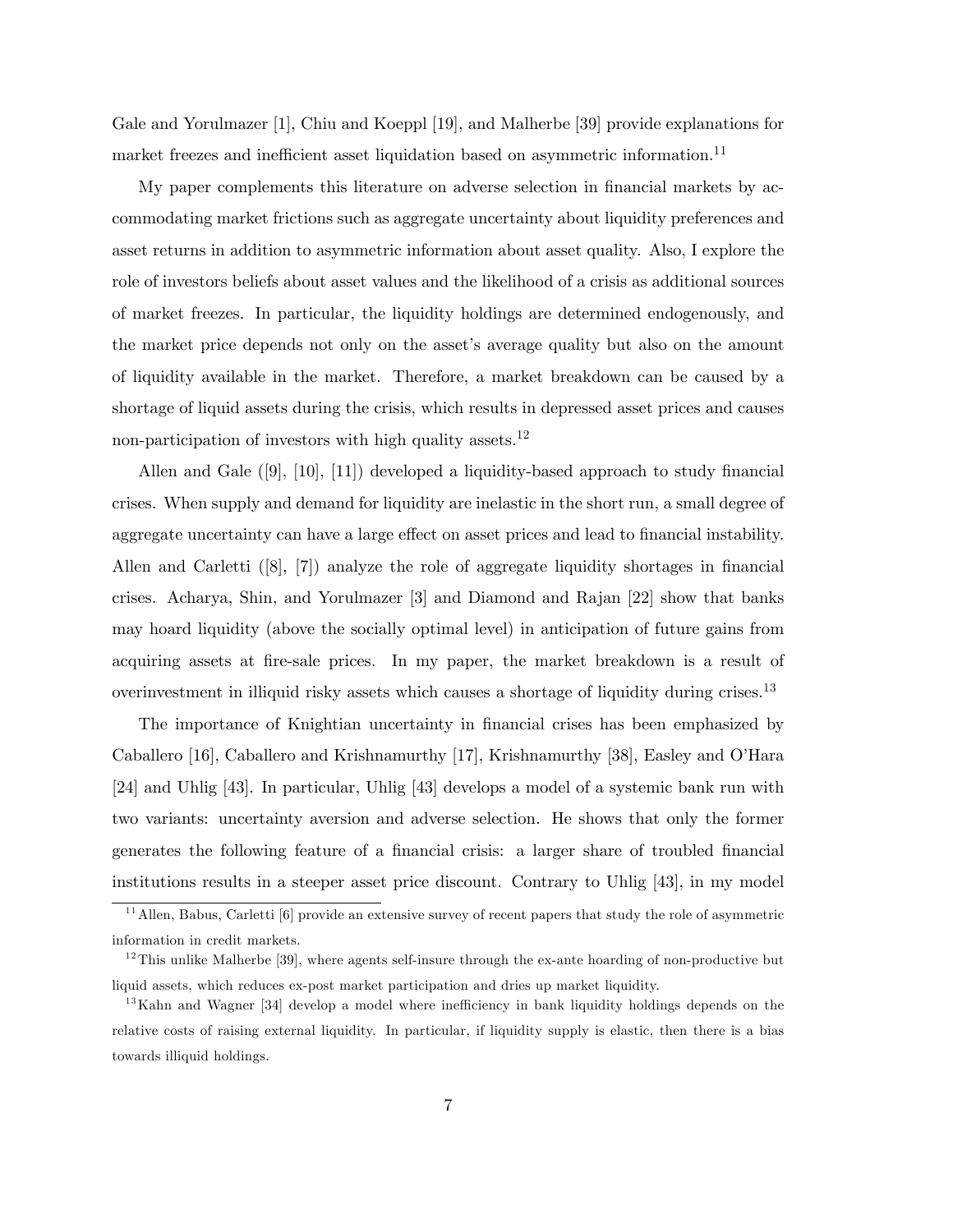it is possible that the adverse selection can lead to a larger price discount even if there is no Knightian uncertainty about asset values. In terms of policy responses to market breakdowns due to adverse selection, my paper is related to Chiu and Koeppl [19] and Philippon and Skreta [41].

My paper contributes to the literature by combining aggregate uncertainty about liquidity risk with aggregate uncertainty and asymmetric information about asset returns. My model builds on the cash-in-the-market framework developed by Allen and Gale which is well suited for studying financial crises accompanied by liquidity dry-ups. This framework captures the maturity transformation by banks (as in Diamond and Dybvig [21]) as well as the exposure of long-term assets to market liquidity risk through the "cash-in-themarket" pricing. I introduce asymmetric information in this framework, which generates an additional component of illiquidity due to the adverse selection.

### 3 Model

I consider a model with three dates indexed by  $t = 0, 1, 2$ . There is a continuum of ex-ante identical financial institutions (*investors*<sup>14</sup>, for short) of measure one. There is only one good in the economy which can be used for consumption and investment. All investors are endowed with one unit of good at date  $t = 0$ , and nothing at the later dates. There are two states of nature  $s = 1$  and  $s = 2$  that are revealed at date  $t = 1$ . State 1 is the normal state and state 2 is the crisis state. These states are realized with ex-ante probabilities  $(1 - q)$ and q, respectively. (I will also use the notation  $q_1 = 1 - q$  and  $q_2 = q$ .) The states differ with respect to aggregate (market) productivity and the probability of a liquidity shock. There are more high-quality investments and less investors are affected by liquidity shocks in the normal state than in the crisis state.

 $14$ Financial institutions can also be referred to as *banks*. These are the market-based financial institutions (shadow banking) such as investment banks, money-market mutual funds, and mortgage brokers.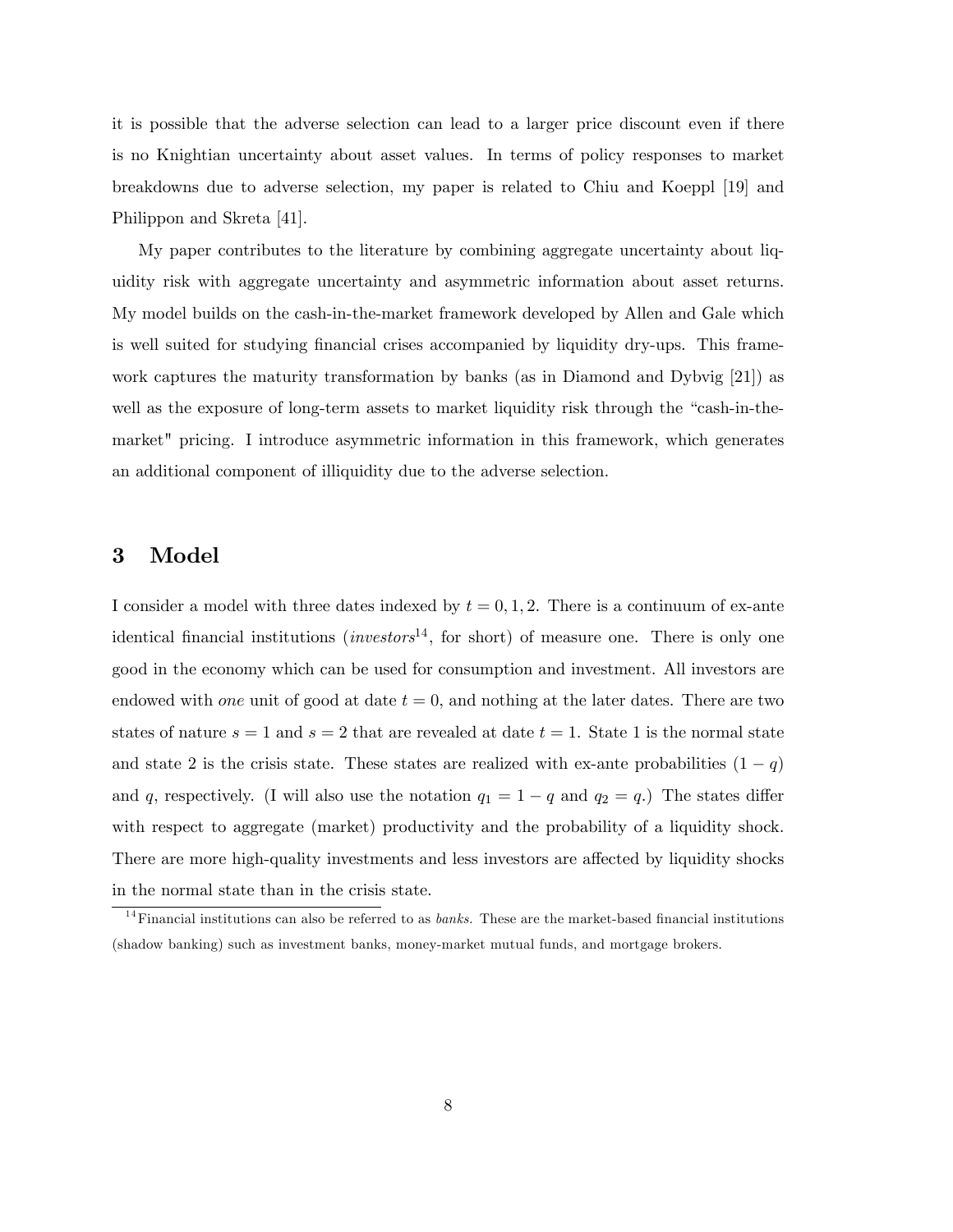#### 3.1 Preferences

Investors consume at date one or two, depending on whether they receive a liquidity shock at date one. The probability of receiving a liquidity shock in period one in state s is denoted by  $\lambda_s$ . (So  $\lambda_s$  is also the fraction of investors hit by a liquidity shock.) Investors who receive a liquidity shock have to sell or liquidate their risky long-term asset holdings and consume all their wealth in period one. They are effectively early consumers who value consumption only at date  $t = 1$ . The rest are the late consumers who value the consumption only at date  $t = 2$ . I will refer to the early consumers as *liquidity* investors, and to the late consumers as informed or non-liquidity investors.<sup>15</sup>

Investors have Diamond-Dybvig [21] type of preferences:

$$
U(c_1, c_2)] = \lambda_s u(c_{1s}) + (1 - \lambda_s) u(c_{2s})
$$
\n(1)

where  $c_{ts}$  is the consumption at dates  $t = 1, 2$  in state s. In each period, investors have logarithmic utility:  $u(c_{ts}) = \log c_{ts}$ .

#### 3.2 Investment technology

Investors have access to two types of constant returns investment technologies. One is a storage technology (also called a safe asset or cash), which has zero net return: one unit of safe asset pays out one unit of consumption good in the next period. The other type of technology is a long-term risky investment project (also called a risky asset). The risky asset pays off in period two  $\widetilde{R} \in \{R_H, R_L\}$  per unit of investment which represents an idiosyncratic (investment specific) productivity. The risky investment with payoff  $R_H$  is called a *high-quality asset* while an investment with payoff  $R_L$  is called a *low-quality asset* (lemon).

The quality of assets is independent across investors. Each investor  $i$  has a choice of starting his own investment project i by investing a fraction of his endowment. The investor

 $15$ Note both types of investors receive private information about quality of their assets. Assuming that liquidity investors are informed is without loss of generality since they cannot take advantage of this information. The structure of investment payoff and information are described in the next two subsections.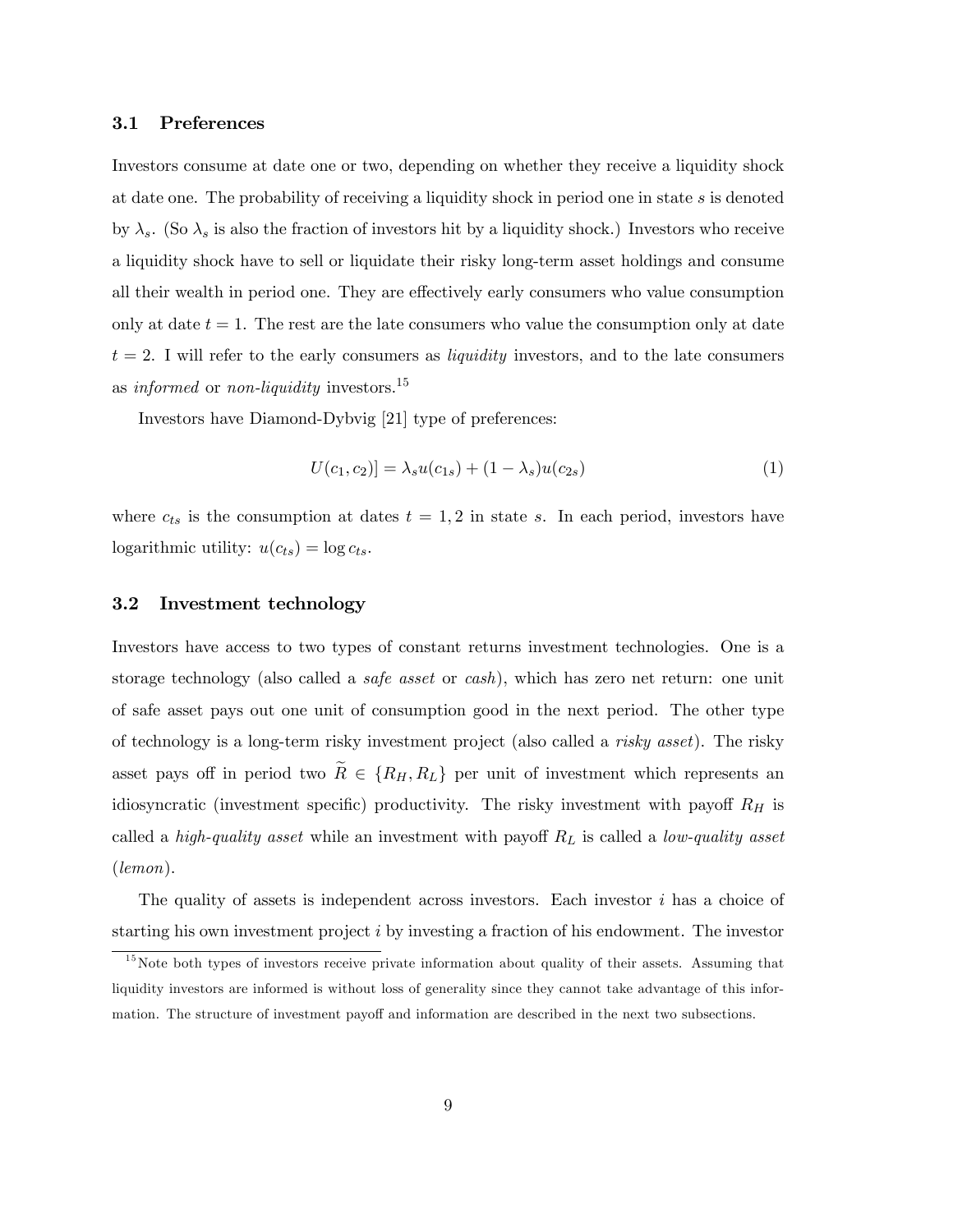can start only one project, and each project has only one owner.<sup>16</sup> The idiosyncratic payoff of each investment *i* is an independent realization of a random variable  $\tilde{R}^i$  that takes two values: a low value  $R_L$  with probability  $\pi_s$  and a high value  $R_H$  with probability  $(1 - \pi_s)$ where  $s \in \{1, 2\}$  is the state. In the normal state, the fraction of low quality assets is small:  $\pi_1 \ll 0.5$ . In the crisis state, the fraction of low quality assets is larger :  $\pi_2 > \pi_1$ .

**Remark 1** An alternative specification<sup>17</sup> is that the payoff of each investment i consists of two components:  $\widetilde{R}^i(s) = \alpha_i(s)\Re_L + (1 - \alpha_i(s))\Re_H$ , where  $\alpha_i(s)$  represents the exposure to an asset with low payoff  $\Re_L$ . The individual exposure  $\alpha_i(s)$  is a random variable that takes two values: a high value  $\alpha_h$  with probability  $\pi_s$  and a low value  $\alpha_l$  with probability  $(1 - \pi_s)$ , where  $s \in \{1, 2\}$  is the state. Then the market (aggregate) exposure is  $\alpha_m(s)$  =  $\pi_s \alpha_h + (1 - \pi_s) \alpha_l$  and the market payoff is  $R_m(s) = \alpha_m(s) \Re_L + (1 - \alpha_m(s)) \Re_H$ . As before, state 1 is the normal state where the fraction of low quality assets is small. State 2 is the crisis state with more low quality assets:  $\pi_2 > \pi_1$ , so that  $R_m(s = 1) > R_m(s = 2)$ . To express this specification in terms of the previous one denote the payoff of low-quality investment as  $R_L$ , i.e.,  $R_L \equiv \alpha_h \Re^L + (1 - \alpha_h) \Re^H$ . Similarly, the high-quality investment payoff, denoted by  $R_H$ , is  $R_H \equiv \alpha_l \Re^L + (1 - \alpha_l) \Re^H$ .

The expected payoff of each individual risky project in state s is denoted by  $\overline{R}_s$  =  $\pi_s R_L + (1 - \pi_s) R_H$  with  $R_L < 1 < R_H$ . The expected payoff when the economy is in the normal state is higher than when it is in the crisis state:  $\overline{R}_1 > \overline{R}_2$ . The expected payoff before state is realized is denoted by  $\overline{R} = (1 - q) \overline{R}_1 + q \overline{R}_2$  with  $\overline{R} > 1$ .

The long-term asset can be liquidated prematurely at date  $t = 1$ , in which case, one unit of the high (low) quality asset yields  $r_H$  ( $r_L$ ) units of the good, and  $0 \le r_L = R_L < r_H < 1$ . This private liquidation technology can be interpreted as an outside funding option. Suppose there are (outside) experts who have an ability to value assets but have limited demand and their services are expensive. Alternatively, this liquidation technology can be interpreted

 $16$  I assume that several agents cannot coinvest into one project in order to diversify away the idiosyncratic risk. This assumption can be justified by the benifits of securitization which reflect the limitations of ex-ante project pooling.

<sup>&</sup>lt;sup>17</sup>This specification is equivalent to the above (although more complicated) but it makes the model more applicable to the ABS market.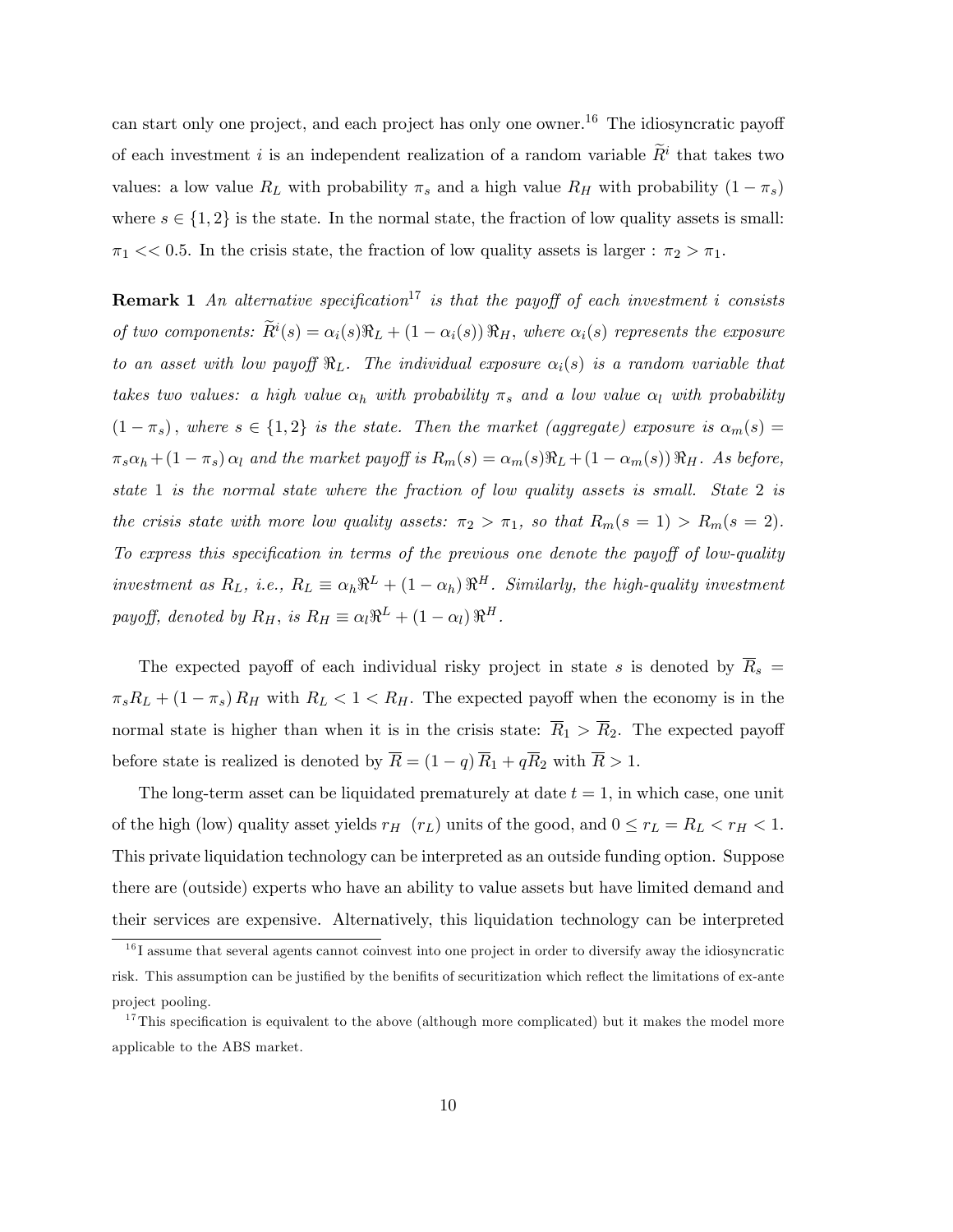as costly restructuring of assets or terminating loans before maturity (similarly to Heider, Hoerova, and Holthausen  $[32]$ .<sup>18</sup> The holdings of the two-period risky asset can also be traded in the financial market at date  $t = 1$ . Figure 1 summarizes the payoff structure.

| time                          |    |       |       |
|-------------------------------|----|-------|-------|
| safe asset                    |    |       |       |
| risky asset                   | -1 | $r_k$ | $R_k$ |
| Figure 1. Payoffs, $k = L, H$ |    |       |       |

#### 3.3 Information and Timeline

At date  $t = 0$ , each investor makes an investment choice between the two investment technologies, risky and safe, in proportion x and  $(1-x)$ , respectively. Investors choose their asset holdings to maximize their expected utility.

At date  $t = 1$ , liquidity shocks and the aggregate state are realized, and the financial market opens. Investors privately observe their asset payoffs and liquidity needs. The supply of risky assets comes from the investors who have experienced a liquidity shock, whereas the demand comes from those who have not.<sup>19</sup> Any investor can liquidate his investment project at date one, receiving  $r_k$  units of the good per unit of investment (where  $k = L, H$ depending on whether the project is of high or low quality).

Note that the markets are incomplete since there are two frictions in this economy: asymmetric information about asset quality and liquidity shocks, which generates four possible types of investors in each state. The holdings of the safe asset provides partial insurance against the liquidity risk as well as the asset quality risk. The difference between returns on risky and safe assets can also be viewed as a liquidity premium.

The timeline of the model is summarized in the figure below.

 $1<sup>8</sup>I$  assume the lemons can be liquidated at the same value as their payoff. The important assumption is that lemons have sufficiently low payoff so that there is no losses from premature liquidation. A simple case is when  $R_L = r_L = 0$ . It can be assumed that there are gains from restructuring, i.e.  $r_L \ge R_L$  - it does not affect the results. Also, the liquidation values  $r_k$  can be state dependent, it would not qualitatively affect any results. Appendix 7.1 describes additional assumptions imposed on parameters values.

 $19$  Informed investors can simultaneously be sellers and buyers in the market. This assumption does not affect any results.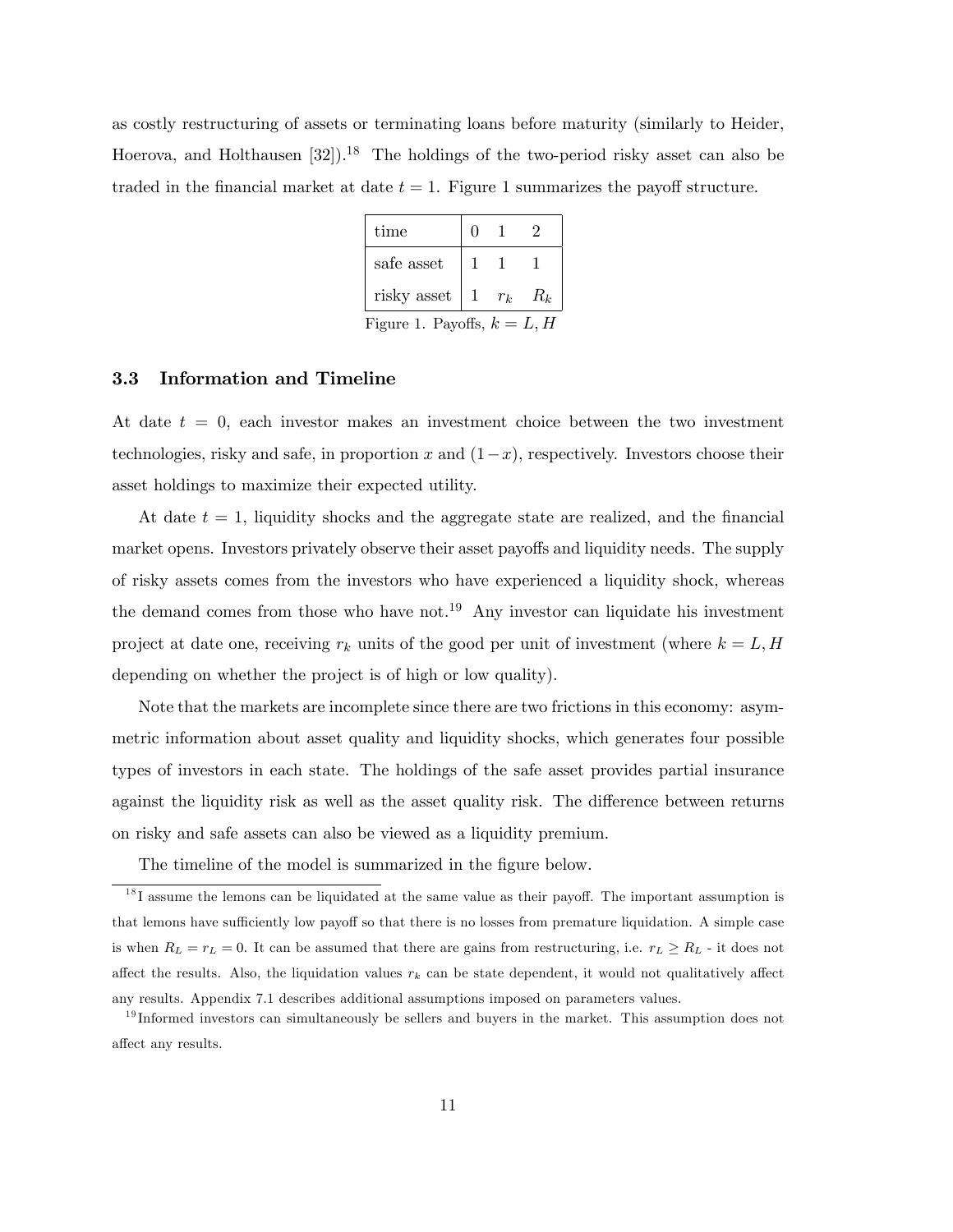

Figure 2. Timeline

I will consider two cases. In the first case, it is public information which investors have experienced a liquidity shock. The liquidity investors sell or liquidate their holdings of the risky asset in order to consume as much as possible in period one. In the second case, the identity of investors hit by a liquidity shock is private information. Therefore, after privately observing investment payo§s, non-liquidity investors can take advantage of their information by selling low quality projects in the market at date  $t = 1$ . Buyers can not distinguish whether an investor is selling his asset because of its low payoff or because of his liquidity needs. This generates adverse selection problem, and leads to a discount on the investments sold in the market at date  $t = 1$ .

### 4 Equilibrium

#### 4.1 Equilibrium without Adverse Selection (benchmark model)

First, as a benchmark, I consider the case with no adverse selection where the identity of investors who have experienced a liquidity shock is public information.<sup>20</sup> Then all risky assets at date  $t = 1$  are sold only by liquidity traders who cannot wait for the maturity of their investments at date  $t = 2$ .

Since realizations of asset quality are independent from realization of liquidity shocks, the expected payoff of the risky asset sold in period one is  $\overline{R}_s$  in state s. All risky assets sold

 $^{20}$ In this setting, absence of adverse selection refers to inability of investors to trade based on their private information about asset quality. In the equilibrium, both bad and good assets are traded in the market in period one, however, they are sold only by liquidity investors.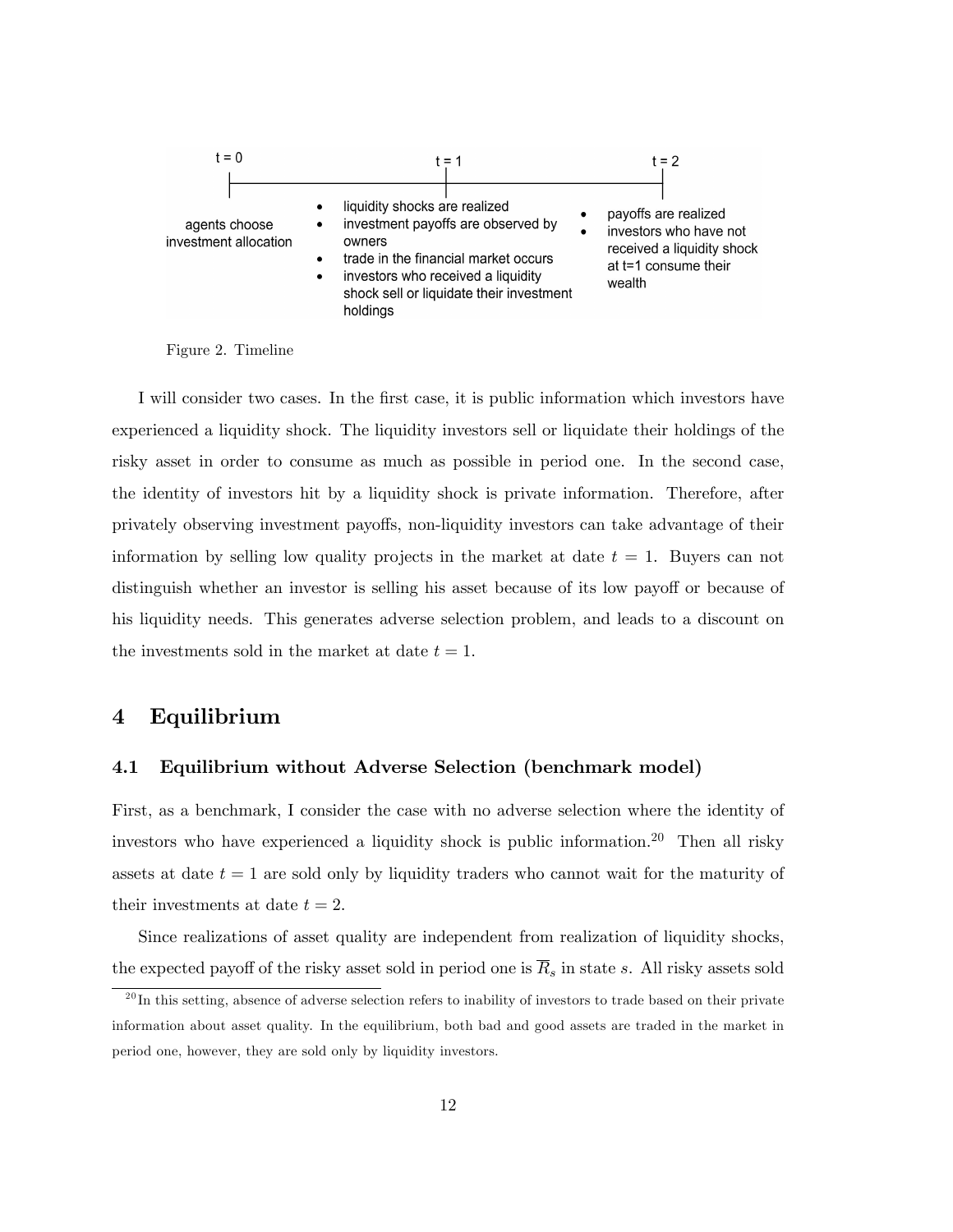at  $t = 1$  are aggregated in the market, therefore, the variance of an asset bought at date  $t = 1$  is zero (since all investments have idiosyncratic payoffs).<sup>21</sup> Therefore, the expected return on risky assets bought in period one is  $\overline{R}_s/p_s$ , where  $p_s$  is the market price in state s. Late consumers are willing to buy risky assets at date  $t = 1$  if the market price  $p_s$  is less than or equal to the expected payoff  $\overline{R}_s$ . The early consumers are willing to sell their projects if the market price  $p_s$  is greater than the liquidation value of their asset:  $r_k$ <sup>22</sup>

The consumption of early consumers in state s is denoted by  $c_{1k}(s)$  and the consumption of late consumers in state s is denoted by  $c_{2k}(s)$  where  $k = L, H$  refers to the quality of investment project  $i$ . The investor's maximization problem is given by

$$
\max_{x \in [0,1]} \sum_{s=1,2} q_s \left[ \begin{array}{l} \lambda_s (\pi_s \log c_{1L} (s) + (1 - \pi_s) \log c_{1H} (s)) \\ + (1 - \lambda_s) (\pi_s \log c_{2L} (s) + (1 - \pi_s) \log c_{2H} (s)) \end{array} \right]
$$
(2)  
s.t. (i)  $c_{1k} (s) = \begin{cases} 1 - x + p_s x & \text{if } p_s > r_k, \\ 1 - x + r_k x & \text{if } p_s \le r_k. \end{cases}$   
(ii)  $c_{2k} (s) = \begin{cases} xR_k + x_{1s} \overline{R}_s & \text{if } p_s > r_k, \\ xR_k + (1 - x) & \text{if } p_s \le r_k. \end{cases}$ 

where  $x_{1s}$  is the demand for risky assets at  $t = 1$  in state s:

$$
x_{1s} \begin{cases} = \frac{1-x}{p_s} & \text{if } r_H < p_s < \overline{R}_s, \\ \in \left[0, \frac{1-x}{p_s}\right] & \text{if } p_s = \overline{R}_s, \\ = 0 & \text{if otherwise.} \end{cases} \tag{3}
$$

If the market price  $p_s \leq r_H$  then all liquidity investors with high quality assets choose to liquidate their assets so that only lemons (assets with low payoffs) are traded in the market. Then the expected payoff of a traded risky asset is  $r<sub>L</sub>$ . Therefore, there is no trade since no one is willing to buy these low quality assets  $(x_{1s} = 0)$ .

<sup>&</sup>lt;sup>21</sup> Assuming the law of large numbers holds. As shown by Judd (1985), one can find a measure that makes a law of large numbers valid for a continuum of i.i.d. random variables.

 $2^{22}$  For simplicity, I assume that if the asset price is equal to the liquidation value, investors choose to liquidate their assets rather than to sell them. This assumption rules out equilibria with partial pooling.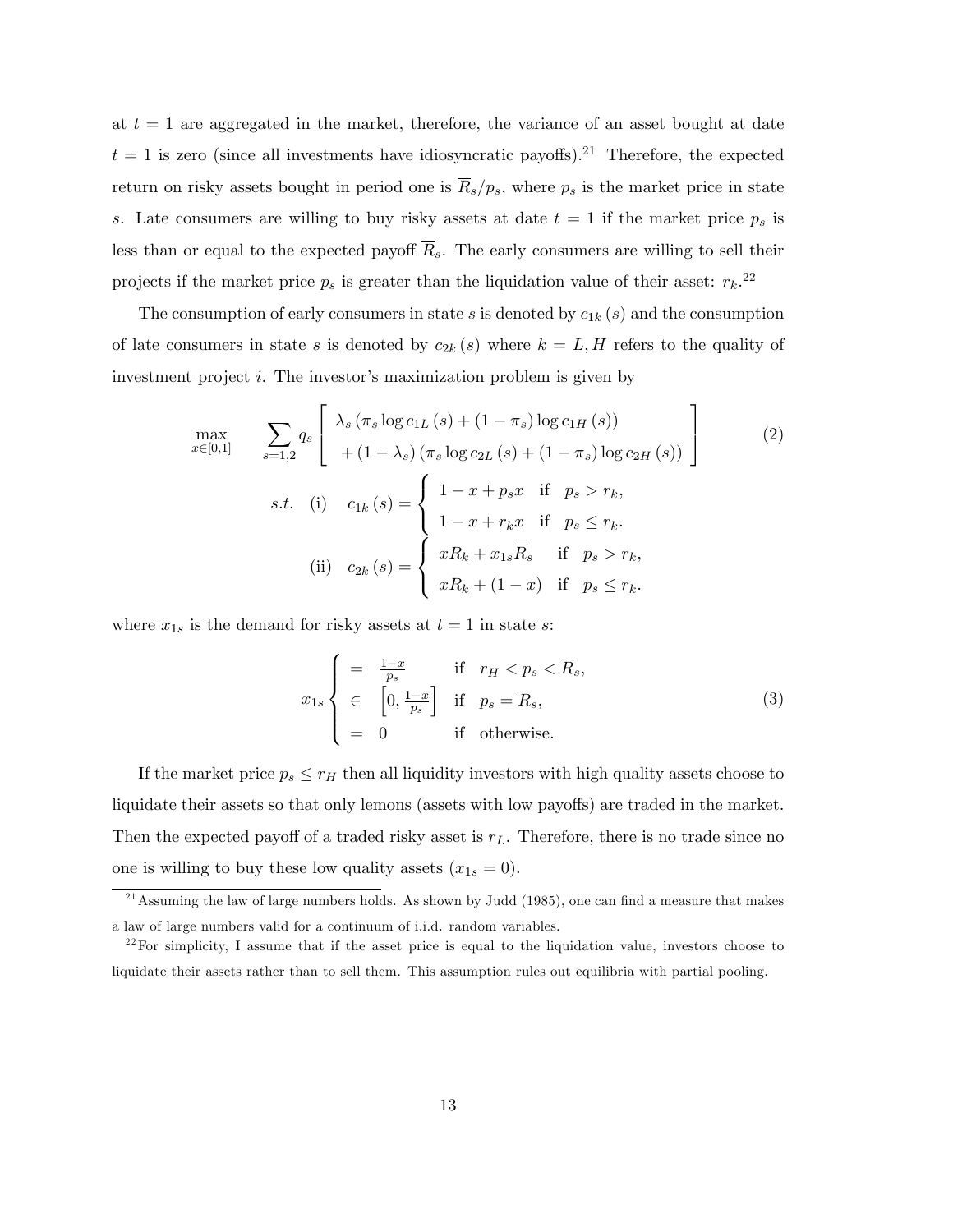Therefore, aggregate demand at  $t = 1$  in state s is given by

$$
D(s) \begin{cases} = (1 - \lambda_s) \frac{1 - x}{p_s} & \text{if } r_H < p_s < \overline{R}_s, \\ \in [0, (1 - \lambda_s) \frac{1 - x}{p_s}] & \text{if } p_s = \overline{R}_s, \\ = 0 & \text{if otherwise,} \end{cases}
$$
(4)

and aggregate supply at  $t = 1$  in state s is given by

$$
S(s) = \begin{cases} \lambda_s x & \text{if } p_s > r_H, \\ \lambda_s \pi_s x & \text{if } r_L < p_s \le r_H, \\ 0 & \text{if } p_s \le r_L. \end{cases}
$$
 (5)

Then market clearing conditions are

$$
\lambda_s x p_s \le (1 - \lambda_s) (1 - x). \tag{6}
$$

The price in state  $s$  is equal to the lesser of the amount of cash available from buyers per unit of assets sold and the expected payoff,

$$
p_s = \min\left\{\frac{(1-\lambda_s)(1-x)}{\lambda_s x}, \overline{R}_s\right\}.
$$
 (7)

This cash-in-the-market pricing captures the effect of liquidity on asset pricing. When there is sufficient liquidity in the market, the price is equal to the asset's expected payoff. However, when liquidity is scarce, the price is determined by the holdings of safe asset (cash) available in the market.

The aggregate uncertainty about the fraction of investors affected by liquidity shocks generates asset price volatility: the equilibrium market price is lower during the crisis than in normal times  $(p_2 < p_1)^{23}$  The investment allocation x is smaller than the first-best investment allocation since the investment quality is not observable.  $^{24}$ 

#### 4.2 Equilibrium with Adverse Selection

Now suppose the identity of liquidity investors is private information. Then, after observing investment payoff, non-liquidity investors can take advantage of their private information

 $^{23}$ This result is similar to Allen and Gale [9].

 $24$ See Appendix 7.2 for the proof.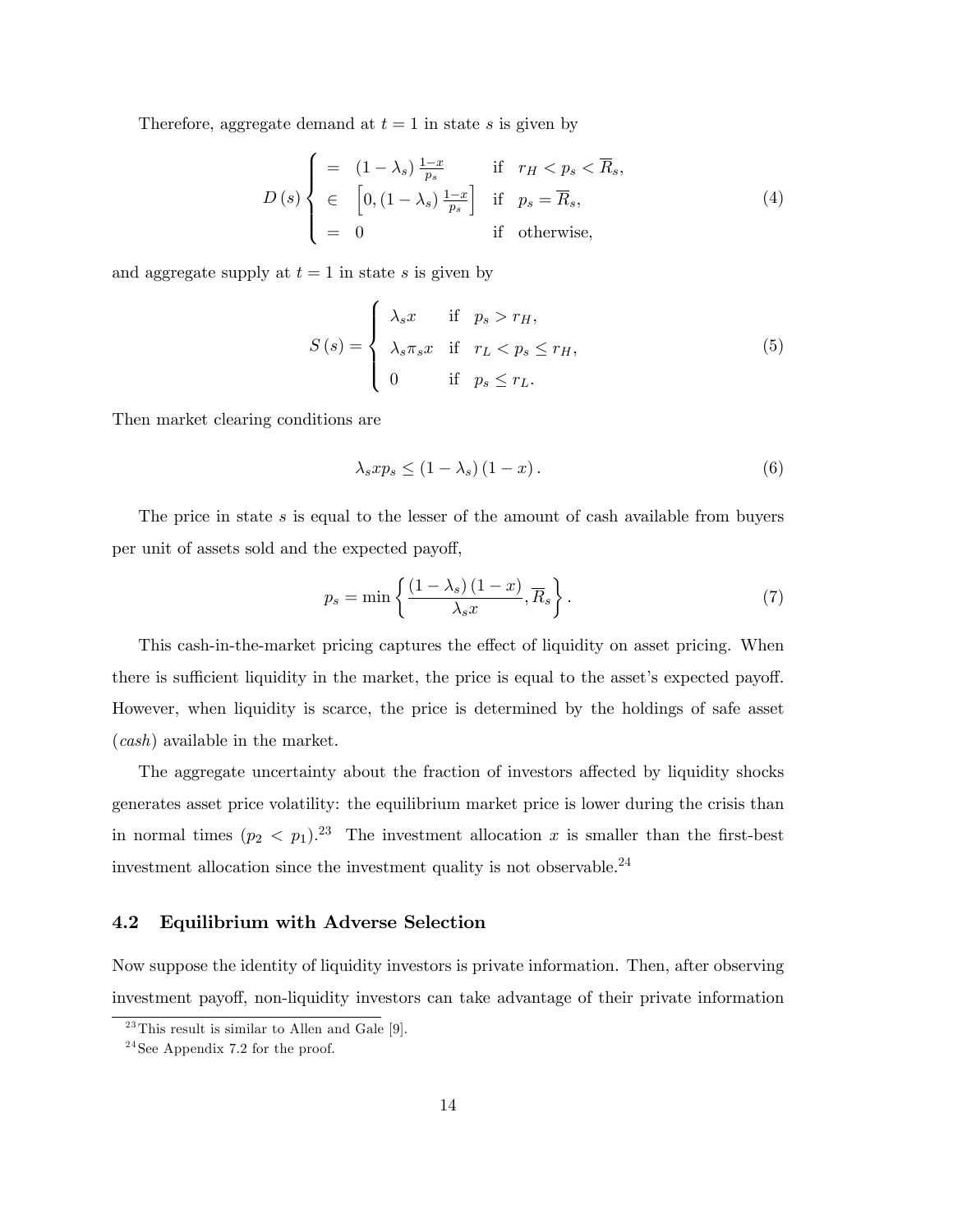by selling low productive investments in the market at date  $t = 1$ . This generates the adverse selection problem, and therefore leads to a discount on the price of risky assets sold at  $t = 1$ .

An investor who buys a risky asset at date  $t = 1$  does not know whether it is sold due to a liquidity shock or because of its low payoff. Buyers believe that with probability  $\lambda_s$  $\frac{\lambda_s}{\lambda_s + (1-\lambda_s)\pi_s}$  investment is sold due to a liquidity shock, and with probability  $\frac{(1-\lambda_s)\pi_s}{\lambda_s + (1-\lambda_s)\pi_s}$ it sold because of its low quality. Hence, buyers believe that the expected payoff of risky assets sold in state s is  $\widehat{R}_s$ ,

$$
\widehat{R}_s = \frac{\lambda_s}{\lambda_s + (1 - \lambda_s)\pi_s} \overline{R}_s + \frac{(1 - \lambda_s)\pi_s}{\lambda_s + (1 - \lambda_s)\pi_s} R_L.
$$
\n(8)

The non-liquidity investors are willing to buy risky assets at  $t = 1$  if the market price  $p_s$  is less than or equal to the expected payoff  $\widehat{R}_s$ . Therefore, the demand for risky assets at  $t = 1$  is given by

$$
x_{1s} \begin{cases} = \frac{1-x}{p_s} & \text{if } r_H < p_s < \hat{R}_s, \\ \in \left[0, \frac{1-x}{p_s}\right] & \text{if } r_H < p_s = \hat{R}_s, \\ = 0 & \text{if otherwise.} \end{cases} \tag{9}
$$

The liquidity investors are willing to sell their investment if the market price  $p_s$  is greater than the liquidation value of their assets. If the market price is less than or equal to the liquidation value of high quality assets  $(p_s \le r_H)$  then only low quality assets are traded in the market with the expected payoff of  $r<sub>L</sub>$ . Since no one is willing to buy these low quality assets, there is no trade. Similarly, if the fraction of low quality assets  $\pi_s$  is sufficiently large so that the expected payoff  $\widehat{R}_s \leq r_H$ , then there is no market trading as well.

If there is trading in state  $s$ , the market clearing conditions are

$$
\forall s = 1, 2: \left(\lambda_s + \left(1 - \lambda_s\right)\pi_s\right) x p_s \le \left(1 - \lambda_s\right) \left(1 - x\right). \tag{10}
$$

Note, ability to trade based on private information increases the supply of risky assets.

The market price in state s can be expressed as the lesser of the amount of cash per unit of assets sold and the expected payoff  $R_s$ ,

$$
p_s = \min\left\{\frac{\left(1 - \lambda_s\right)\left(1 - x\right)}{\left(\lambda_s + \left(1 - \lambda_s\right)\pi_s\right)x}, \widehat{R}_s\right\}.
$$
\n(11)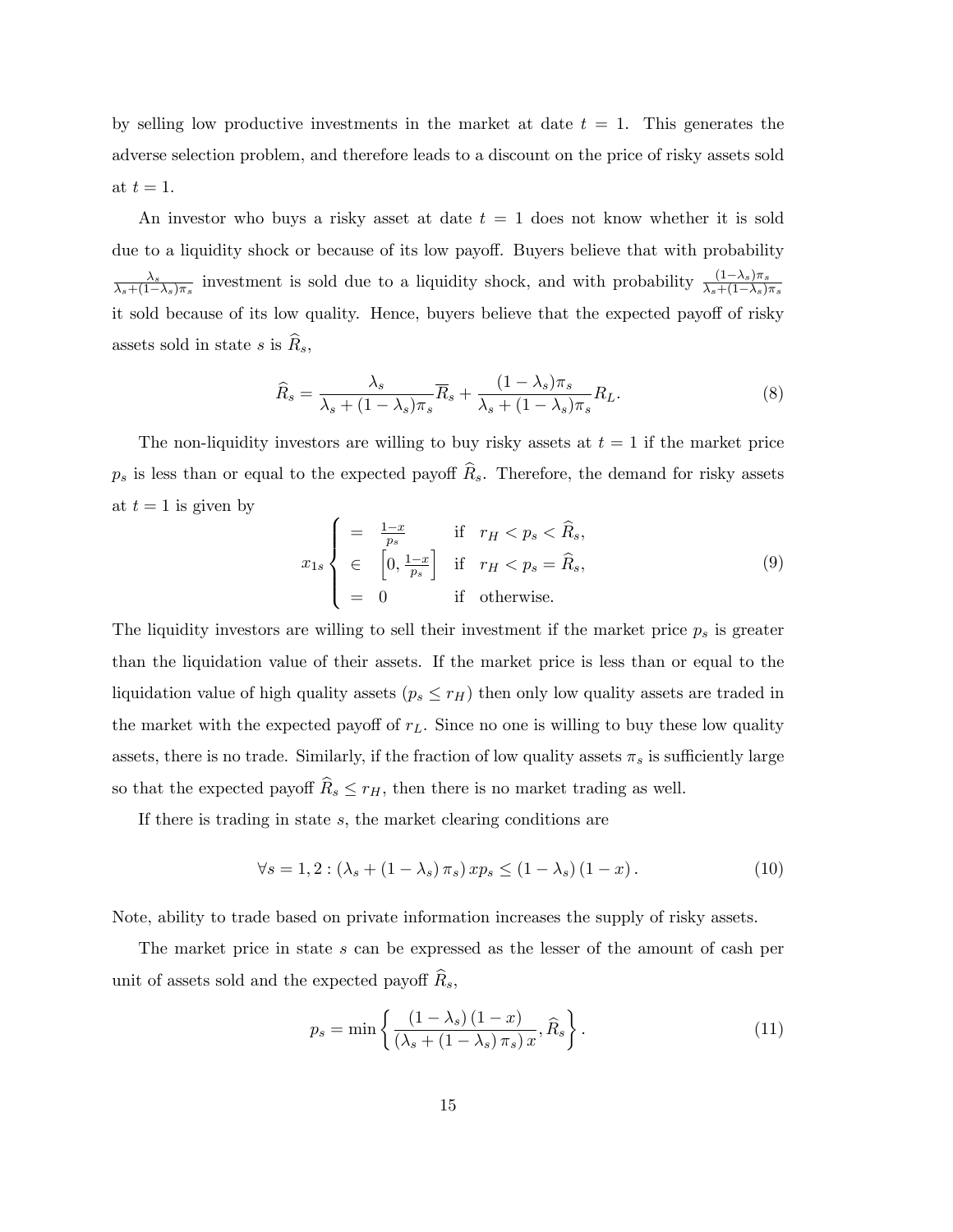Market liquidity is characterized by the cost of selling long-term assets before maturity,

$$
C(s) = \frac{\widehat{R}_s - p_s}{\widehat{R}_s} \tag{12}
$$

A lower cost implies higher market liquidity. Therefore, there is a trade-off between asset payoff and liquidity: risky assets have larger expected payoff but there is a cost associate with premature liquidation or sale of the asset. This cost is increasing in the amount of adverse selection in the market.

Denote aggregate liquidity holdings in state s by  $L(s)$ ,

$$
L(s) = (1 - \lambda_s) (1 - x). \tag{13}
$$

Even though the safe asset has lower expected return, it has additional value for its ability to reallocate risky assets from liquidity investors to non-liquidity ones. This value of liquidity is characterized by the payoff on risky asset bought in period one:  $\widehat{R}_s/p_s \geq 1$ .

I distinguish two types of equilibria: type I with market trading in both states, and type II with a market breakdown in the crisis state.<sup>25</sup> Type I is a pooling equilibrium where both high and low quality assets are sold in each state. Type II is a separating equilibrium where in the crisis liquidity investors choose to liquidate their high quality assets rather than to sell them, which leads to the no-trade outcome.

**Proposition 1** If the crisis is mild  $(\lambda_2 \text{ and } \pi_2 \text{ are relatively small})$  then there is a unique type I equilibrium with market price volatility across states:  $p_1 > p_2$ . If the crisis is severe  $(\lambda_2 \text{ and } \pi_2 \text{ are sufficiently large})$  then there is a unique type II equilibrium with no trade in the crisis state. For the intermediate range of parameters  $\lambda_2$  and  $\pi_2$ , there is a possibility of multiple equilibria: one of each type. In the case of multiple equilibria, in the type I equilibrium market liquidity and liquidity holdings are larger, and the expected utility is higher than in the type II equilibrium.

Adverse selection leads to the increased price volatility across states because a larger share of lemons in the market during the crisis. Therefore, market liquidity is larger in the

 $25$  Equilibria with partial pooling are ruled out by assuming that if the asset price is equal to the liquidation value, investors choose to liquidate their assets rather than to sell them. This assumption is for simplicity only, and does not qualitatively affect the results.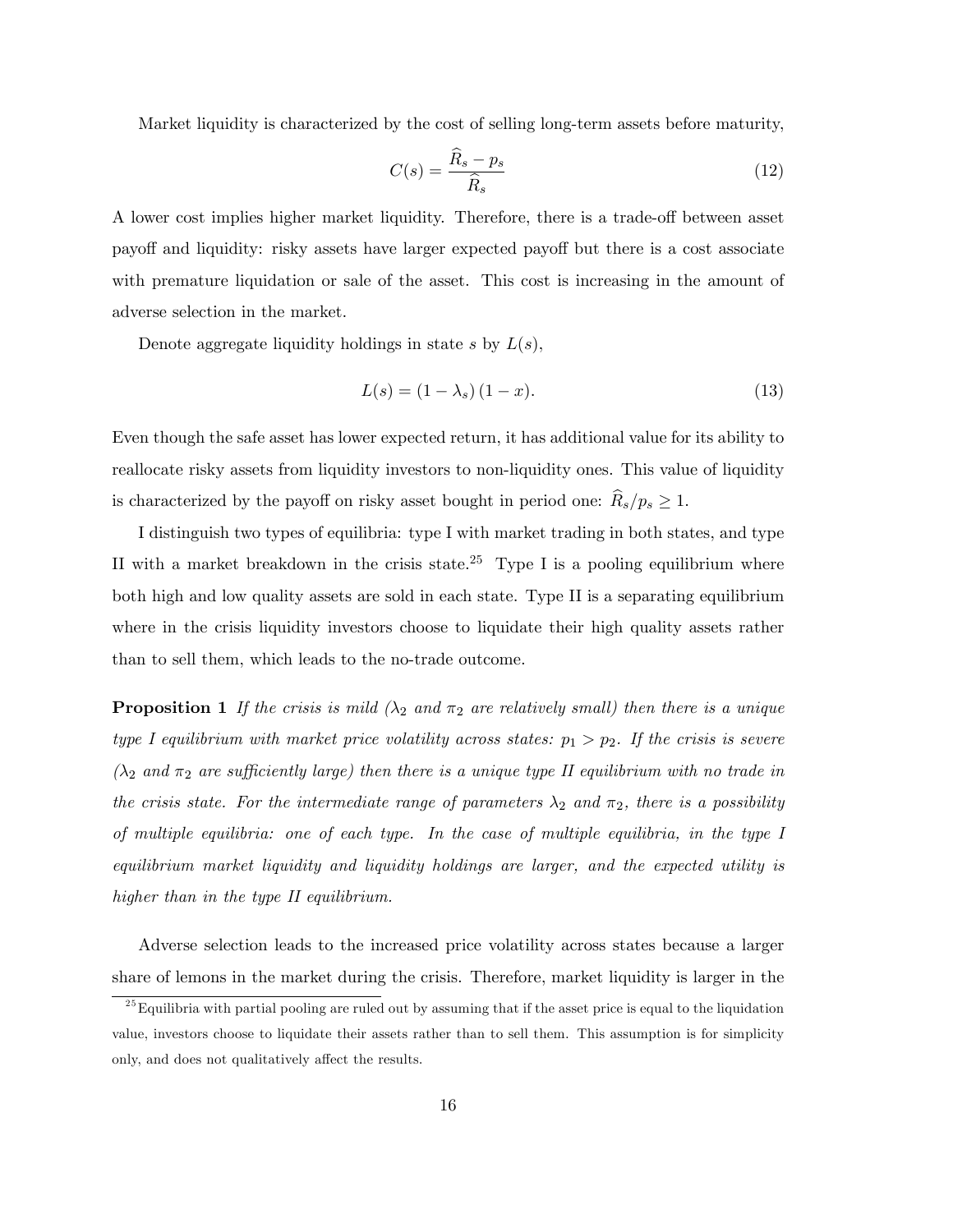normal state than in the crisis state. Also, the payoff on the risky asset bought in period one is larger in the crisis state relative to the normal state:  $\widehat{R}_2/p_2 > \widehat{R}_1/p_1$ . This reflects the fire-sale phenomenon when the value of liquidity is high during crises.

However, the scarcity of liquidity holdings in the market could lead to a market breakdown, in which case the role of the safe asset is reduced to the storage technology. If there are too many low-quality assets in the market  $(\pi_2 \geq \frac{\lambda_s (R_H - r_H)}{\lambda_s R_H + (1 - \lambda_s) r_H})$  $\lambda_s R_H + (1-\lambda_s)r_H - r_L$  so that the expected payoff  $\widehat{R}_2$  falls below the liquidation value  $r_H$ , then the market breaks down. As a result, the value of the (liquid) safe asset is lower in the type II equilibrium than in the type I equilibrium.

A high preference for liquidity  $(\lambda_2)$  can also lead to a breakdown of trade. On the one hand, higher preference for liquidity alleviates the adverse selection and increases the expected payoff since assets are more likely to be sold due to seller' liquidity needs than due to their low quality. On the other hand, higher liquidity preference implies lower demand for risky assets. If demand is sufficiently low then the asset price is determined by liquidity available in the market to absorb the asset trades (rather than by the expected payo§). Therefore, an increase in liquidity preference during the crisis may amplify the adverse selection problem by pushing the asset prices further down, possibly to the extent of causing a market breakdown. This is consistent with the asset Öre-sales when depressed prices reflect the difficulty of finding buyers during the crisis.

For some range of parameters, two types of equilibria coexist. These are sunspot equilibria when the equilibrium type is determined by investors' self-fulfilling beliefs. In particular, if investors believe there is no trade during the crisis than they hold less of the safe asset. Then if the crisis state is realized, there is not enough liquidity to absorb the informed trading, so the market does indeed break down. Note that the market breakdown is caused by aggregate overinvestment into the risky long-term asset. Furthermore, an equilibrium with market breakdown is  $(ex-ante^{26})$  inefficient since it achieves a lower expected utility relative to the equilibrium with market trading during the crisis.

 $^{26}$ Note, ex-post Pareto efficiency is violated for investors with high quality assets in the normal state.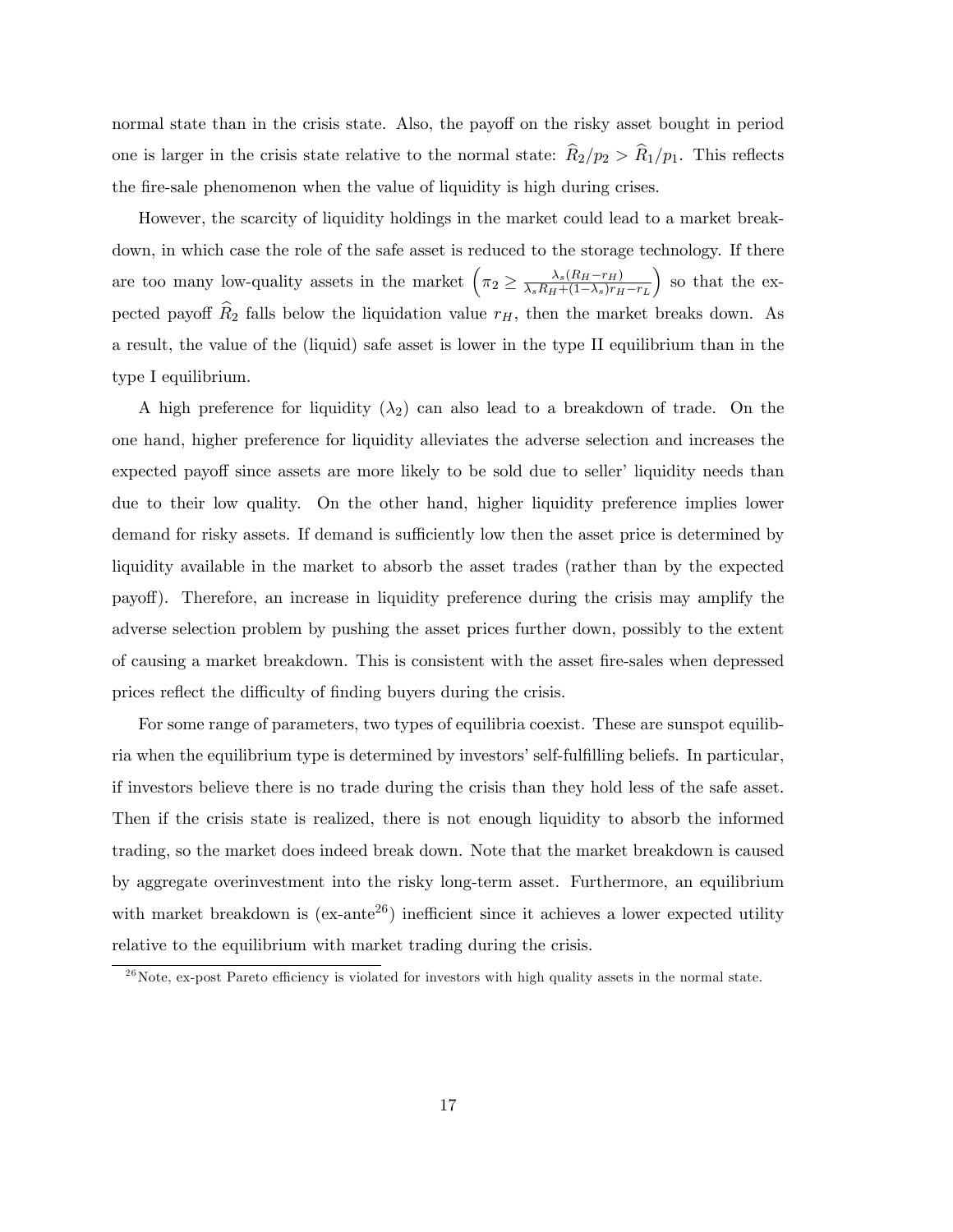#### 4.3 Welfare Implications

In the setting where trading based on private information is not possible, the market provides insurance only against liquidity risk. So, there are possible welfare gains from allowing investors to benefit from private information on their asset quality. I show that informed trading is welfare beneficial if it does not cause a market breakdown.

**Proposition 2** The ability to trade based on private information increases expected utility if there is market trading during the crisis and may decrease expected utility if there is no trade during the crisis and the probability of a crisis is sufficiently large. The market liquidity in each state and aggregate liquidity holdings are smaller in the equilibrium with adverse selection than in the equilibrium without adverse selection.

Market trading in the interim period  $(t = 1)$  allows investors with low quality assets to benefit from their private information at the expense of liquidity traders. The ability to trade based on private information provides partial ex-ante insurance against a low asset quality realization, which is especially relevant in the crisis state. As a result, it leads to consumption smoothening across different types of investors, and therefore improves ex-ante welfare.

However, if there is no trade during a crisis then investors are left with their low quality assets. So, the breakdown of trade prevents risk sharing. Moreover, some of the high quality assets are liquidated before maturity contributing to a welfare loss. Therefore, the market breakdown increases consumption volatility and leads to lower aggregate welfare.

Because it provides partial insurance, informed trading makes a risky investment ex-ante more attractive, which is reflected in lower aggregate liquidity holdings. Also, the supply of risky assets in period  $t = 1$  (in particular, the supply of low quality assets) is larger. As a result, market prices are lower relative to the equilibrium without adverse selection. Therefore, adverse selection leads to a less liquid market, i.e., the cost of selling a risky asset before maturity is higher.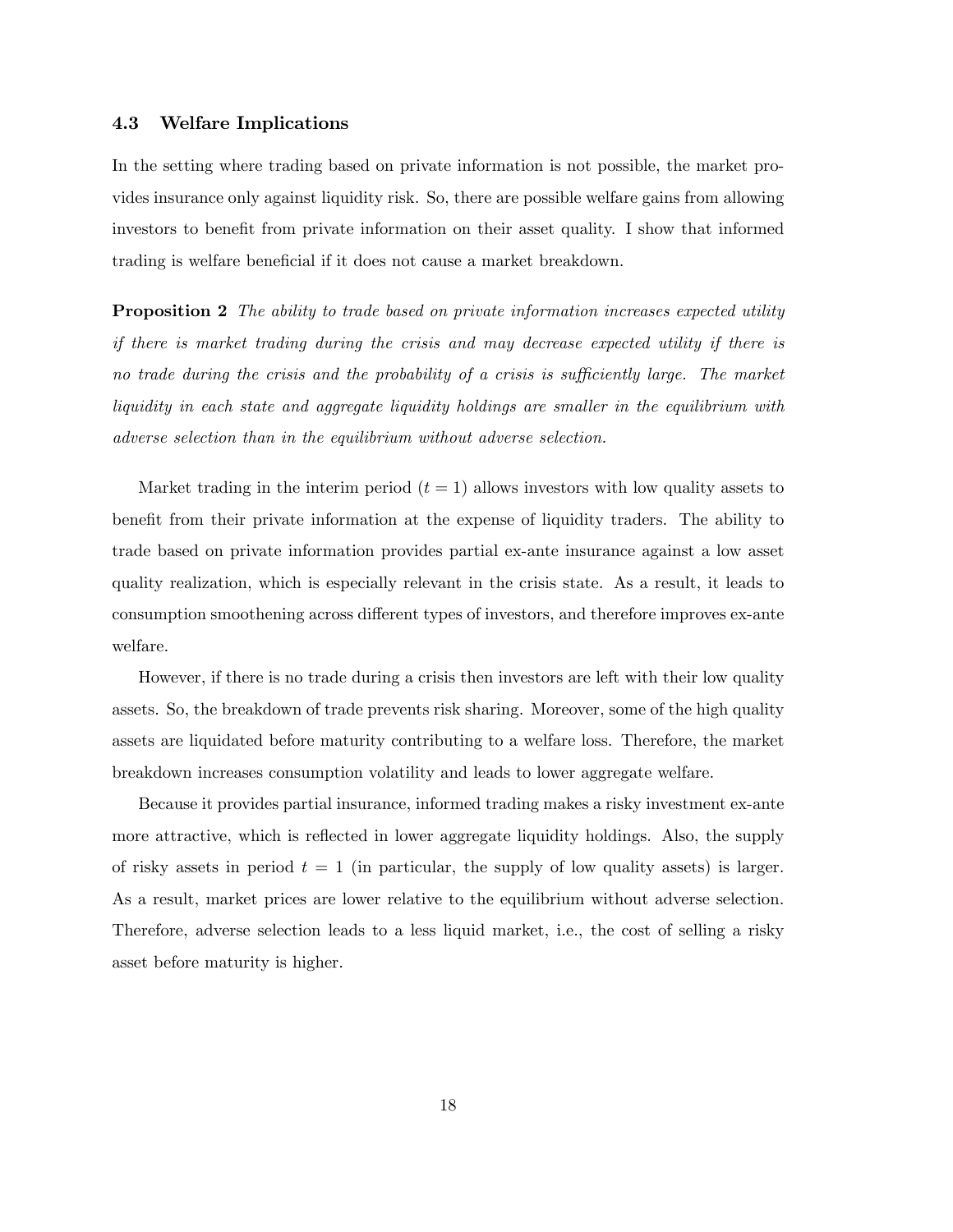#### 4.4 Numerical Example

Adverse Selection To illustrate the impact of adverse selection, consider the following numerical example. The asset return parameters are  $R_H = 1.2$ ,  $r_H = 0.5$ ,  $R_L = r_L$ 0.3, the fraction of low quality investments in the normal state is  $\pi_1 = 0.05$ , the probability of a liquidity shock in the normal state and the crisis state, respectively, are  $\lambda_1 = 0.2$  and  $\lambda_2 = 0.3$ , and the probability of the crisis is  $q = 0.1$ . Figure 3a depicts the equilibrium values of investment  $(x)$ , prices  $(p_s)$  and expected utility  $(EU)$  as a function of the fraction of low quality assets in the crisis  $(\pi_2)$ . The solid and dashed lines depict equilibrium values with and without adverse selection.



Figure 3a. Equilibrium values of investment, prices and welfare as a function of  $\pi_2$ .

As the fraction of low quality assets increases, the economy moves from the equilibrium with trading to the equilibrium with no trade in the crisis state. If the fraction of lemons is relatively small (less than 12%) then there is a unique equilibrium with market trading in both states. If the fraction of lemons is sufficiently large (more than  $14.2\%$ ) then there is a unique equilibrium with no trade during the crisis. In between, the two types of equilibria coexist.

If market trading breaks down, the safe asset has lower value and, as a result, the holdings of risky assets is larger in a type II equilibrium relative to a type I equilibrium and to an equilibrium without adverse selection. Adverse selection increases asset price volatility, and results in an increase in welfare if there is market trading, otherwise, it leads to a welfare loss.

Figure 3b depicts aggregate liquidity holdings in each state  $(L(s))$ , market liquidity as the cost of foregone payoff when assets are sold before maturity  $(C(s))$ , and the return on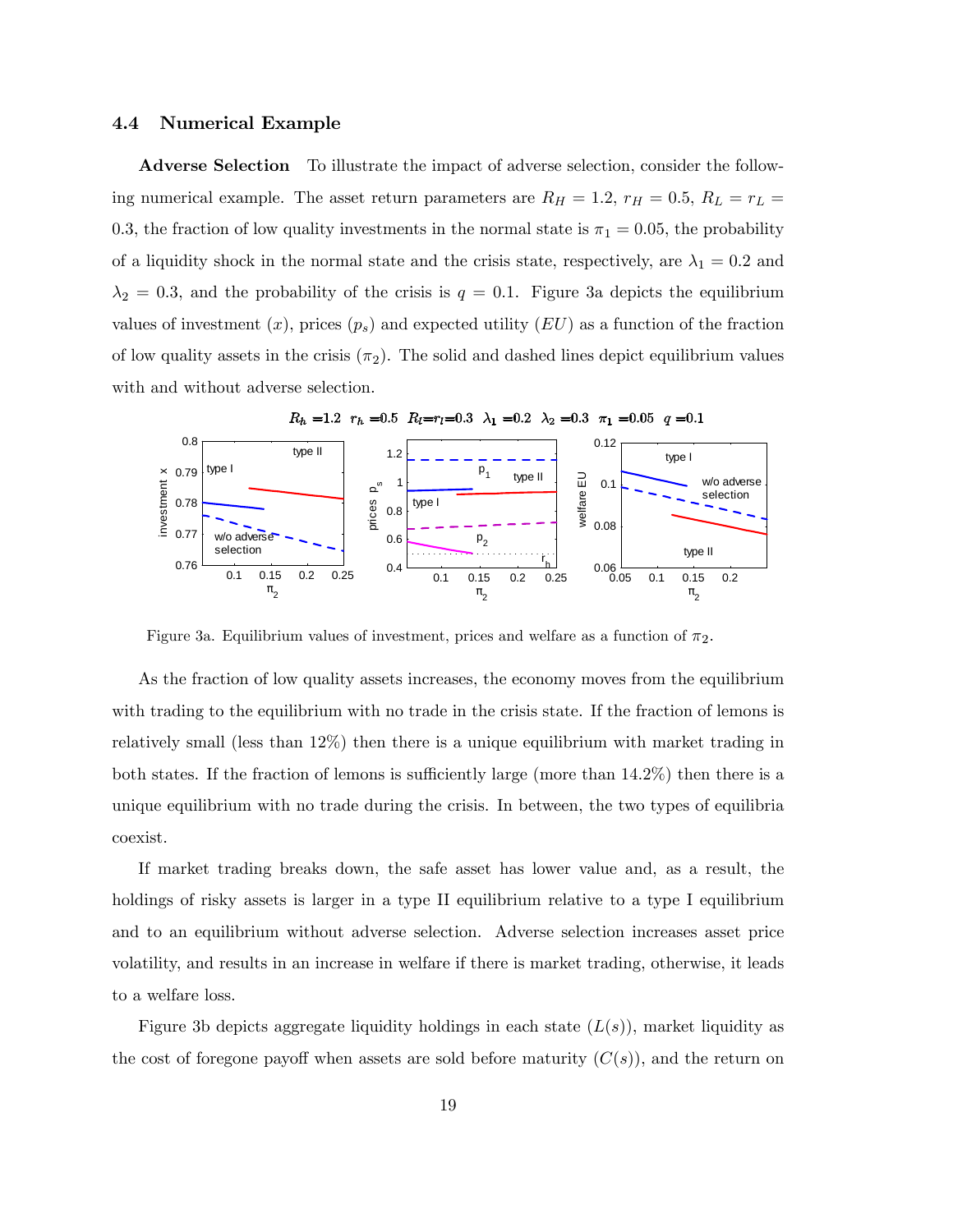asset bought in the market  $(R_s/p_s)$ . The cost of selling assets before maturity and the return on assets bought in period one are higher in the crisis state than in the normal state, reflecting the lack of liquidity in the market during the crisis.



Figure 3b. Equilibrium values of market liquidity and asset returns as a function of  $\pi_2$ .

Liquidity preference Now consider the effect of change in preferences for liquidity during the crisis ( $\lambda_2$ ). As before, asset returns are  $R_H = 1.2$ ,  $r_H = 0.5$ ,  $R_L = r_L = 0.3$ , the fraction of low quality investments in the normal state and in the crisis state, respectively, are  $\pi_1 = 0.05$  and  $\pi_2 = 0.25$ , the probability of the crisis is  $q = 0.1$ . The probability of a liquidity shock in the normal state is  $\lambda_1 = 0.2$ . The figure below illustrates the effect on equilibrium values of an increase in liquidity preferences in the crisis state  $(\lambda_2)$  from 0.2 to 0:4.

For  $\lambda_2 \leq 0.31$ , there is a unique equilibrium with market trading in both states; for  $\lambda_2 > 0.32$  there is a unique equilibrium with no trade during the crisis; otherwise, there are multiple equilibria. The higher preference for liquidity magnifies the effect of adverse selection on asset prices and market liquidity. The difference in the payoff of assets bought in period one across two states  $(R_2/p_2 - R_1/p_1)$  is increasing in the preference for liquidity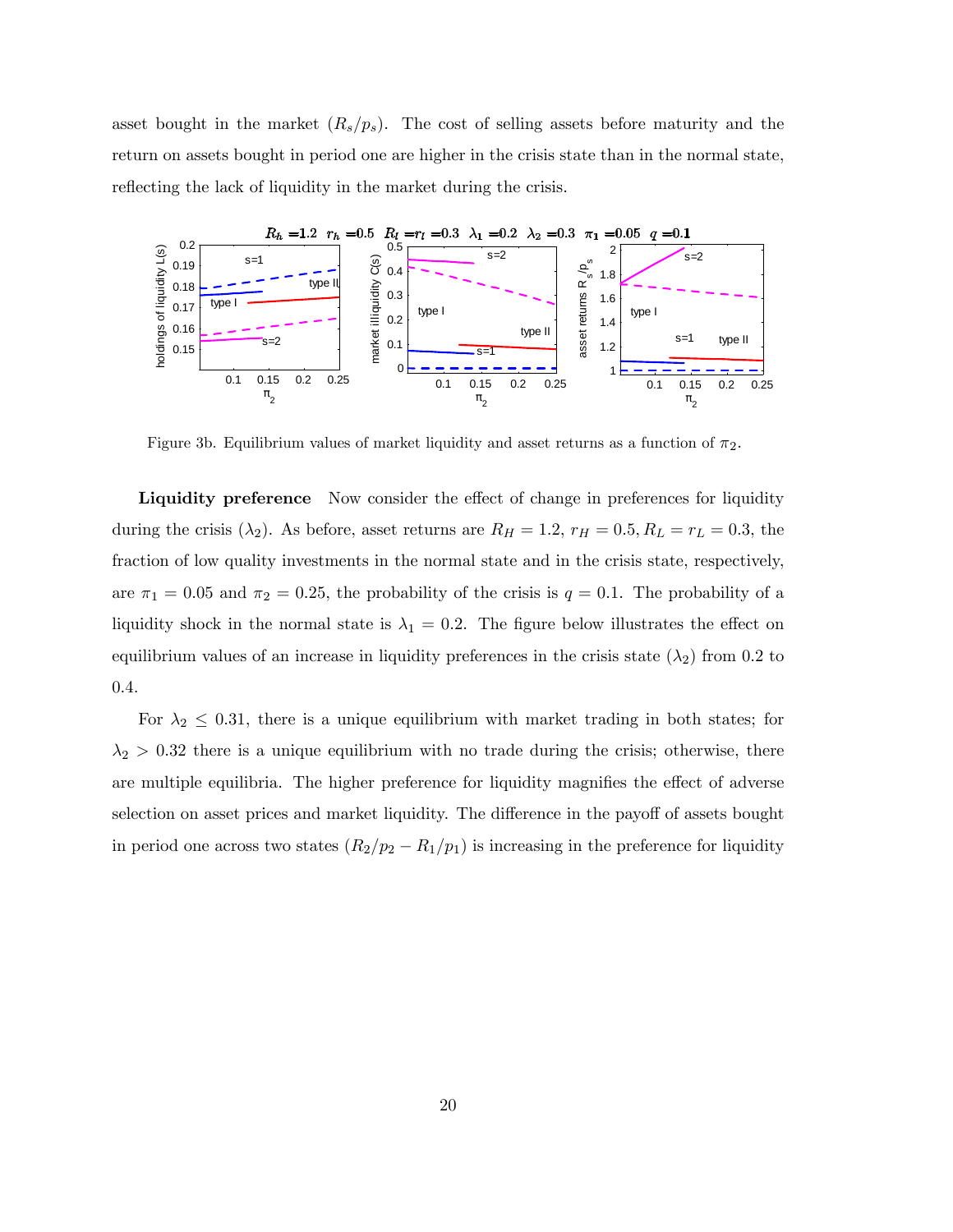$\lambda_2$  which is consistent with the fire-sale pricing.



Figure 5. Equilibrium values as a function of preference for liquidity during the crisis  $\lambda_2$ .

Figure 6 illustrates how the equilibrium type depends on the interaction between liquidity preference  $(\lambda_2)$  and the fraction of low quality assets  $(\pi_2)$ . The figure depicts the possible equilibria regions for different values of  $\pi_2$  and  $\lambda_2$ . Each point in the  $(\pi_2, \lambda_2)$  plane corresponds to a particular type of equilibria: type I or type II, except for the region with multiple equilibria when both type I and II occur together.



Figure 6. Equilibrium types for different values of  $\pi_2$  and  $\lambda_2$ .

As can be seen from the figure, even a small amount of adverse selection (small  $\pi_2$ ) can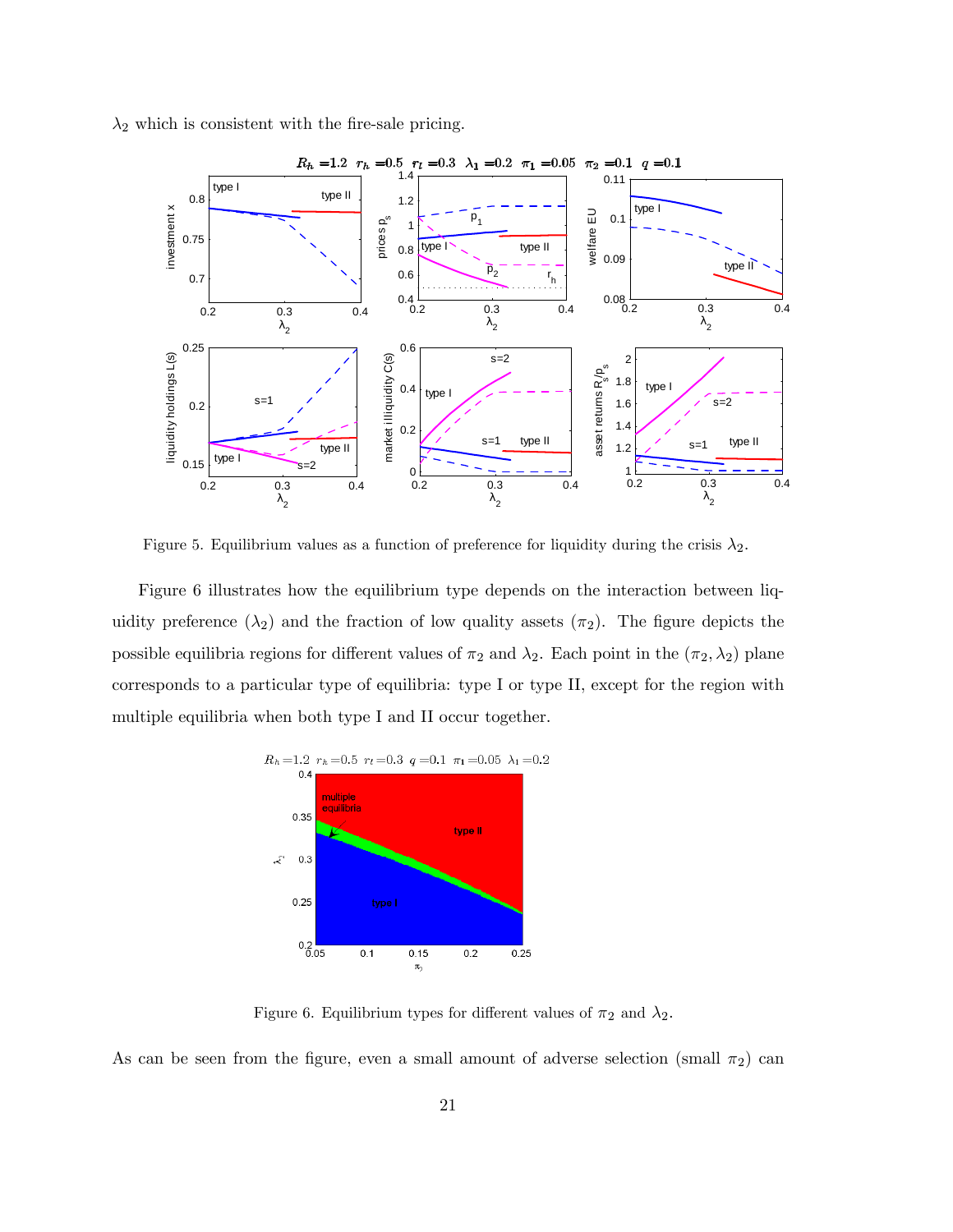lead to the no-trade outcome if the preference for liquidity is sufficiently high (large  $\lambda_2$ ).

#### 4.5 Properties of Equilibrium

In this subsection, I examine how changes in the probability  $(q)$  of the crisis state and beliefs about it affect the equilibrium types and values.

#### 4.5.1 Probability of the crisis state

**Corollary 1.** If the probability of the crisis state q is smaller then  $(i)$  investment allocation is larger; (ii) market prices are lower; and (iii) expected utility is higher. If the economy is in the type I equilibrium (with market trading in both states) then an increase in q may lead to the type II equilibrium (with market breakdown in the crisis state).

The lower probability of the crisis state  $q$  implies that an asset is less likely to become a lemon, which makes it ex-ante more profitable. Therefore, a lower  $q$  leads to a higher level of investment x. More investment at date  $t = 0$  implies larger supply and lower demand for risky assets at date  $t = 1$ . As a result, market prices are lower in both equilibrium types. The fact that the market price is increasing in the crisis probability makes it is possible to move from one equilibrium type to the other.

Consider the numerical example discussed before. The asset return parameters are  $R_H = 1.2$ ,  $r_H = 0.5$ ,  $R_L = r_L = 0.3$ , the fraction of low quality assets in the normal state is  $\pi_1 = 0.05$  and in the crisis state is  $\pi_2 = 0.15$ , and the probability of a liquidity shock in the normal state is  $\lambda_1 = 0.2$ , and in the crisis state is  $\lambda_2 = 0.3$ . Figure 7 depicts the equilibrium values as a function of the probability of the crisis state  $q$ .

As the probability of the crisis increases, the economy moves from the unique equilibrium with market breakdown to the multiple equilibria (for  $q > 11.8\%$ ), and then to the unique equilibrium with market trading (for  $q > 20.6\%$ ). So, if the crisis is a rare event then there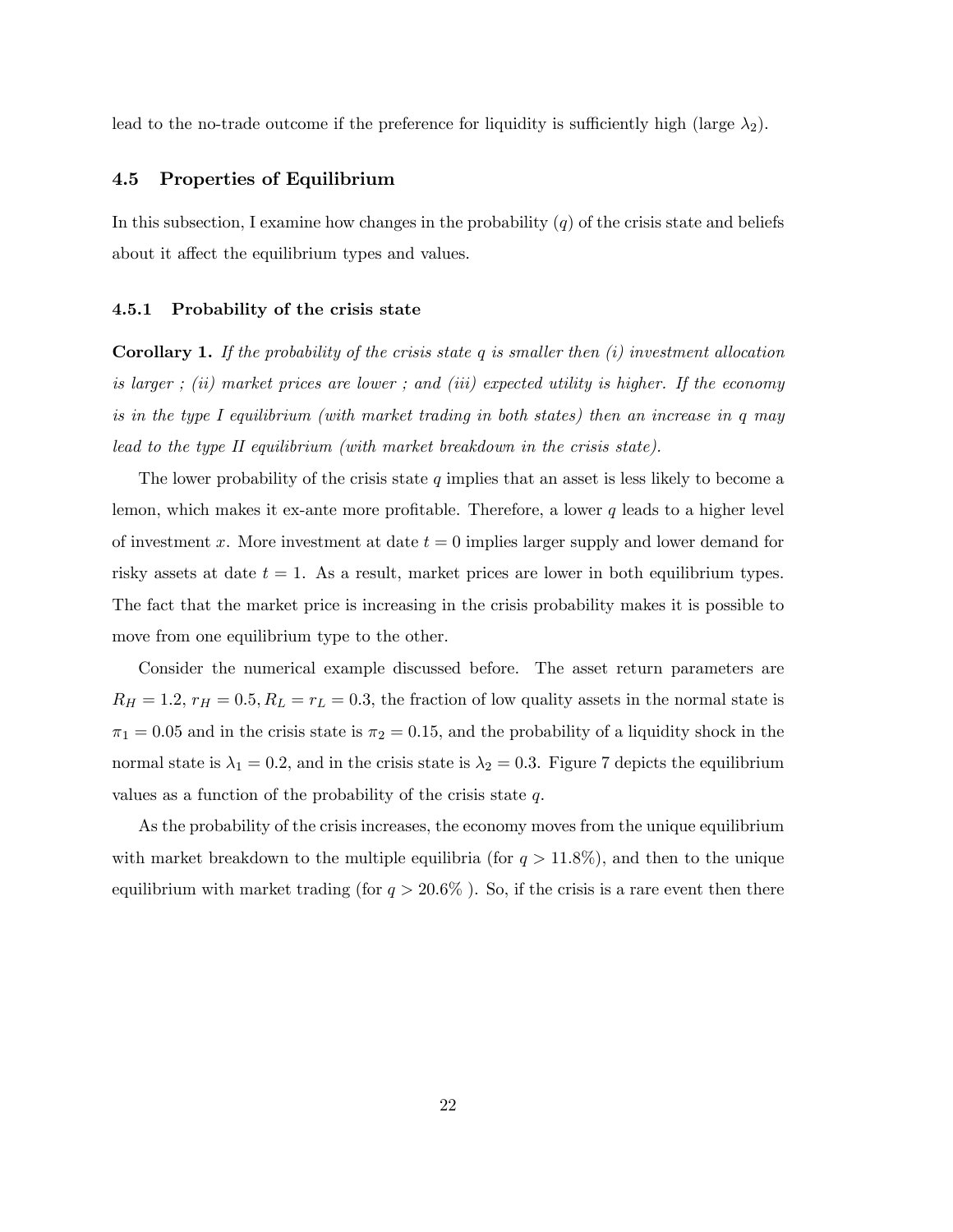is no trade during the crisis.



Figure 7. Equilibrium values as a function of probability of the crisis state  $q$ .

Assume that the probability of the crisis  $q$  depends on the previously realized state, and compare equilibria sequentially.<sup>27</sup> The transition matrix is given by  $\sqrt{2}$  $\begin{bmatrix} 1 - q_{22} & q_{22} \end{bmatrix}$  $1 - q_{12}$   $q_{12}$ 1 where  $q_{jk} = Pr(s = s_k | s = s_j), k, j \in \{1, 2\}$  is the conditional probability of transition from state j to state k, and  $q_{22} > q_{12}$ . So that it is more likely that the economy continues to stay in the crisis state once it is realized.

Let us look again at the numerical example. Suppose  $q_{12} = 0.05$  and  $q_{22} = 0.25$ . If the economy is in the normal state then it is in the type II equilibrium with no trade. Once the crisis occurs, probability of the crisis next period changes and investment allocations are adjusted (liquidity holdings are increased), and the economy moves to the type I equilibrium. So, the market trading is resumed next period even if the crisis persists.

Next I examine how equilibrium types depend on the interaction between liquidity pref-

<sup>&</sup>lt;sup>27</sup>This assumption creates generic dynamics where each time period  $T = 1, 2, ...$  consists of three subperiods:  $t = 0, 1, 2$ .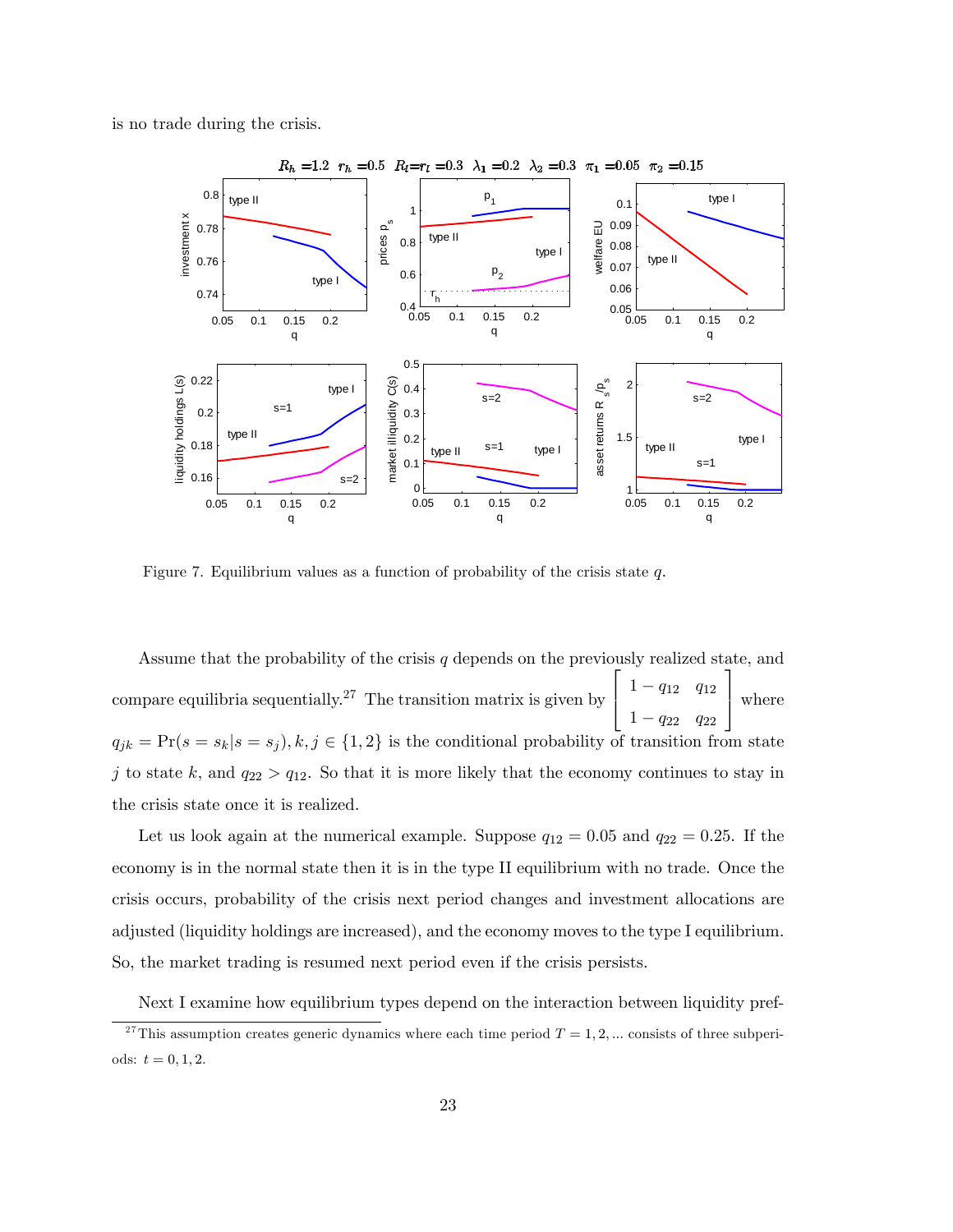erence  $(\lambda_2)$ , probability of the crisis  $(q)$ , and the fraction of lemons  $(\pi_2)$ . Figure 8 illustrates the possible equilibria regions for different values of q and  $\lambda_2$ . Again, I consider two examples with the same values of  $R_H = 1.2$ ,  $r_H = 0.5$ ,  $R_L = r_L = 0.3$  and different values of  $\pi_2$ :  $\pi_2 = 0.1$  and  $\pi_2 = 0.2$ .



Figure 8. Equilibrium types for different values of q and  $\lambda_2$ .

As illustrated in Figure 8, even a small amount of adverse selection (small  $\pi_2$ ) can lead to the market breakdown if the crisis is a rare event (small  $q$ ) and preference for liquidity is high (large  $\lambda_2$ ). The threshold value of the crisis probability when the economy moves from trade to no-trade equilibrium is increasing in  $\lambda_2$ . So, if the crisis is accompanied by flight to liquidity (large increase in  $\lambda_2$ ), then market breakdowns are more persistent.

#### 4.5.2 Role of beliefs about the crisis

Next I analyze the role of beliefs about a crisis probability. Suppose the (true) probability of a crisis is  $q_o$  but investors believe that the probability is q which could be less or greater than  $q<sub>o</sub>$ . Let us look again at the numerical example. Suppose the probability of a crisis is  $q_0 = 10\%$ . Figure 9 depicts the equilibrium values of investment and expected utility as a function of q. If a crisis is considered to be a rare event  $(q < 3.2\%)$ , then the economy is in the unique equilibrium with no trade during the crisis. If investors believe  $q > 6.6\%$ , then the economy is in the unique equilibrium with market trading in both states. For  $q \in [3.2\%, 6.6\%]$ , there are multiple equilibria.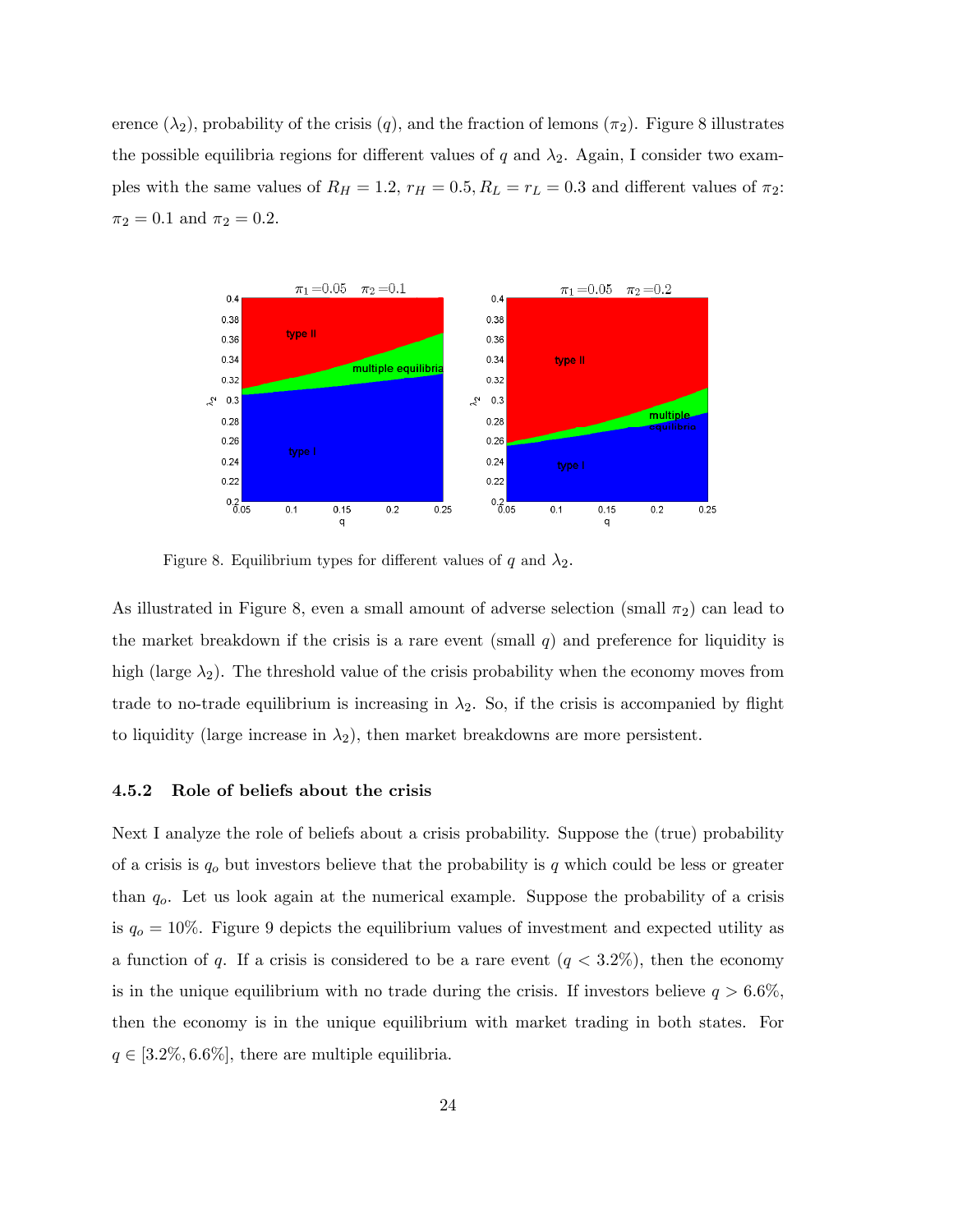

Figure 9. Equilibrium values as a function of beliefs  $q$ .

Underestimating the crisis probability is more costly in terms of welfare than overestimating it because the former may result in a market breakdown. Moreover, overestimating the probability of a crisis may actually be welfare beneficial since the market equilibrium is not efficient: investors overinvest into risky assets at date  $t = 0$  relative to the second-best investment allocation.<sup>28</sup> Thus, pessimistic beliefs about the crisis probability lead to larger liquidity holdings, and may therefore improve welfare.

#### 4.6 Equilibrium with Adverse Selection and Knightian Uncertainty

Suppose the crisis is accompanied by an unanticipated shock in period one. The shock is an "unforeseen contingency", an event that investors are not aware of so they do not plan for it.<sup>29</sup> As a result of this shock, investors face Knightian uncertainty (ambiguity) about the fraction of low quality assets in the crisis state. Investors do not know the actual probability  $\hat{\pi}_2$  of an asset being a lemon, instead they believe it belongs to some interval:  $\hat{\pi}_2 \in [\underline{\pi}_2, \overline{\pi}_2]$ such that  $\pi_1 \leq \pi_2 \leq \overline{\pi}_2$ . Investors are assumed to have Gilboa-Schmeidler [28] maxmin utility:  $U(c) = \min$  $\min_{\widehat{\pi}_2 \in [\underline{\pi}_2, \overline{\pi}_2]} E[\log(c)].$ 

 $28$  See section 4.7.1 for the Social Planner solution.

 $^{29}$  Unforseen contingencies are defined as "possibilities that the agent does not think about or recognize as possibilities at the time he makes a decisison" (Lipman, The New Plagrave Dictionary of Economics 2008). In modeling unanticipated uncertainty about the asset value, I am following Easley and O'Hara (2008) and Uhlig (2009).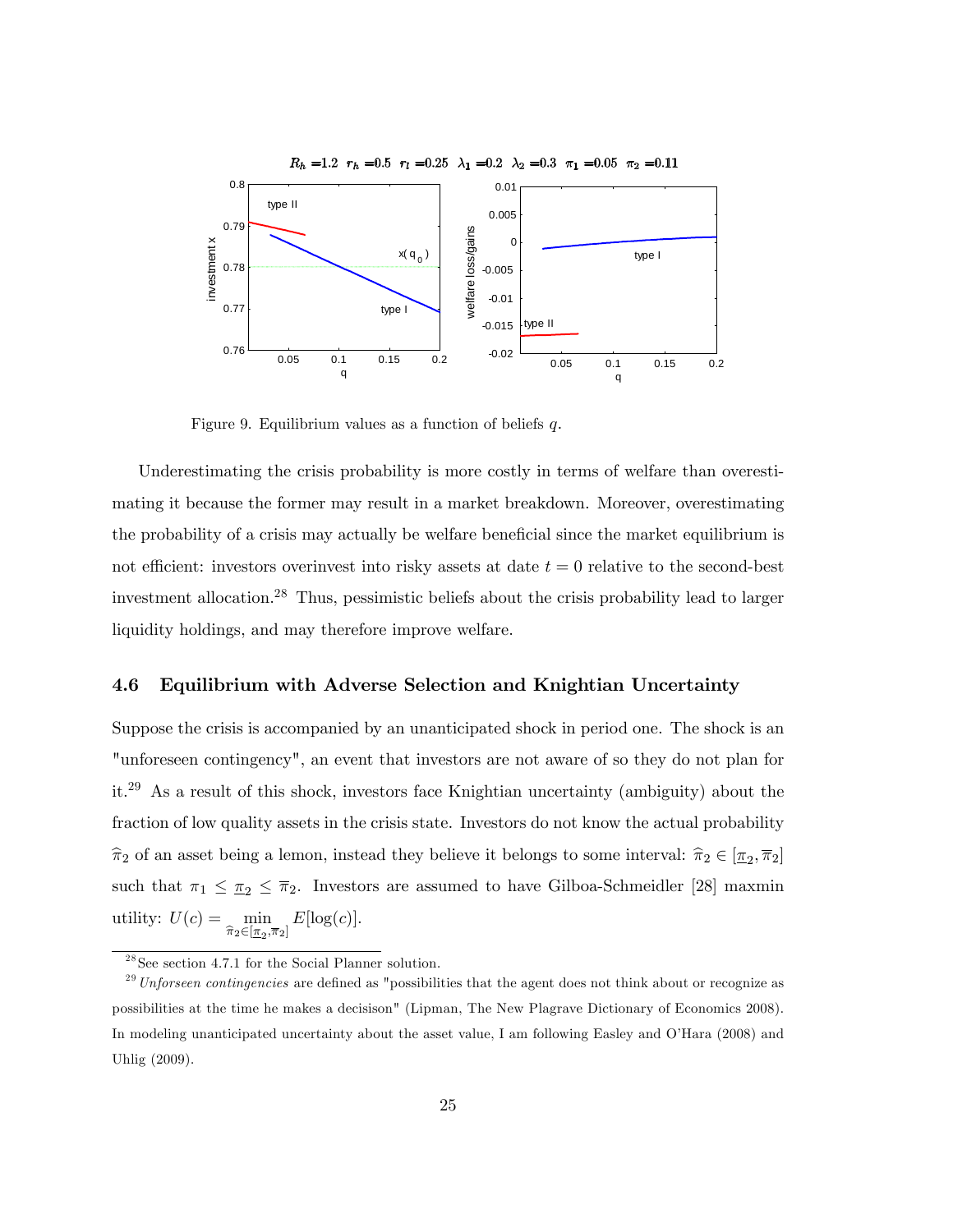This assumption does not change the investment decision made at date  $t = 0$  since there is no ambiguity at date  $t = 0$ . The investment allocation x is determined by the initial beliefs  $\pi_2$  (before the unanticipated shock is realized) so that  $x = x(\pi_2)$ . Assume  $\pi_2 < \overline{\pi}_2$ .

Non-liquidity investors decide whether to buy assets at date  $t = 1$  based on the worst among possible priors:  $\overline{\pi}_2$ . Therefore, investors are willing to buy risky assets at  $t = 1$ during the crisis if the market price  $p_2$ ,

$$
p_2 = \frac{(1 - \lambda_2)}{(\lambda_2 + (1 - \lambda)\hat{\pi}_2)} \frac{(1 - x(\pi_2))}{x(\pi_2)},
$$
\n(14)

is less than the (worst) expected payoff  $\widehat{R}(\overline{\pi}_2)$ ,

$$
\widehat{R}(\overline{\pi}_2) = \frac{\lambda_2 (1 - \overline{\pi}_2)}{\lambda_2 + (1 - \lambda_2)\overline{\pi}_2} R_H + \frac{\overline{\pi}_2}{\lambda_2 + (1 - \lambda_2)\overline{\pi}_2} R_L.
$$
\n(15)

Consider the case when  $p_2 > r_H$ , which also implies that  $p_1 > r_H$ . So, if there is no ambiguity about  $\hat{\pi}_2$  (i.e.,  $\underline{\pi}_2 = \hat{\pi}_2 = \overline{\pi}_2$ ) then there is market trading in both states. However, with ambiguity about  $\hat{\pi}_2$ , there is a breakdown of trade when  $\overline{\pi}_2$  is sufficiently large so that  $\widehat{R}_2(\overline{\pi}_2) \leq r_H$ , i.e.,

$$
\overline{\pi}_2 \ge \frac{\lambda_2 \left(R_H - r_H\right)}{\lambda_2 R_H + (1 - \lambda_2) r_H - R_L}.\tag{16}
$$

Therefore, the ambiguity (Knightian uncertainty) about the fraction of low quality assets can amplify the effect of adverse selection and cause a market breakdown.

#### 4.7 Government

#### 4.7.1 Social Planner

In this section, I analyze this model from the social planner perspective, and compare it with a market equilibrium.

First-best allocation Under full information (when it is known who receives a liquidity shock and the asset quality is observable) the optimal investment allocation is  $x =$  $\left(1-\sum_{s=1,2}q_s\lambda_s\right)$ , consumption allocations of liquidity investors are  $c_1(s) = \frac{1}{\lambda_s}\sum_{s=1,2}q_s\lambda_s$ , and non-liquidity investors receive  $c_2(s) = \overline{R}_s \left(1 - \sum_{s=1,2} q_s \lambda_s\right) / (1 - \lambda_s)$ .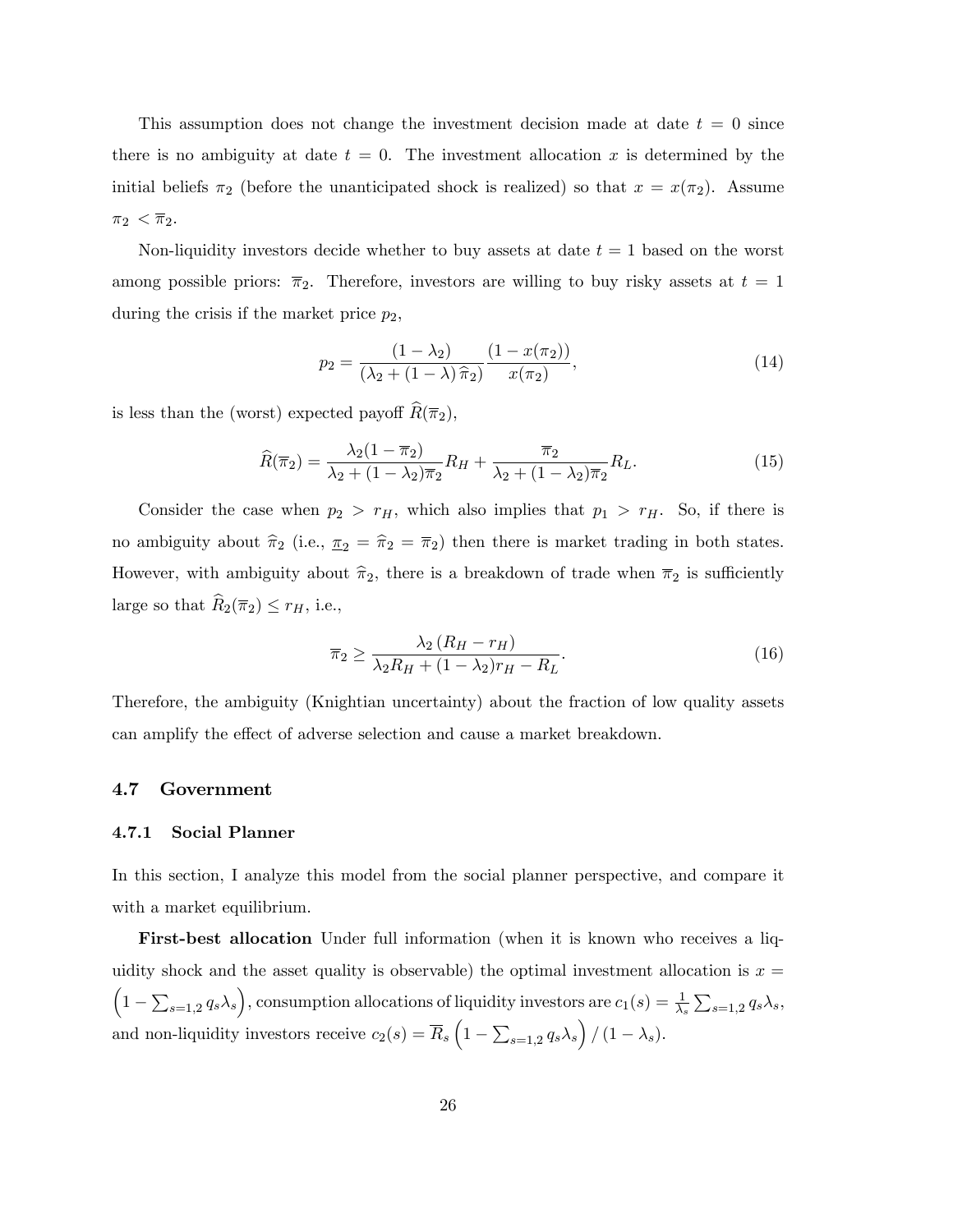Second-best allocation With asymmetric information about the quality of assets and the identity of liquidity investors, the first-best allocation is not incentive compatible because investors with low quality assets have the incentive to pretend to be liquidity traders.

The incentive-compatible utility maximization problem is given by

$$
\max_{x} \sum_{s=1,2} \sum_{k=L,H} q_s \left( \lambda_s \pi_{sk} \log c_{1k}(s) + (1 - \lambda_s) \pi_{sk} \log c_{2k}(s) \right)
$$
(17)  
s.t. (i)  $\lambda_s c_1(s) \le 1 - x$ ,  
(ii)  $(1 - \lambda_s) \sum_{k=L,H} \pi_{sk} c_{2k}(s) = x (1 - \pi_s) R_h + 1 - x - \lambda_s \sum_{k=L,H} \pi_{sk} c_{1k}(s)$ ,  
(iii)  $c_1(s) \le c_{2k}(s) \cdot \forall k, s$ 

for all  $s = 1, 2$  and  $k = L, H^{.30}$ 

Since the quality of assets is not observable, all liquidity investors consume the same amount:  $c_{1k}(s) \equiv c_1(s)$  for each k, s.<sup>31</sup> The constraints (i) and (ii) are resource constraints for period one and two, respectively. The constraints *(iii)* are incentive compatibility constraints. In equilibrium, constraints  $(v)$  are binding for investors with low quality assets:  $c_1(s) = c_{2L}(s)$  in each state s.

**Proposition 3** The optimal holdings of the safe asset in the incentive-compatible social planner's solution are larger than in the market equilibrium. The social planner achieves higher aggregate welfare relative to the market equilibrium.

In the market equilibrium, investors do not take into account the effect of their investment choice on prices. This creates an externality which distorts the efficient investment allocation. In particular, this externality leads to overinvestment in risky assets that contributes to the market breakdown. Due to the adverse selection, there are more assets traded in the market at date  $t = 1$ , in particular, more assets of low quality. To absorb this trading, more market liquidity is need.

$$
{}^{30}\pi_{ks} \equiv \begin{cases} \pi_s & if \quad k = L \\ 1 - \pi_s & if \quad k = H \end{cases} \quad \forall s = 1, 2
$$

 $31$ The social planner can differentiate liquidity investors with bad and good assets by offering a contract with a lower price and a lower quantity/probability. However, such contracts are not optimal since it results in the liquidation of some high quality assets before maturity, and therefore, leads to a loss in welfare.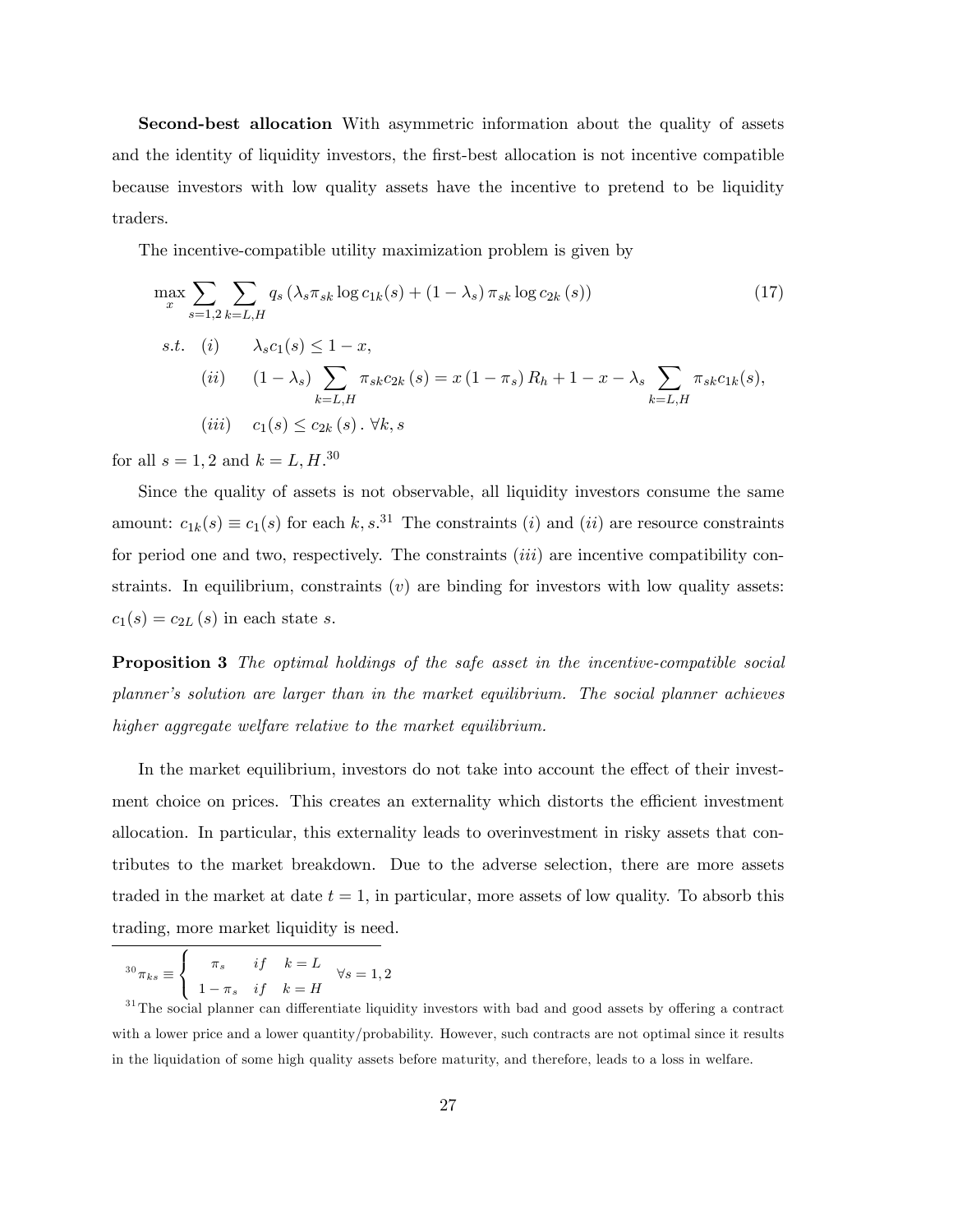The effect of prices on expected utility depends on the investors' type: liquidity investors and investors with low quality assets benefit from higher prices, while non-liquidity investors with high quality assets benefit from lower prices. Overall, the price effect evaluated at the market equilibrium is positive<sup>32</sup>. Therefore, aggregate welfare can be improved by increasing holdings of the safe asset which leads to higher asset prices. The social planner problem is equivalent to the investor maximization problem when the price effect is taken into account. As a result, a larger allocation of liquidity by social planner smooths ex-ante consumption and increases aggregate welfare. The social planner reduces the adverse selection problem but does not completely eliminate it.

#### 4.7.2 Policy Implications

Ex-ante liquidity requirements The social planner solution suggests the following policy implication: requiring ex-ante larger liquidity holdings would alleviate the adverse selection problem and prevent the market breakdown during crises, especially if the economy is in the multiple equilibria range. The government can require agents to hold the safe asset at date  $t = 0$  so that the second-best allocation is implemented.

#### Liquidity provision during a crisis

Tax-financed liquidity provision Alternatively, the government can intervene expost when the economy is in the crisis state. If the market breakdown is due to the high liquidity preference or the low crisis probability, then liquidity provision into the market can restore trading. Consider the situation when the economy is in the no-trade equilibrium and the government decides to intervene. Suppose the price needs to be increased by  $\Delta$ to restore trading, then government should inject  $\Lambda$  amount of liquidity such that  $\Lambda =$  $\Delta(\lambda_2 + (1 - \lambda_2)\pi_2)x$ . Alternatively, the government can buy  $\gamma$  amount of assets such that  $\gamma = \Delta (\lambda_2 + (1 - \lambda_2) \pi_2) x / ((\frac{(1 - \lambda_2)(1 - x)}{(\lambda_2 + (1 - \lambda_2) \pi_2)x} + \Delta)$ . This policy is effective if the expected payoff of assets sold in the market is above the liquidation value of the high quality asset:  $\widehat{R}_2 > r_H.$ 

 $32$ See Appendix 7.5 for the proof.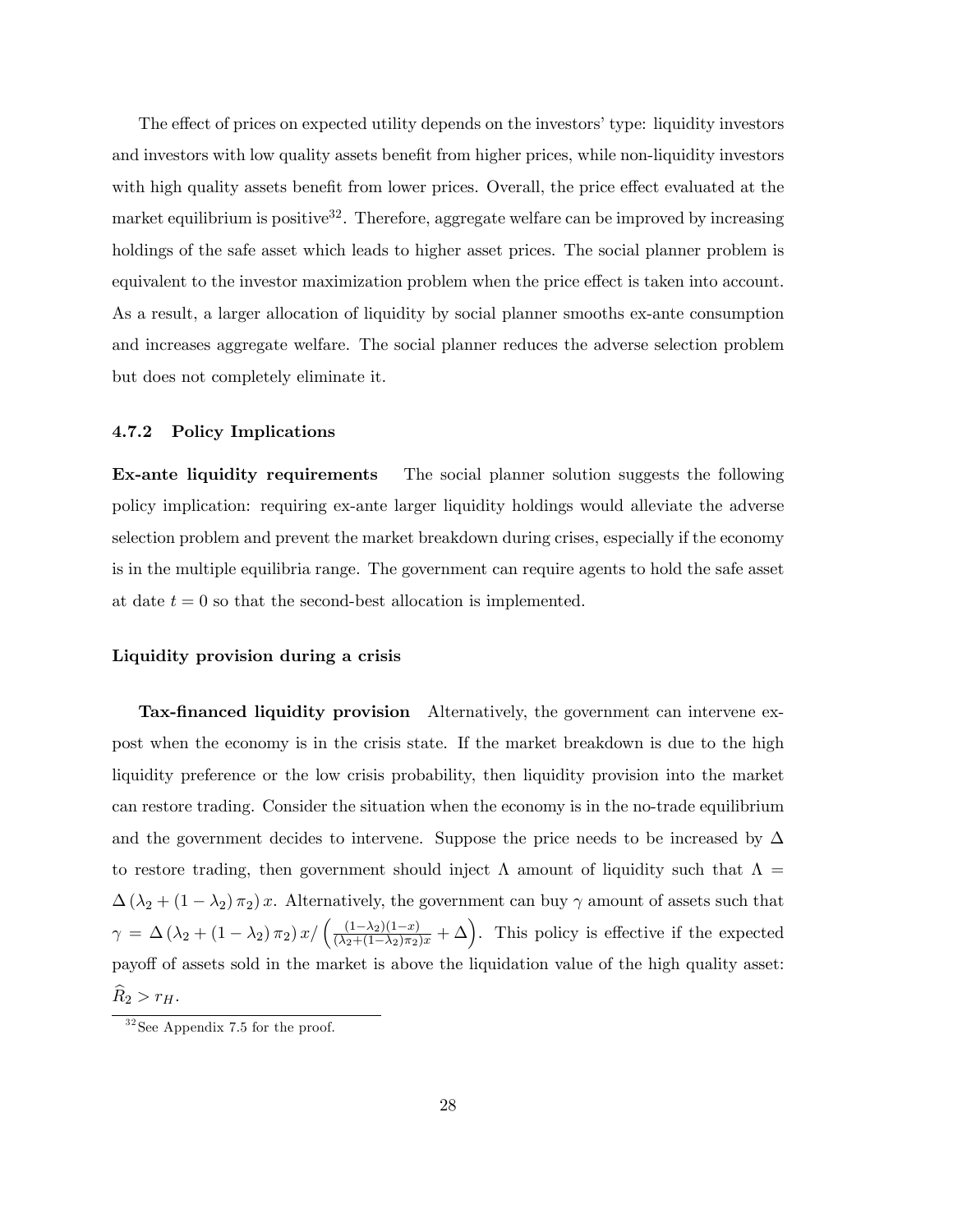It should be noted that there is a moral hazard problem associated with government interventions during crises. If market participants anticipate government interventions then the optimal holdings of risky assets are larger. Therefore, a larger intervention is required. The moral hazard problem can be corrected if the liquidity provision at date  $t = 1$  is financed by a tax  $\tau$  per unit of investment, which is imposed at date  $t = 0$ . The tax  $\tau x$ should be equal to the amount of liquidity  $\Lambda$  that is required to restore market price to the level of  $\bar{p}_2$ ,

$$
\tau x = (\lambda_2 + (1 - \lambda_2) \pi_2) x \overline{p}_2 - (1 - \lambda_2) (1 - x).
$$
 (18)

Imposing such tax increases liquidity holdings at  $t = 0$  and prevents market breakdowns at  $t = 1$ , leading to a higher expected utility.<sup>33</sup>

Numerical example To illustrate the effect of the government policy, consider the numerical example. The asset return parameters are  $R_H = 1.2$ ,  $r_H = 0.5$ ,  $R_L = r_L = 0.3$ , the fraction of low quality investments in the normal state is  $\pi_1 = 0.05$ , the probabilities of a liquidity shock in the normal state and in the crisis state, respectively, are  $\lambda_1 = 0.2$  and  $\lambda_2 = 0.3$ , the probability of the crisis is  $q = 0.1$ . Figure 11a depicts the values of investment x, prices  $p_s$  and expected utility as a function of  $\pi_2$ , for the market equilibrium (types I and II), the equilibrium with government intervention (G), and the social planner solution (second-best).



Figure 11a. Equilibrium values of investment, prices and welfare as a function of  $\pi_2$ .

Imposing a tax at date  $t = 0$  to finance liquidity provision at date  $t = 1$  leads to the larger investor's holdings of liquidity at  $t = 0$ :  $(1 - x^G) > (1 - x^{II})$ . As a result, the market prices

<sup>&</sup>lt;sup>33</sup> See Appendix 7.5 for the detailed analysis.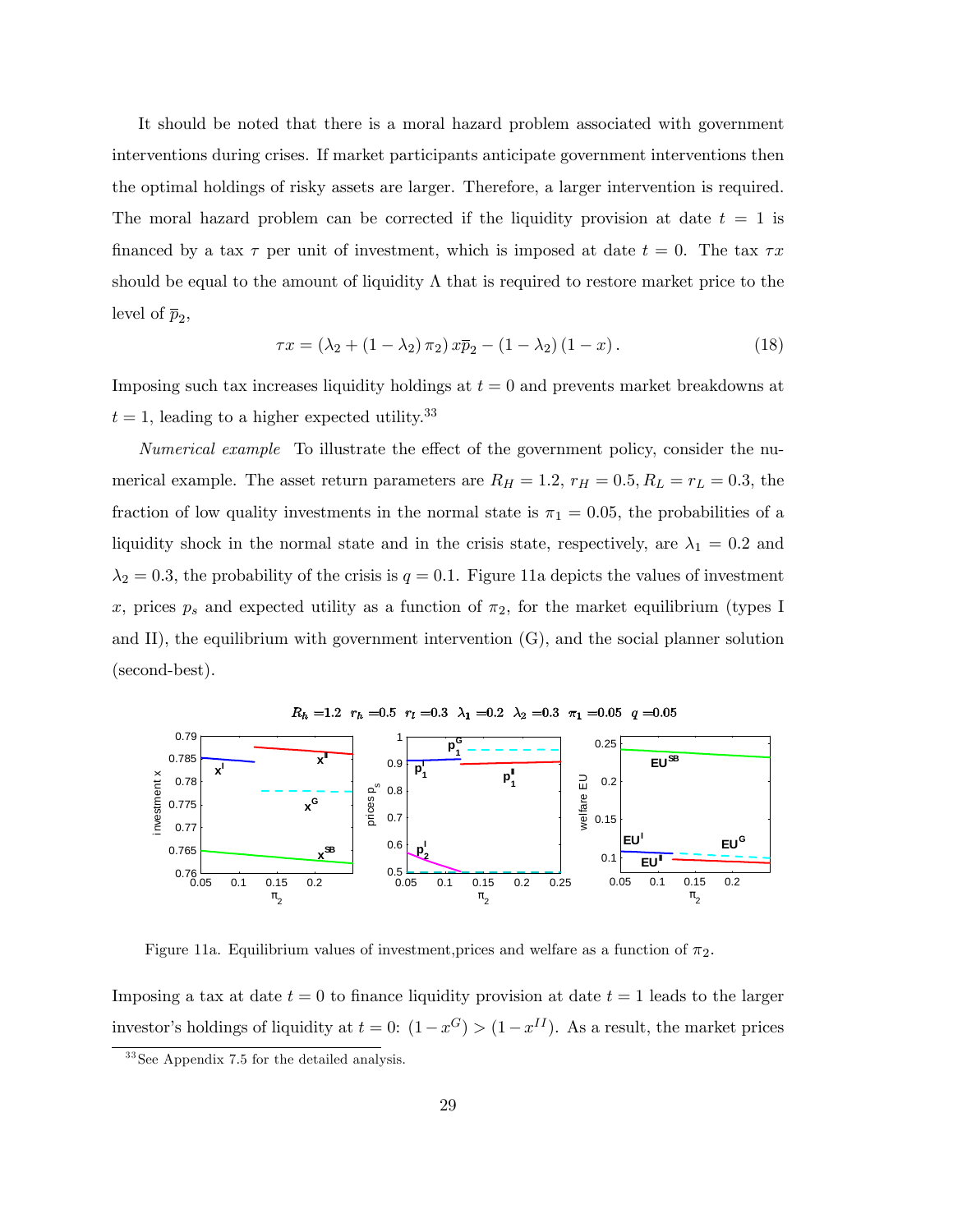are higher, and the market breakdown is avoided. Also, it leads to a higher expected utility:  $EU^G > EU^{II}.$ 

Figure 11b depicts the aggregate holdings of liquidity  $(L(s))$ , the cost of foregone payoff when risky assets are sold before maturity  $(C(s))$ , and the return on assets bought on the secondary market  $(R_s/p_s)$ .



Figure 11b. Equilibrium values of market liquidity and asset returns as a function of  $\pi_2$ .

The liquidity available in the market at  $t = 1$  for purchasing risky assets with tax-financed government interventions  $(L_s^G)$  is larger than liquidity holdings in the market equilibrium  $(L_s^{II})$ , but smaller than the second-best allocation  $(L_s^{SB})$ . Also, the government intervention reduces the cost of selling assets before maturity:  $C_s^G < C_s^{II}$ , and decreases the return on assets bought at  $t = 1$ :  $R_s/p_s^G < R_s/p_s^{II}$ . So the tax-financed liquidity provision during crises also leads to a larger market liquidity in normal times. It reduces the adverse selection problem and improves welfare, although not as much as the social planner's solution.

Liquidity injection (recapitalization) Another type of intervention is injecting liquidity directly into financial institutions. In this case, the government can offer liquidity  $\Lambda_i$  to a financial institution i in exchange for a fraction of its future consumption  $\Delta_i c_{tk}$ depending on the i's type. As demonstrated earlier, an increase in liquidity holdings leads to higher asset prices and higher expected utility. Therefore, financial institutions, especially those in need of liquidity or those with lemons, would be willing to participate in this exchange.<sup>34</sup>

<sup>&</sup>lt;sup>34</sup> For some parameter values, non-liquidity investors with high quality assets may choose not to participate. Then the welfare impact of this policy is lower.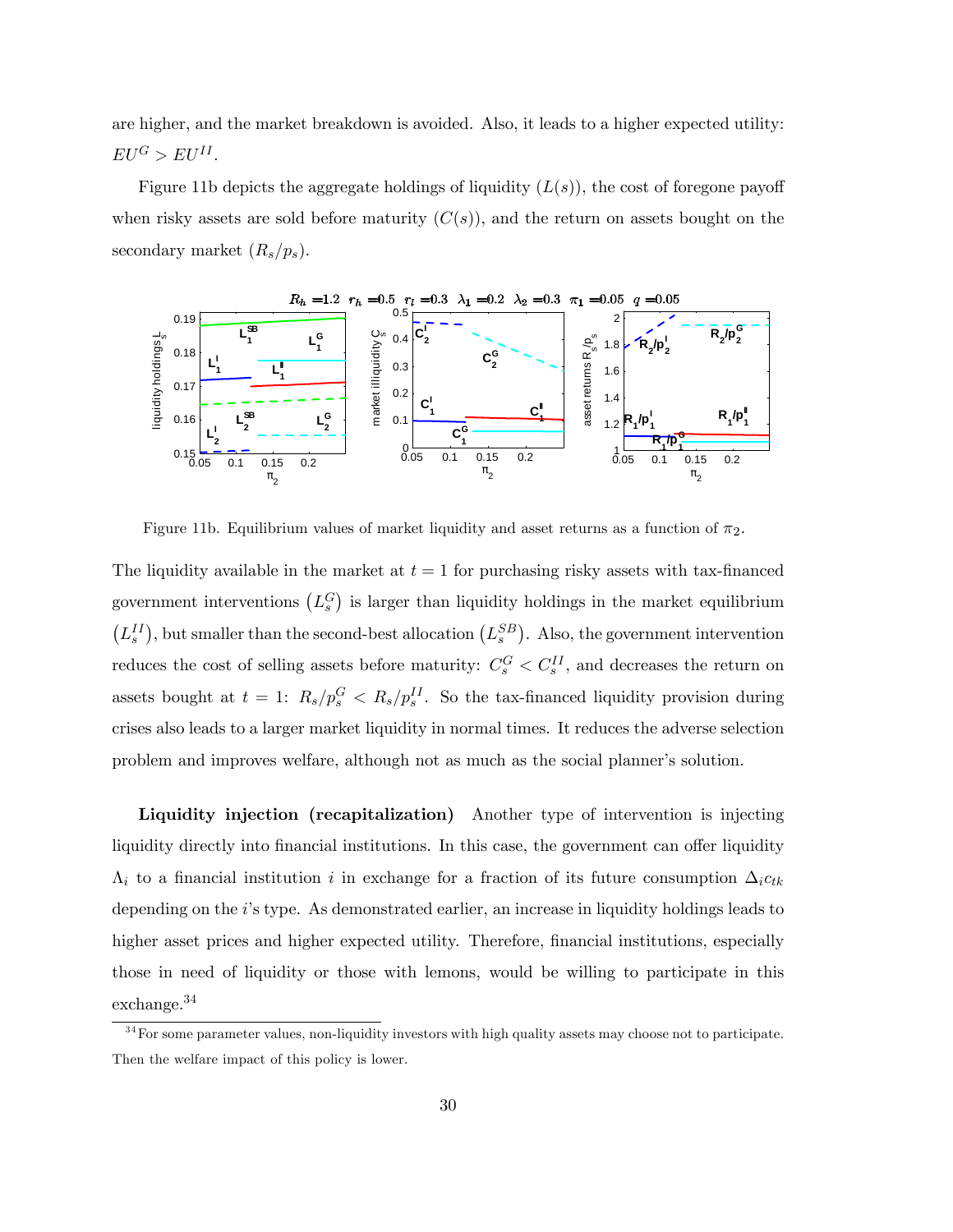Asset purchases If the no-trade outcome is a result of the large fraction of lemons in the market or Knightian uncertainty about it then it is more effective for the government to purchase these assets. The liquidity injection is not useful since it does not affect the expected value of assets, and therefore leads to further liquidity hoarding. Removing such assets from the market reduces the adverse selection and uncertainty problems. In particular, the fraction  $\delta$  of low quality assets needs to be removed from the market in order to restore trading (where  $\delta = 1 - \frac{\lambda_2 (R_H - r_H)}{\lambda_2 R_H + (1 - \lambda_2) r_H}$  $\frac{\lambda_2(R_H - r_H)}{\lambda_2 R_H + (1 - \lambda_2) r_H - R_L}/\pi_2$ . Note that if the market breakdown is caused by a loss of confidence due to the ambiguity about the asset values then government interventions can restore market confidence without generating the moral hazard.

### 5 Model Implications and the Financial Crisis

#### 5.1 Financial Crisis of 2007-2009

In the recent crisis of 2007-2009, financial institutions held a significant amount of asset backed securities (ABS). These securities had skewed payoffs: they had high expected return prior to the crisis but incurred substantial losses during the crisis. In particular, the haircut on ABS increased from 3-5% in August 2007 to 40-50% in August 2008 (Gorton and Metrick [30]). Furthermore, the demand for ABS collapsed from over \$500 billion in 2007 to \$20 billion in 2009 (see Figure 12 taken from Adrian, Ashcraft, and Pozsar (2010)).

Financial institutions were exposed to systemic risk through securities holdings which had skewed payoffs: they produced high returns in normal times but incurred substantial losses during the crisis. Before the crisis, many of these created securities were rated AAA, which implied a minimal risk of default. In particular, these assets were considered very liquid: if needed, these securities could be sold at a fair market price. During the crisis, the value of securities became more sensitive to private information. When in February 2007 subprime mortgage defaults increased, triggering the liquidity crisis, a large fraction of these securities were downgraded.<sup>35</sup> The impact of declining housing prices on securities

 $35$  For example, 27 of the 30 tranches of asset-backed CDOs underwritten by Merrill Lynch in 2007 were downgraded from AAA ratings to "junk" (Coval, Jurek and Stafford [20]).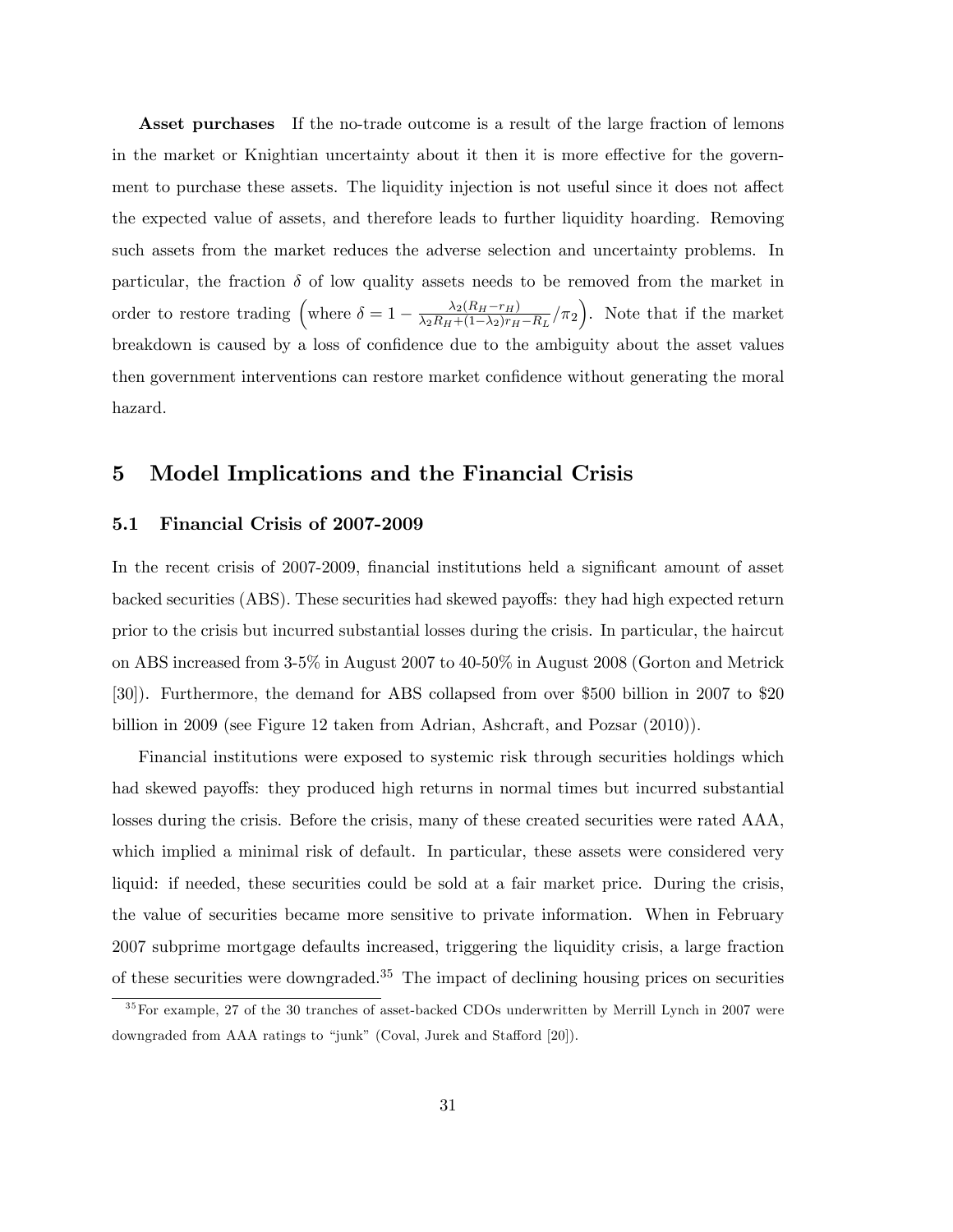depended on the exact composition of assets and mortgages that backed them. Due to the complexity of structured Önancial products and heterogeneity of the underlying asset pool, owners had an informational advantage in estimating how much those securities were worth.<sup>36</sup>



Figure 12. Demand for ABS in 2007 and 2009.

The asymmetric information about the assets' value leads to the lemons problem: a buyer does did not know whether the seller is selling the security because of a sudden need for liquidity, or because the seller is trying to unload the toxic assets. The adverse selection issue can cause market freezes reflecting buyers' beliefs that most securities offered for sale are of low quality.<sup>37</sup>

Also, as market condition worsened, investors' value for liquidity had increased. Finan- $36$ This problem was especially pronounced with the junior equity tranches (a.k.a. "toxic waste"). These tranches were hard to value since they were traded infrequently and were usually held by the issuing bank. Moreover, these securities received overly optimistic ratings from the credit rating agencies. (Brunnermeier [14])

 $37$  For example, Krishnamurthy [37] identifies adverse selection as one of the diagnoses of the recent crisis: market participants may fear that if they transact they will be left with a "lemon". Also, Drucker and Mayer [23] find that underwriters of prime MBS appeared to exploit access to better information when trading in the secondary market. Elul [27] also finds evidence of adverse selection in the prime mortgage market.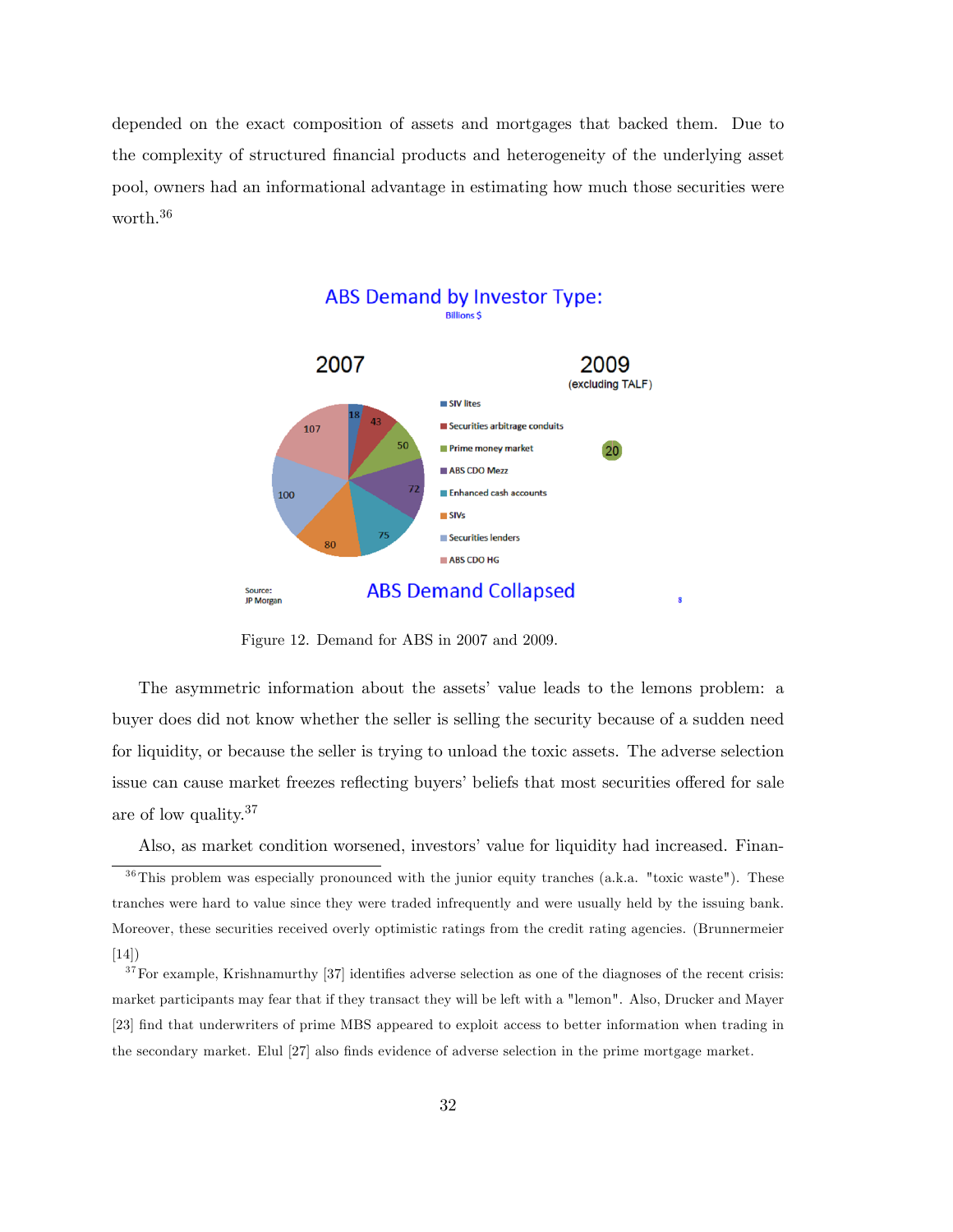cial institutions were exposed to the market liquidity risk through the maturity mismatch of their balance sheets: they Önanced their long-term asset holdings with shorter maturity instruments. Diamond and Rajan [22] and Brunnermeier [14] identify maturity mismatch as an important factor contributing to the fragility of financial system. Because of the losses on their assets, some banks became undercapitalized; however, their attempts to recapitalize pushed the market price further down.<sup>38</sup>

Furthermore, market participants underestimated the systemic risk, in particular, they failed to see the correlation of risks induced by securitization (Coval, Jurek and Stafford [20]). Overly optimistic ratings from the credit rating agencies further contributed to misassessment of systemic risk ([14]). Increasing defaults on subprime mortgages and the lack of historical evidence caused an increase in market uncertainty about the impact of economic shocks on the value of financial securities. According to Gorton [29], the size and location of expected losses were not fully known because of the complexity and opaqueness of securitization. As the safest AAA subprime tranches experienced losses, investors started to question the valuation of models of all securitized products. This resulted in a dramatic increase in uncertainty and investors' panic.

#### 5.2 Model Implications

The model captures the following important features of the financial crisis:

- adverse selection generated by asymmetric information about assets quality,
- increase in preference for liquidity which causes asset sales for exogenous reasons (unrelated to asset returns),
- considering a crisis as a low probability event,
- uncertainty about assets' value due to the unexpected shock.

The model demonstrates how adverse selection can lead to liquidity hoarding, increased asset price volatility, lower trading volume and possibly to complete breakdown of trade

 $38$ Brunnermeier and Pedersen [15] refer to this phenomena as a "loss spiral" and a "margin spiral". Indeed, Adrian and Shin [4] documented evidence of these phenomena for investments banks.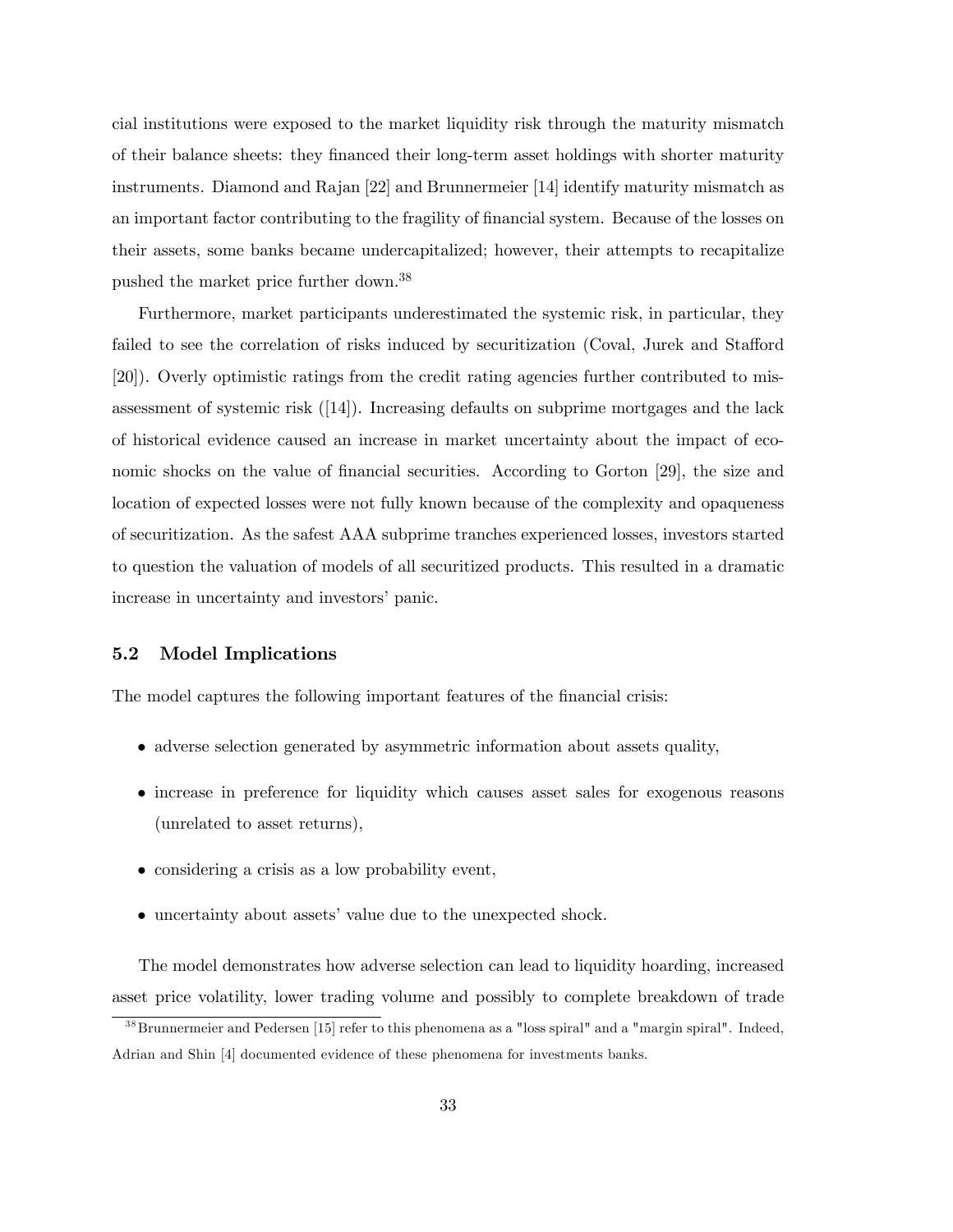during a crisis. Investors are exposed to systemic risk through their holdings of risky assets. Although adverse selection is generated by idiosyncratic asymmetric information, the extent of adverse selection depends on the aggregate state. In normal times, when the fraction of lemons is small, adverse selection does not have a significant effect on the market. However, if the fraction of lemons is large or potential buyers believe it may be large, then adverse selection can lead to a market breakdown. Furthermore, even a small amount of adverse selection can be amplified to a full scale crisis with market freezes and liquidity hoarding<sup>39</sup> if it is accompanied by a áight-to-liquidity, a misassessment of systemic risk, or by uncertainty about asset values.

In my model, I show that the ability to trade based on private information is welfare improving if adverse selection does not lead to a market breakdown during the crisis. In normal times, it is welfare beneficial, but during the crisis it may lead to significant losses if market trading halts. Therefore, informed trading reduces the idiosyncratic risks of financial institutions but exacerbates the systemic risk.

This result is consistent with arguments in Holmstrom [33] and Stiglitz [42] that the problem in the recent crisis was not the lack of transparency as such but the sensitivity of securities to systemic risk. In particular, it suggests that the increase in transparency is not necessarily beneficial unless it reaches the level of full (symmetric) information. (Holmstrom [33]).

The results can be applied to a cross-country analysis of financial crises. The model prediction offers an explanation for the following observation: while capital flows into emerging countries are often speculative and volatile, capital áows into the US are mostly nonspeculative and driven by a search for safe assets (Caballero and Krishnamurthy  $[18]$ ).<sup>40</sup> The countries with a history of rare financial crises tend to have less aggregate liquidity holdings relative to (illiquid) long-term investment. In these countries, if the crisis does occur then it is more severe and more likely to be accompanied by market freezes. On the other hand, countries that are more prone to financial crises have more aggregate liquidity holdings

 $39$  Indeed, the size of subprime market were small compared to the total ABS market. In 2007, subprime issuance about 30% of the total non-agency MBS issuance. (BIS Quarterly Review, December 2007)

 $^{40}$ Furthermore, Acharya and Schnabl [2] show that global banking flows, not just global imbalances, determined the geography of the financial crisis.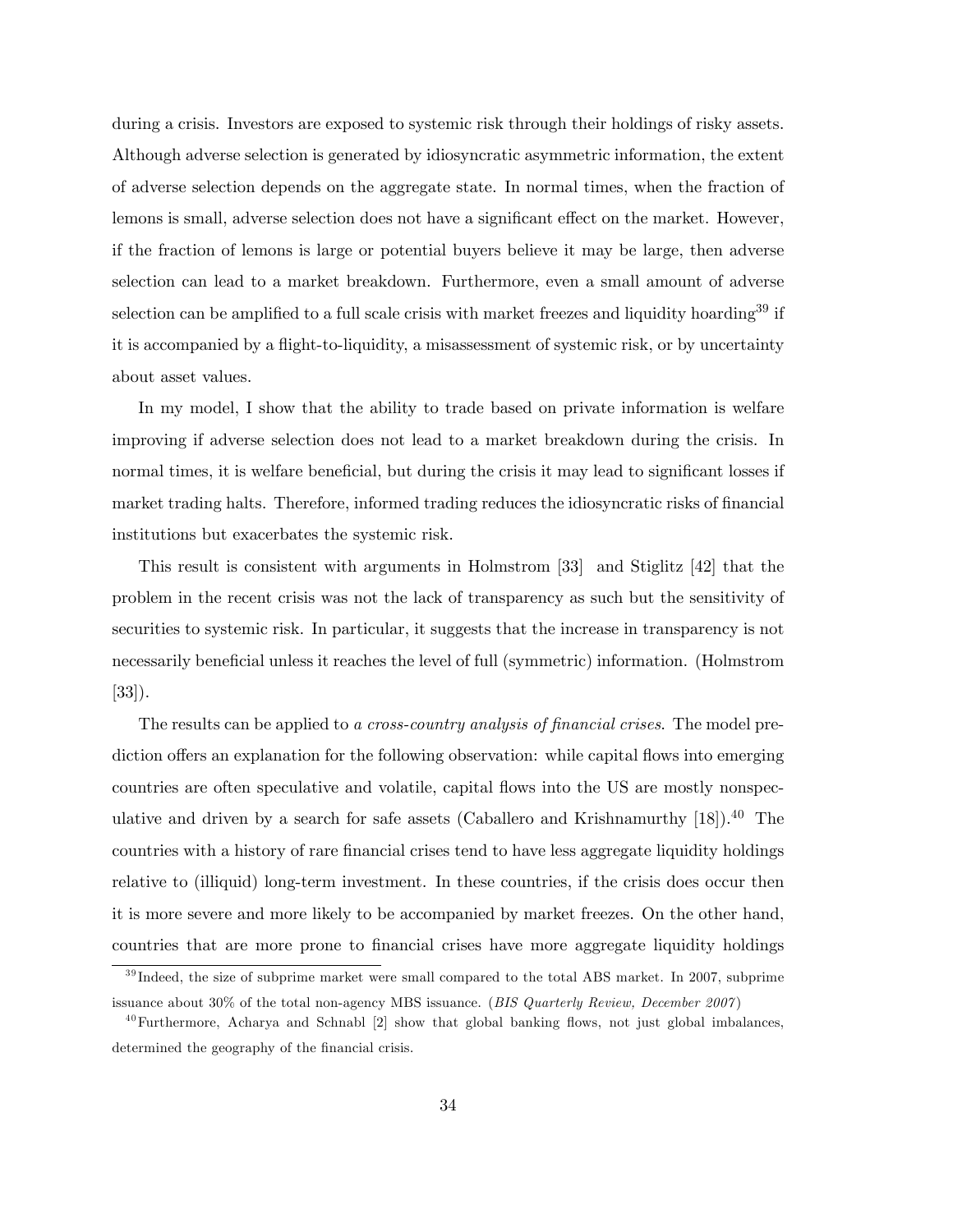which alleviates the crisis.<sup>41</sup> In the model (Figure 7), an economy where crises are accompanied by a market breakdown but do not occur often has a higher expected utility than an economy with more frequent crises but without market breakdowns. In the former case, government interventions can restore market trading and further increase welfare.

Also, the model can be applied to the *credit markets* by changing the initial assumption: investors borrow  $\omega$  units of good at  $t = 0$  (instead of receiving it as an endowment) and have to repay it at date  $t = 1$  with probability  $\lambda$  (else they repay it at  $t = 2$ ). Then in period one investors who have not received a liquidity shock are creditors, and liquidity investors are borrowers. The risky asset is used as a collateral in the credit market. In this setting, the cost  $C(s) = \frac{R_s - p_s}{\hat{R}_s}$  corresponds to the haircut on asset expected value  $\hat{R}_s$ . This cost is larger in the crisis than in the normal state and it is increasing with amount of adverse selection in the market.

#### 5.3 Policy Responses

In the market equilibrium, the investment allocation is not constrained efficient since financial markets are subject to the following two frictions: asymmetric information about investment quality and liquidity risk. Financial institutions do not take into account the effect of their investment choices on the market prices. As a result, they overinvest into risky illiquid assets (relative to the constraint efficient allocation), which creates systemic externalities.<sup>42</sup>

The inefficiency of a market equilibrium provides a rationale for government interventions to alleviate the crisis and ex-ante regulation targeted to prevent market freezes.<sup>43</sup> The appropriate policy response during the crisis depends on which amplification mechanism $(s)$ 

 $41$ This is consistent with empirical evidence that bank liquidity is countercyclical (Acharya, Shin, and Yorulmazer [3])

 $^{42}$ For example, Caballero and Krishnamurthy [18] argue that the aggregate shortage of safe assets was one of the key factors contributing to the financial crisis.

<sup>&</sup>lt;sup>43</sup>Indeed, during the crises, central banks in advanced economies intervened on an unprecedented scale. Some central banks used unconventional measures such as providing liquidity to banks on extraordinary terms and at longer maturities, and intervening in selected credit markets to support secondary market liquidity. As a result, central banks' balance sheets expanded significantly. For example, the balance sheet of the Federal Reserve exceeded 15% of GDP in 2009 relative to 6% of GDP in 2007 and 2008 (IMF, IFS).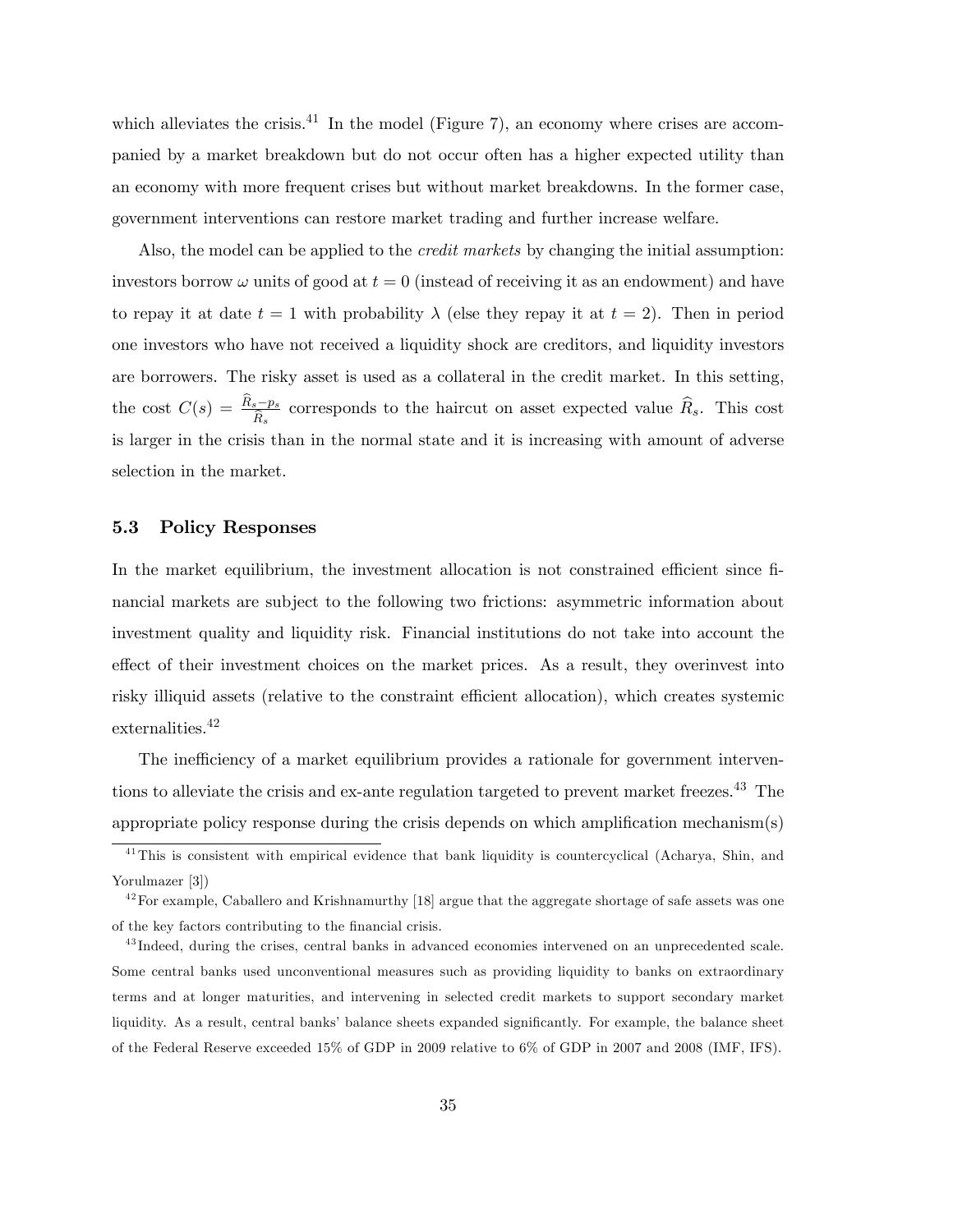cause the breakdown of trade. If it is due to a flight-to-liquidity or an underestimating of systemic risk, then liquidity provision through open market operations or direct injection of liquidity into Önancial institutions can restore asset trading. However, if the no-trade outcome is a result of a large fraction of lemons in the market or uncertainty about it, then the liquidity provision is not efficient and leads to further liquidity hoarding.<sup>44</sup> In this case, it is more effective to purchase the most illiquid assets. Removing such assets from the market reduces adverse selection and uncertainty problems.<sup>45</sup>

There is a moral hazard problem associated with government interventions during crises: if market participants anticipate a government intervention then the optimal holdings of risky assets are larger. For example, Kocherlakota [36] argues that during crises government bailouts are inevitable, and these bailouts (debt guarantees) lead to the inefficient allocation of capital towards risky investments. He proposes to use taxes to address the resulting risk externalities. Financing government liquidity injection by imposing an ex-ante tax on Önancial institutions corrects the moral hazard problem and increases market liquidity. Another preemptive policy response is an ex-ante requirement of larger liquidity (safe asset) holdings, which corrects the systemic externalities and prevents market breakdowns during crises.

## 6 Conclusion

I analyze the effect of adverse selection in the asset market. Asymmetric information about asset returns generates the lemons problem when buyers do not know whether the asset is sold because of its low quality or because the seller's sudden need for liquidity. Market trading based on asymmetric information allows Önancial institutions to reduce idiosyncratic

<sup>4 4</sup>As noted by Bernanke (2008), traditional liquidity provision was inadequate for addressing the strains in short-term funding markets. For example, despite massive liquidity injections by Federal Reserve, many over-the-counter markets continued to experience liquidity problems (BIS (2008)).

 $^{45}$ This is consistent with arguments about the effectiveness of the Troubled Asset Relief Program (TARP). TARP was originally established to buy "troubled assets" from financial institutions in order to restore their Önancial solvency. However, as has been extensively noted, there were various implementation issues associated with it. Ultimately, the funds (\$700 billion) were used for direct capital injections into financial institutions and for other purposes.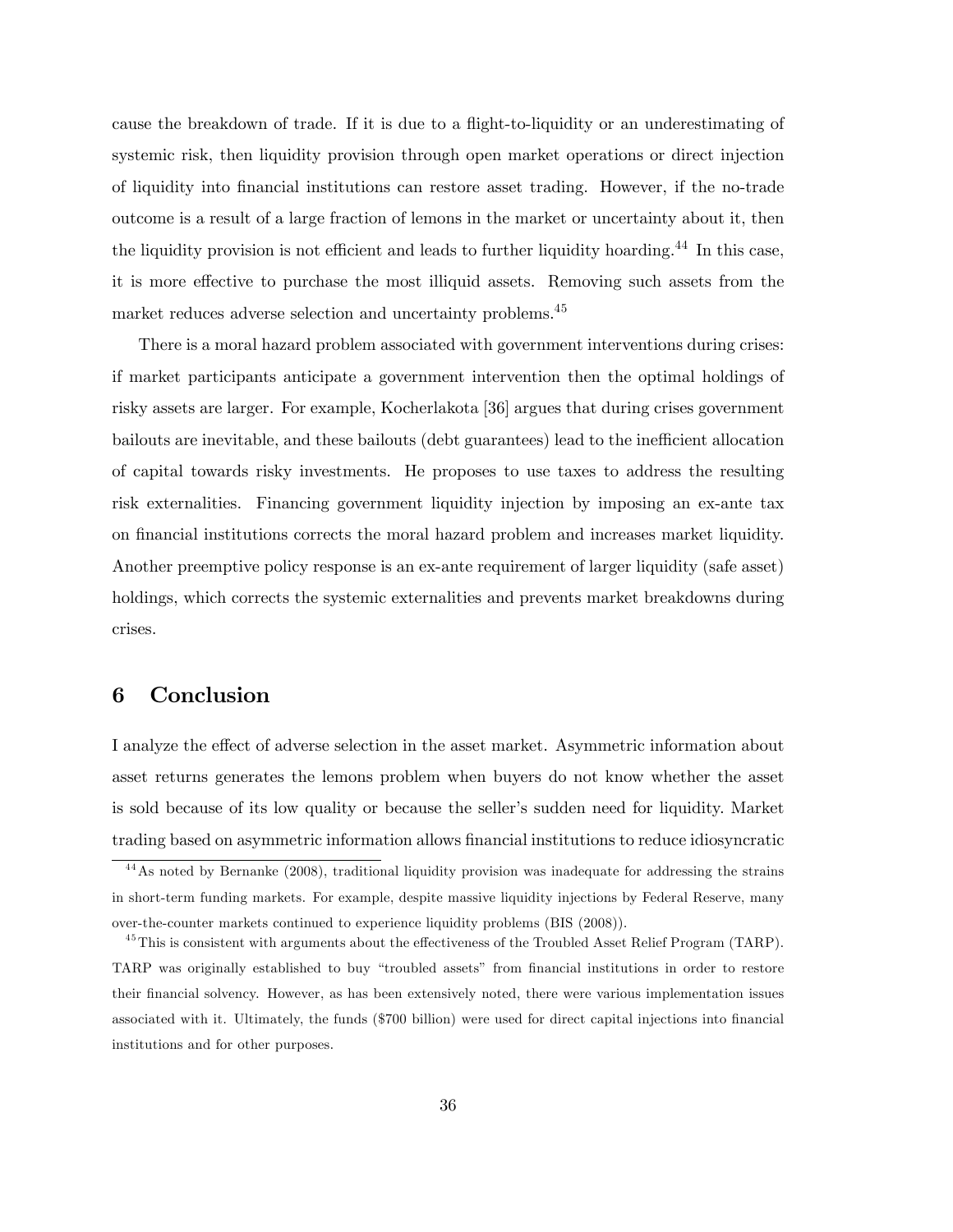risks, but it exacerbates their exposure to systemic risk. In normal times, adverse selection does not significantly affect market liquidity. However, when the economy is in a crisis, adverse selection may lead to market freezes and liquidity hoarding.

Further, I examine the following amplification mechanisms: an increase in liquidity preferences, underestimating the likelihood of a crisis, and ambiguity about the fraction of low quality assets. Any of these phenomena can amplify the effect of adverse selection, leading to increased asset price volatility, fire-sale pricing and possibly to a breakdown of trade during crises. The government can mitigate adverse selection problems and increase aggregate welfare by requiring larger holdings of safe liquid assets. The choice and effectiveness of policy responses during a crisis depends on which amplification mechanisms cause market freezes.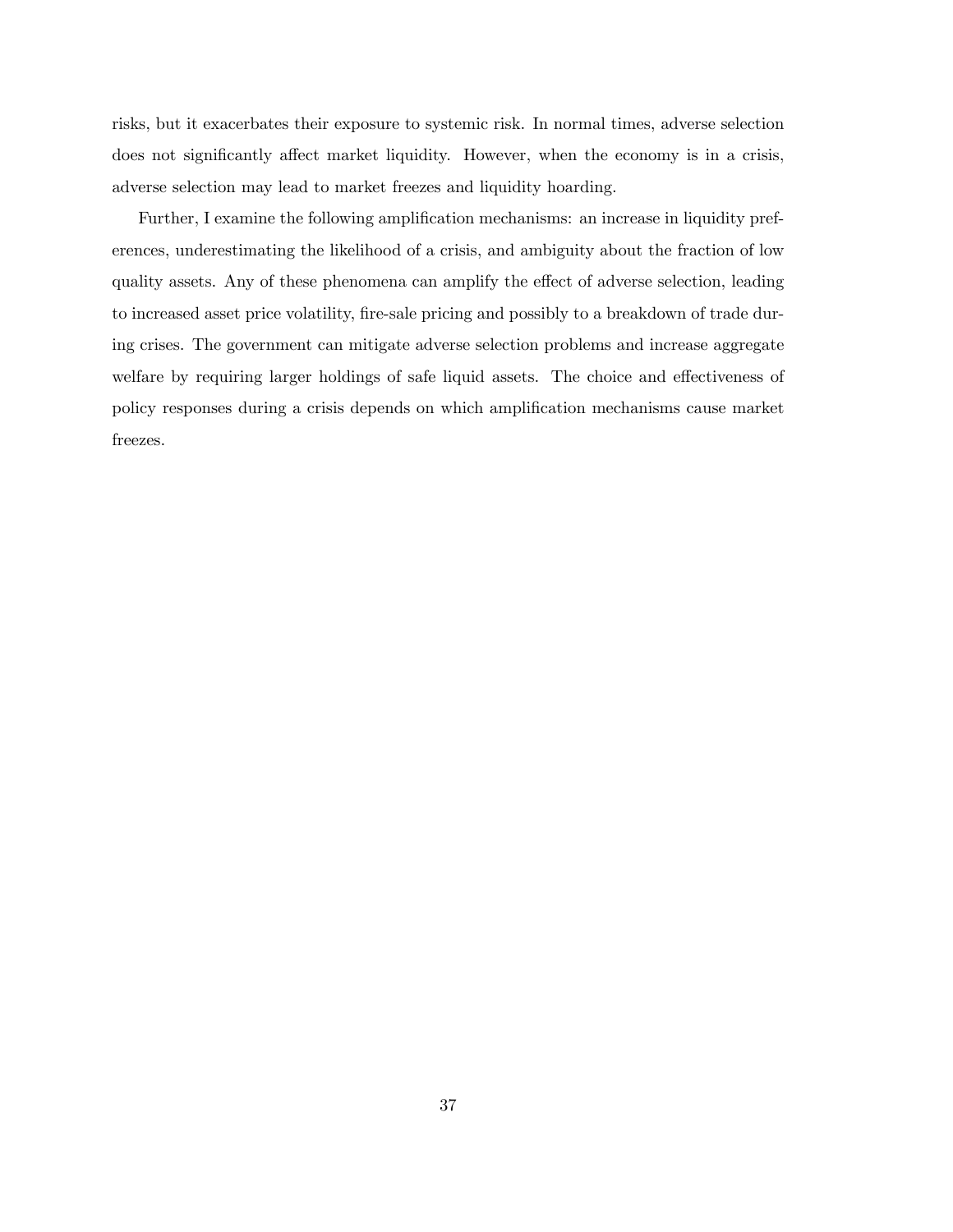## References

- [1] V. Acharya, D. Gale, and T. Yorulmazer. Rollover risk and market freezes. NBER Working Paper (2010).
- [2] V. Acharya and P. Schnabl. Do Global Banks Spread Global Imbalances? The Case of Asset-Backed Commercial Paper during the Financial Crisis of 2007-09. IMF Economic Review (2010).
- [3] V. Acharya, H. Shin, and T. Yorulmazer. Crisis Resolution and Bank Liquidity. Review of Financial Studies (2010).
- [4] T. ADRIAN AND H. SHIN. Money, Liquidity, and Monetary Policy. American Economic Review  $99(2)$ , 600–605 (2009).
- [5] G. Akerlof. The market for" lemons": Quality uncertainty and the market mechanism. The quarterly journal of economics  $84(3)$ ,  $488-500$  (1970).
- [6] F. Allen, A. Babus, and E. Carletti. Financial Crises: Theory and Evidence. (2009).
- [7] F. ALLEN AND E. CARLETTI. Mark-to-market accounting and liquidity pricing. Journal of Accounting and Economics  $45(2-3)$ ,  $358-378$  (2008).
- [8] F. ALLEN AND E. CARLETTI. The role of liquidity in financial crises. Working Paper (2008).
- [9] F. Allen and D. Gale. Limited Market Participation and Volatility of Asset Prices. The American Economic Review  $84(4)$ , 933-955 (1994).
- [10] F. ALLEN AND D. GALE. Optimal financial crises. *Journal of Finance* pp. 1245–1284 (1998).
- [11] F. Allen and D. Gale. Financial intermediaries and markets. Econometrica pp.  $1023-1061$  (2004).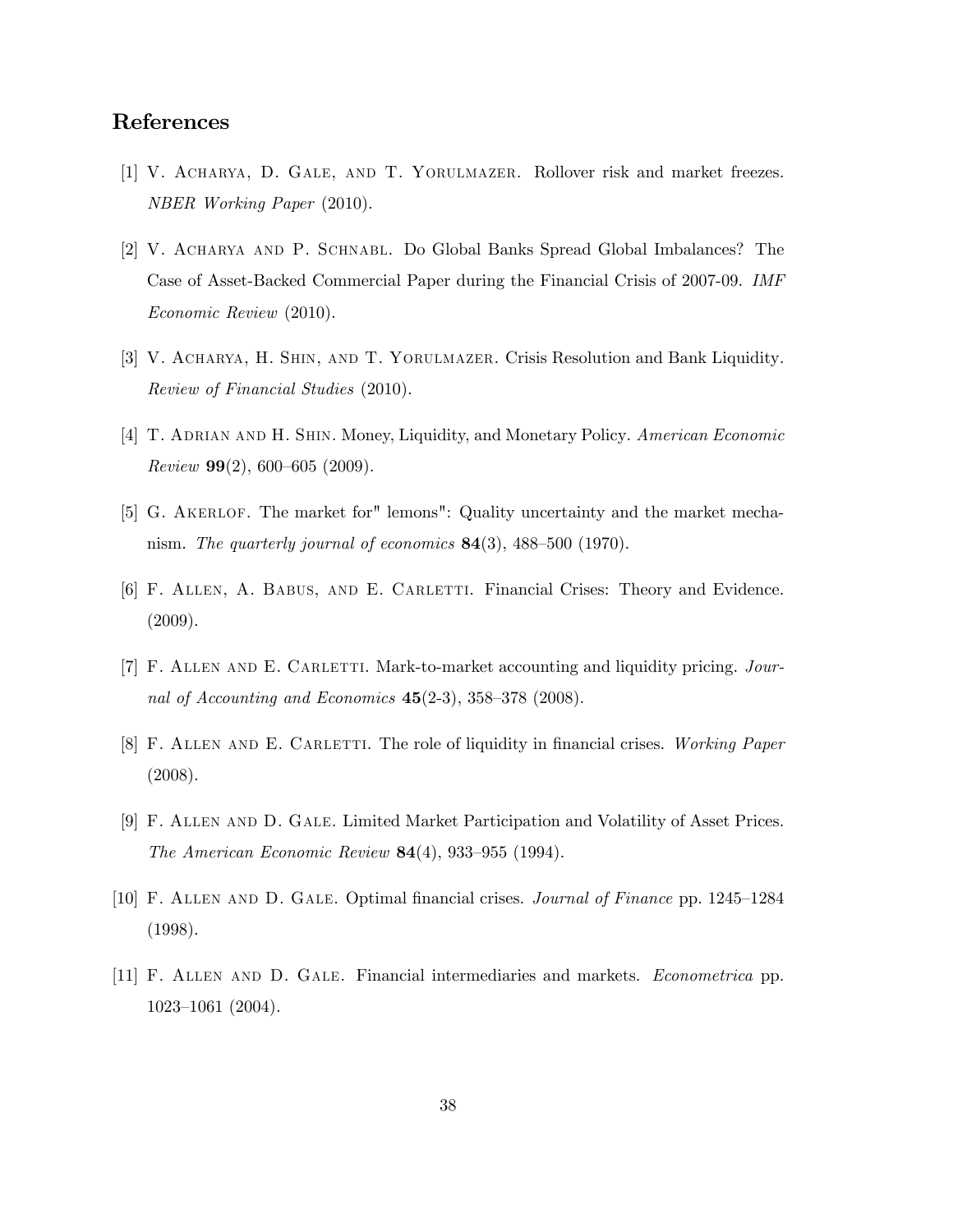- [12] S. Bhattacharya, D. Gale, U. of Pennsylvania. Center for Analytic Research in Economics, and the Social Sciences. Preference shocks, liquidity and central bank policy. (1986).
- [13] P. BOLTON, J. SANTOS, AND J. SCHEINKMAN. Outside and Inside Liquidity. NBER Working paper (2009).
- [14] M. BRUNNERMEIER. Deciphering the 2007-08 liquidity and credit crunch. *Journal of* Economic Perspectives (2008).
- [15] M. Brunnermeier and L. Pedersen. Market Liquidity and Funding Liquidity. NBER Working Paper (2007).
- [16] R. CABALLERO. Sudden Financial Arrest. Working paper (2009).
- [17] R. Caballero and A. Krishnamurthy. Collective Risk Management in a Flight to Quality Episode. Journal of Finance  $63(5)$ ,  $2195-2230$  (2008).
- [18] R. Caballero and A. Krishnamurthy. Global Imbalances and Financial Fragility. The American economic review  $99(2)$ , 584–588 (2009).
- [19] J. Chiu and T. Koeppl. Market Freeze and Recovery: Trading Dynamics under Optimal Intervention by a Market-Maker-of-Last-Resort. (2010).
- [20] J. Coval, J. Jurek, and E. Stafford. The Economics of Structured Finance. Journal of Economic Perspectives  $23(1)$ , 3-25 (2009).
- [21] D. Diamond and P. Dybvig. Bank Runs, Deposit Insurance, and Liquidity. The Journal of Political Economy  $91(3)$ ,  $401-419$  (1983).
- [22] D. Diamond and R. Rajan. The credit crisis: Conjectures about causes and remedies. American Economic Review  $99(2)$ , 606–610 (2009).
- [23] S. Drucker and C. Mayer. Inside Information and Market Making in Secondary Mortgage Markets. Working paper (2008).
- [24] D. Easley and M. OHara. Liquidity and Valuation in an Uncertain World. Working Paper, Cornell University (2008).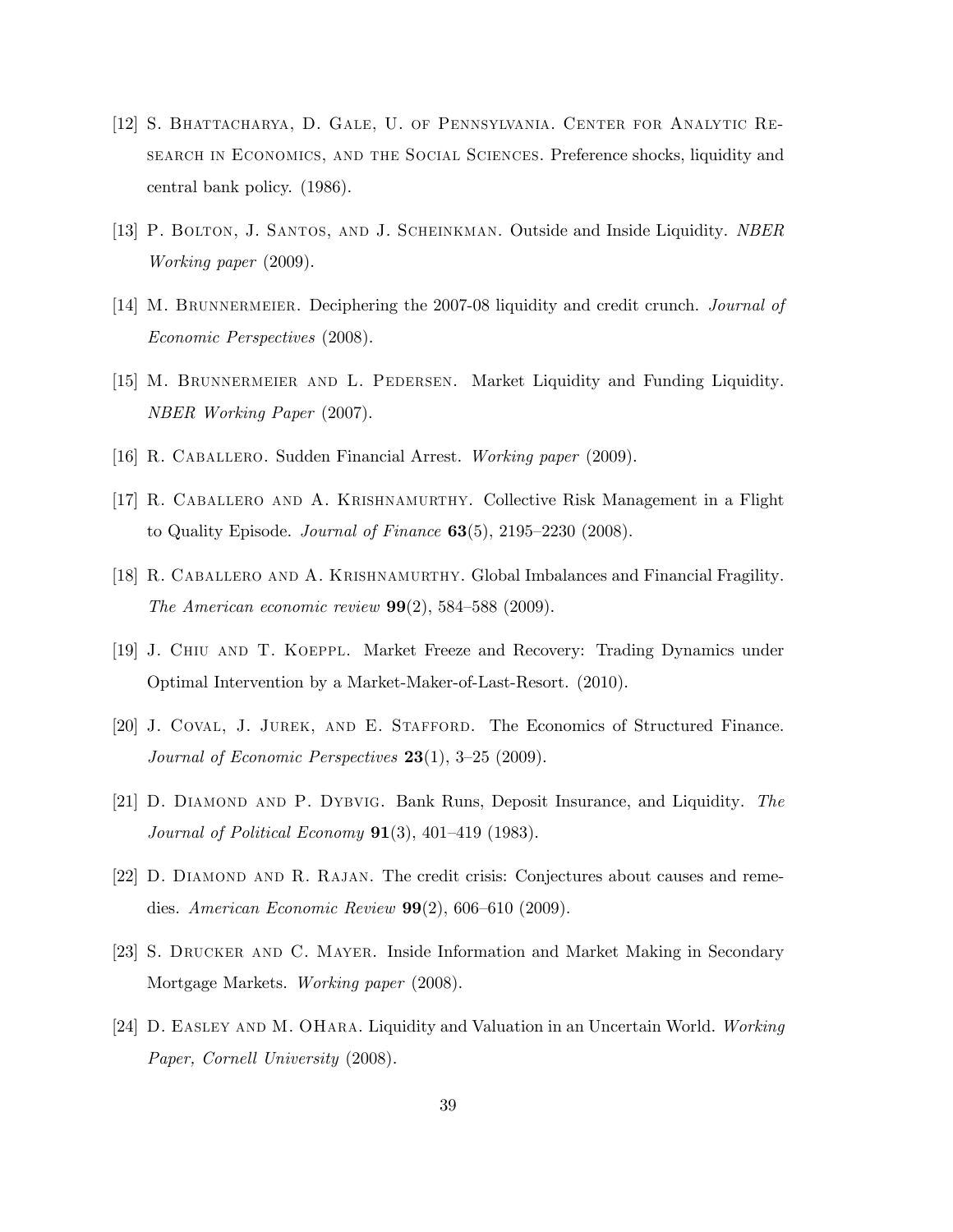- [25] A. EISFELDT. Endogenous liquidity in asset markets. *Journal of Finance*  $\mathbf{59}(1)$ , 1–30 (2004).
- [26] A. EISFELDT AND A. RAMPINI. Capital reallocation and liquidity. *Journal of Mone*tary Economics 53(3), 369–399 (2006).
- [27] R. Elul. Securitization and Mortgage Default: Reputation vs. Adverse Selection. Working Papers (2009).
- [28] I. GILBOA AND D. SCHMEIDLER. Maxmin expected utility with non-unique prior. Journal of Mathematical Economics  $18(2)$ , 141-153 (1989).
- [29] G. GORTON. The panic of 2007. NBER Working Paper (2008).
- [30] G. GORTON AND A. METRICK. Securitized Banking and the Run on Repo. NBER Working Paper (2009).
- [31] B. GREENWALD AND J. STIGLITZ. Financial market imperfections and business cycles. The Quarterly Journal of Economics  $108(1)$ , 77–114 (1993).
- [32] F. HEIDER, M. HOEROVA, AND C. HOLTHAUSEN. Liquidity Hoarding and Interbank Market Spreads: The Role of Counterparty Risk. ECB Working Paper (2009).
- [33] B. HOLMSTROM. Discussion of "The Panic of 2007" by Gary Gorton. In "Mantaining Stability in a Changing Financial System, Proceedings of the 2008 Jackson Hole Conference, Federal Reserve of Kansas City" (2008).
- [34] C. KAHN AND W. WAGNER. Sources of Liquidity and Liquidity Shortages. (2010).
- [35] N. KIYOTAKI AND J. MOORE. Liquidity, business cycles, and monetary policy. (2008).
- [36] N. KOCHERLAKOTA. Taxing risk and the optimal regulation of financial institutions. Economic Policy Paper (2010).
- [37] A. KRISHNAMURTHY. The financial meltdown: Data and diagnoses. Northwestern working paper (2008).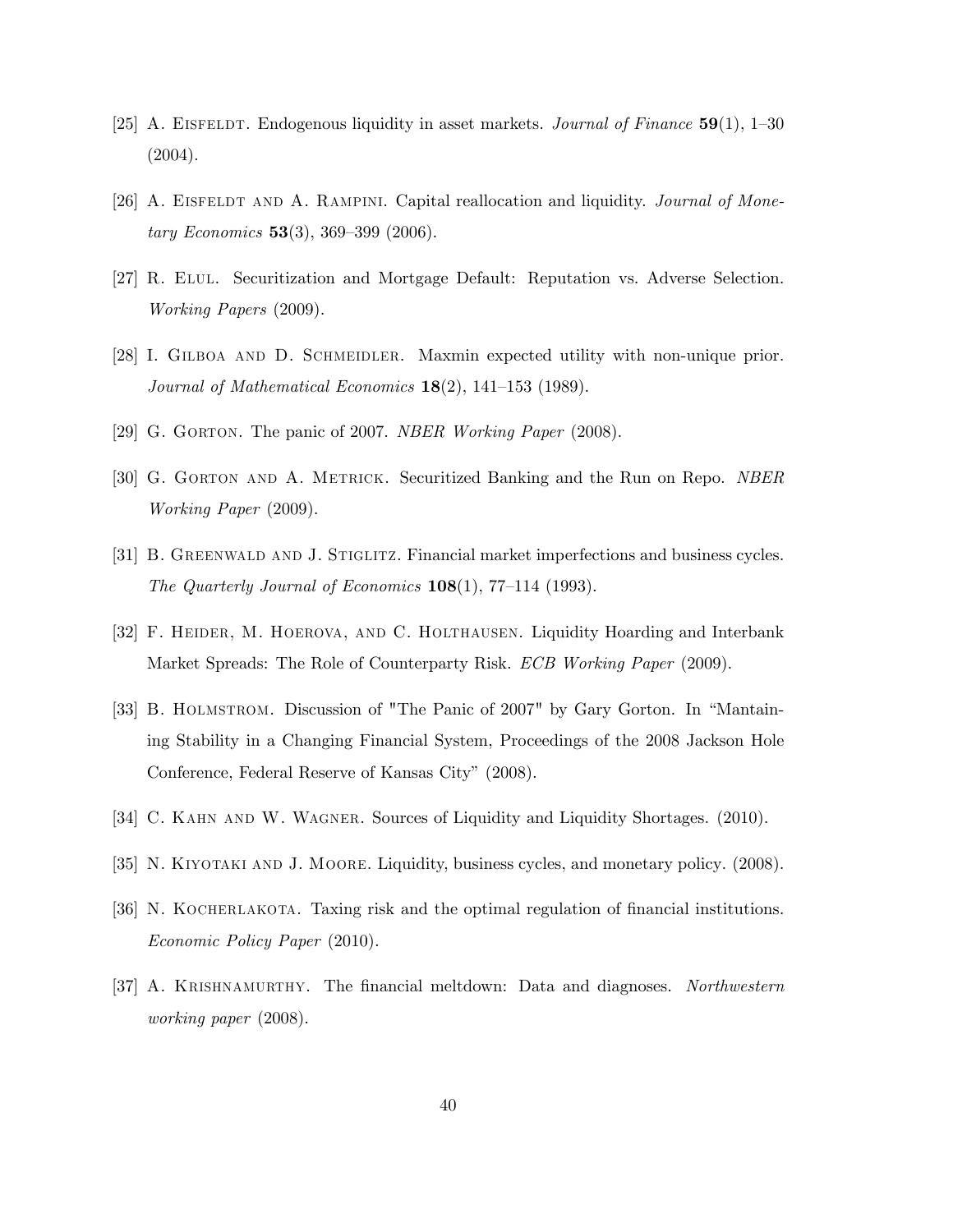- [38] A. KRISHNAMURTHY. Amplification Mechanisms in Liquidity Crises. NBER Working Paper (2009).
- [39] F. MALHERBE. Self-fulfilling liquidity dry-ups. Research series (2010).
- [40] S. MORRIS AND H. SHIN. Contagious Adverse Selection. Working Paper (2009).
- [41] T. PHILIPPON AND V. SKRETA. Optimal Interventions in Markets with Adverse Selection. NBER Working Paper (2010).
- [42] J. STIGLITZ. The Financial Crisis of 2007-2008 and its Macroeconomic Consequences. (2008).
- [43] H. Uhlig. A model of a Systemic Bank Run. NBER working paper (2009).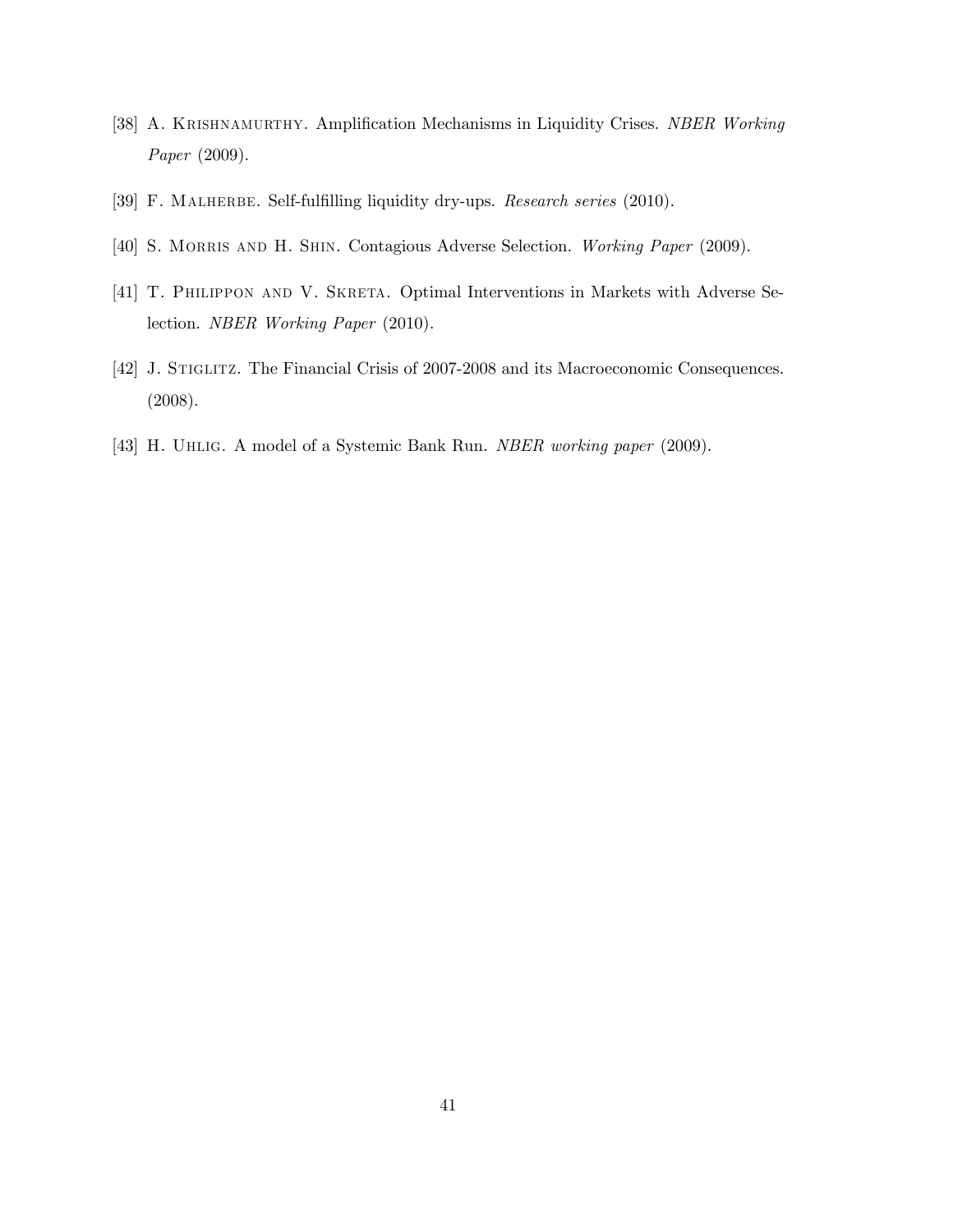# 7 Appendix

### 7.1 Assumptions:

parameters:  $q, \pi_1, \pi_2, \lambda_1, \lambda_2, R_h, r_h, r_l$ 

$$
(i) : \sum_{k=h,l} (1 - \pi_k) (1 - \overline{\lambda}) R_k + \pi_k \overline{\lambda} r_k > 1
$$
  

$$
(ii) : r_h < \frac{\lambda_2 + \left(\pi_2 \frac{\overline{R}_2}{R_l + \overline{R}_2} \frac{\lambda_2}{(1 - \lambda_2)} + (1 - \pi_2) \frac{\overline{R}_2}{R_H + \overline{R}_2} \frac{\lambda_2}{(1 - \lambda_2)}\right)}{\lambda_2 + \left(\pi_2 \frac{R_l}{R_l + \overline{R}_2} \frac{\lambda_2}{(1 - \lambda_2)} + (1 - \pi_2) \frac{R_H}{R_H + \overline{R}_2} \frac{\lambda_2}{(1 - \lambda_2)}\right)}
$$
  

$$
(iii) : \lambda_2 > \frac{1}{1 + \overline{R}_2 \frac{(1 - \lambda_1)}{\lambda_1} \left[\frac{\lambda_1 + \left(\pi_1 \frac{R_l}{R_l + \overline{R}_1} \frac{\lambda_1}{1 - \lambda_1} + (1 - \pi_1) \frac{R_H}{R_H + \overline{R}_1} \frac{\lambda_1}{1 - \lambda_1}\right)}{1 + \left(\pi_1 \frac{\overline{R}_1}{R_l + \overline{R}_1} \frac{\lambda_1}{1 - \lambda_1} + (1 - \pi_1) \frac{\overline{R}_1}{R_H + \overline{R}_1} \frac{\lambda_1}{1 - \lambda_1}\right)}\right] + 1
$$

- $(i) \Rightarrow$  there is always positive holding of risky asset
- $(ii) \Rightarrow$  there is always trade in the crisis state without adverse selection
- (iii)  $\Rightarrow$  in the crisis state price is always determined by market clearing conditions, hence,  $p_2 < \overline{R}_2$

#### 7.2 Equilibrium without Adverse Selection

The investor's maximization problem is given by

$$
\max\left\{\sum_{s=1,2}\left[\lambda_s\log\left(1-x+p_sx\right)+\left(1-\lambda_s\right)\left(\pi_s\log\left(xR_l+(1-x)\overline{R}_s/p_s\right)+\left(1-\pi_s\right)\log\left(xR_h+(1-x)\overline{R}_s/p_s\right)\right)\right]\right\}
$$

Market clearing conditions imply

$$
p_s = \min\left\{\frac{(1-\lambda_s)}{\lambda_s} \frac{(1-x)}{x}; \overline{R}_s\right\}
$$

case 1:  $p_s \leq \overline{R}_s$ 

$$
x = \sum_{s=1,2} q_s (1 - \lambda_s) \left( \lambda_s + \pi_s \frac{R_l}{\left(R_l + \overline{R}_s \frac{\lambda}{1 - \lambda}\right)} + (1 - \pi_s) \frac{R_h}{\left(R_h + \overline{R}_s \frac{\lambda}{1 - \lambda}\right)} \right)
$$
  

$$
p_s = \frac{(1 - \lambda_s)}{\lambda_s} \frac{\sum_{s=1,2} q_s \lambda_s \left( \lambda_s + \pi_s \frac{\overline{R}_s}{\left(R_l + \overline{R}_s \frac{\lambda_s}{1 - \lambda_s}\right)} + (1 - \pi_s) \frac{\overline{R}_s}{\left(R_h + \overline{R}_s \frac{\lambda_s}{1 - \lambda_s}\right)} \right)}{\sum_{s=1,2} q_s (1 - \lambda_s) \left( \lambda_s + \pi_s \frac{R_l}{\left(R_l + \overline{R}_s \frac{\lambda_s}{1 - \lambda_s}\right)} + (1 - \pi_s) \frac{R_h}{\left(R_h + \overline{R}_s \frac{\lambda_s}{1 - \lambda_s}\right)} \right)}
$$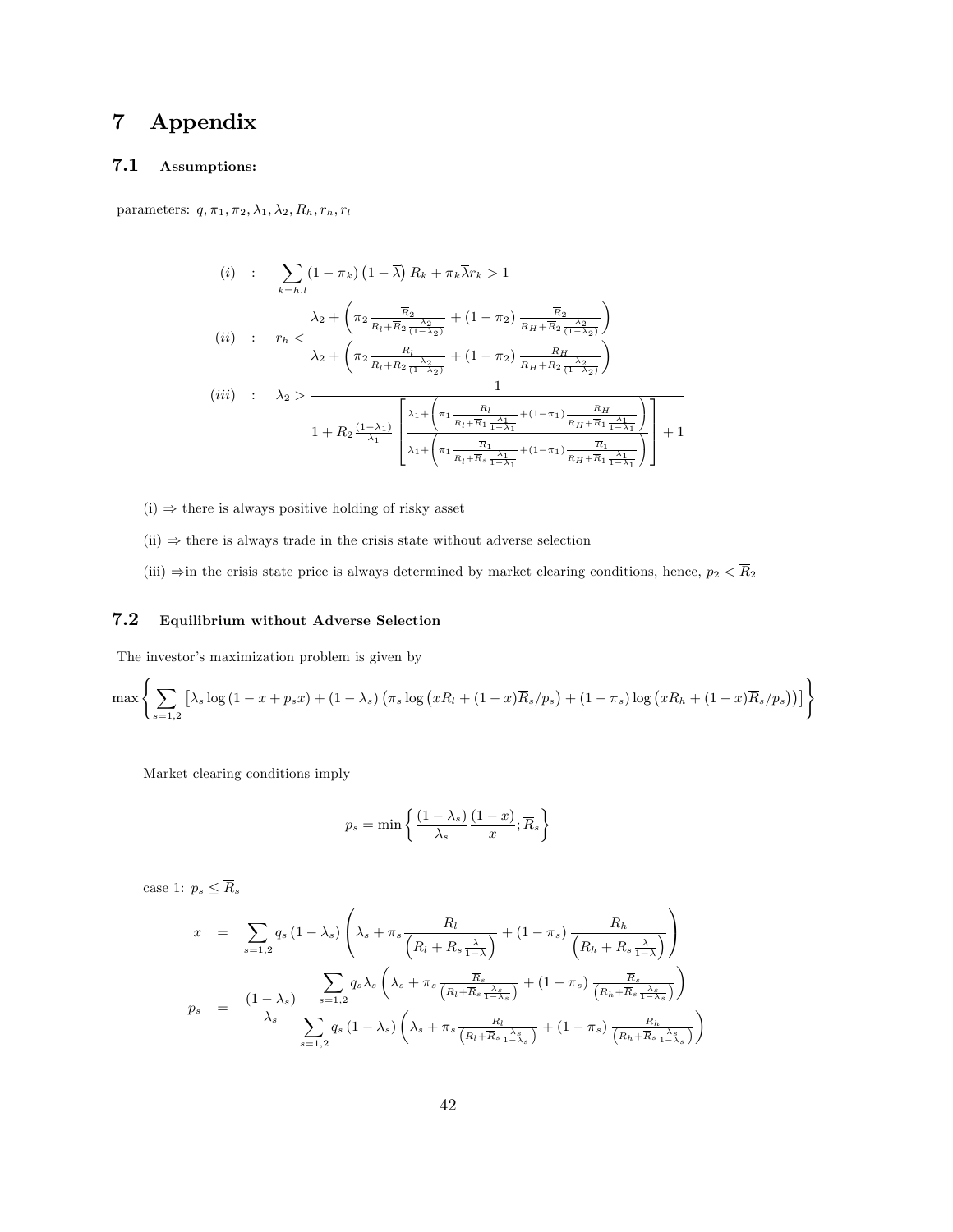case 2:  $p_1 = \overline{R}_1, p_2 \leq \overline{R}_2$ 

 $x^*$  is a solution to the following equation:

$$
\sum_{s=1,2} q_s \left[ \begin{array}{c} \lambda_1 \frac{\overline{R}_1 - 1}{\overline{R}_1 x + (1 - x)} + (1 - \lambda_1) \pi_1 \frac{R_l - 1}{x R_l + (1 - x)} + (1 - \lambda_1) (1 - \pi_1) \frac{R_h - 1}{x R_h + (1 - x)} + \\ (1 - \lambda_2) \frac{1}{(1 - x)x} \left( \left( \lambda_2 + \pi_2 \frac{R_l}{\left( R_l + \overline{R}_2 \frac{\lambda_2}{1 - \lambda_2} \right)} + (1 - \pi_s) \frac{R_h}{\left( R_h + \overline{R}_s \frac{\lambda_2}{1 - \lambda_2} \right)} \right) - x \end{array} \right] = 0
$$

$$
p_1 = \overline{R}_1
$$
  

$$
p_2 = \frac{(1-\lambda_2)}{\lambda_2} \frac{(1-x^*)}{x^*}
$$

It can be verified that  $x^* \leq \frac{1}{\frac{\lambda}{1-\lambda}\overline{R}_1+1}$  so that market clearing condition in state  $s = 1$  is satisfied. First-Best investment and consumption allocations:

$$
investment : x^o = 1 - \sum_{s=1,2} q_s \lambda_s = (1 - \overline{\lambda})
$$
  
consumption : 
$$
c_1(s) = \frac{\overline{\lambda}}{\lambda_s}
$$

$$
c_2(s) = \frac{(1 - \overline{\lambda})}{(1 - \lambda_s)} \overline{R}_s
$$

The market equilibrium investment allocation is less than the first-best:  $x^* < x^o$ ,

$$
x^* \leq \sum_{s=1,2} q_s (1 - \lambda_s) \left( \lambda_s + \pi_s \frac{R_l}{R_l + \frac{\lambda_s}{(1 - \lambda_s)} \overline{R}_s} + (1 - \pi_s) \frac{R_h}{R_h + \frac{\lambda_s}{(1 - \lambda_s)} \overline{R}_s} \right) < \sum_{s=1,2} q_s (1 - \lambda_s)
$$

#### 7.3 Equilibrium with Adverse Selection

#### 7.3.1 Proof of Proposition 1

#### Proof. Type I equilibrium

Let us start with a type I equilibrium with market trading in both states. The investors' maximization problem is given by

$$
\max_{x} \quad \lambda_s \log\left(1 - x + p_s x\right) + (1 - \lambda_s) \sum_{s=1,2} q_s \left(\pi_s \log\left(xp_s + (1 - x)\widehat{R}_s/p_s\right) + (1 - \pi_s) \log\left(xR_H + (1 - x)\widehat{R}_s/p_s\right)\right)
$$

$$
s.t \quad (i) \quad 0 \le x \le 1
$$

$$
(ii) \quad p_s > r_h \quad \forall s
$$

Therefore, an investment allocation  $x$  and market prices  $p_s$  are determined by the following equations:

$$
F(x) \equiv \sum_{s=1,2} q_s F_s(x, p_s) = 0
$$
  

$$
p_s = \max \left( \frac{(1 - \lambda_s)}{(\lambda_s + (1 - \lambda_s)\pi_s)} \frac{(1 - x)}{x}, \hat{R}_s \right) \quad \forall s
$$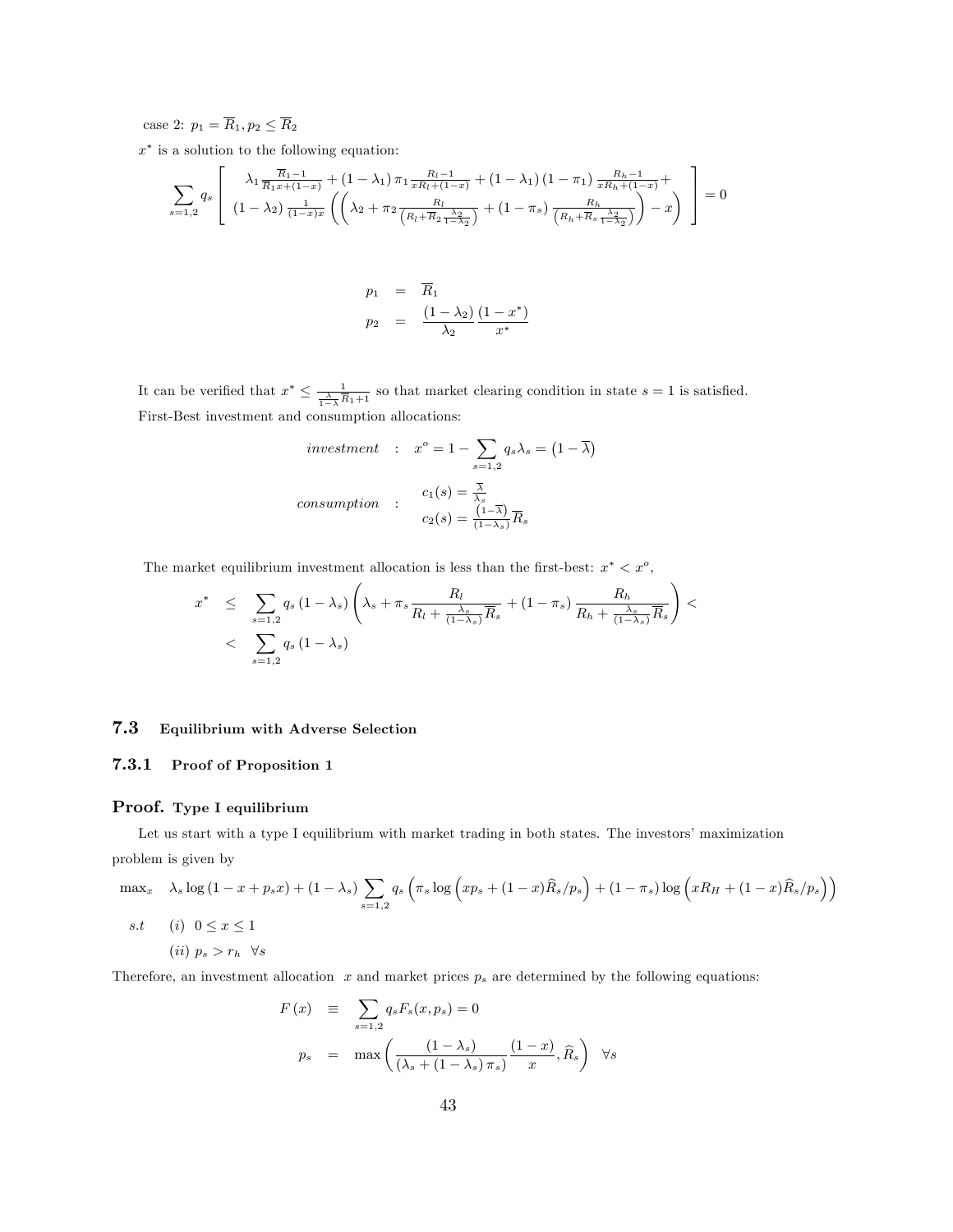where

$$
F_s(x, p_s) \equiv \lambda_s \frac{p_s - 1}{1 - x + p_s x} + (1 - \lambda_s) \left( \pi \frac{p_s - \widehat{R}_s / p_s}{xp_s + (1 - x)\widehat{R}_s / p_s} + (1 - \pi) \frac{R_H - \widehat{R}_s / p_s}{xR_H + (1 - x)\widehat{R}_s / p_s} \right)
$$

If prices are determined by cash-in-the-market, then by substituting prices  $p_s$ , we get

$$
F_s(x) = \left(\lambda_s \frac{1}{\left(\frac{1}{(1-\lambda_s)} + \pi_s\right)} + (1-\lambda_s)\pi_s \frac{(1-x)}{(1-x) + \widehat{R}_s \left(\frac{\lambda_s}{(1-\lambda_s)} + \pi_s\right)^2 x} + (1-\lambda_s)(1-\pi_s) \frac{R_H}{R_H + \widehat{R}_1 \left(\frac{\lambda_s}{(1-\lambda_s)} + \pi_s\right)} - x\right)
$$

This is a monotonically decreasing function of x. At  $x = 0$ , F is greater than 0 and at  $x = 1$ , F is less than zero. Therefore, by Intermediate Function Theorem, there exist a unique  $x^*$  such that at  $F(x) = 0$ The  $x^*$  can be derived as a root to a cubic equation: $a_1x^3 + a_2x^2 + a_3x + a_4 = 0$ , where  $a_1 = -d_1d_2$ ,  $a_2 = d_1d_2d_3 - ((1 - \lambda_1) q_1\pi_1 + 1) d_2 - ((1 - \lambda_2) q_2\pi_2 + 1) d_1, a_3 = (d_1 + d_2) d_3 - 1 + (1 - \lambda_1) q_1\pi_1 (d_2 - 1) +$  $(1 - \lambda_2) q_2 \pi_2 (d_1 - 1)$ , and  $a_4 = d_3 + (1 - \lambda_1) q_1 \pi_1 + (1 - \lambda_2) q_2 \pi_2$ , where

$$
d_1 = \left(\widehat{R}_1 \left(\frac{\lambda_1}{(1-\lambda_1)} + \pi_1\right)^2 - 1\right),
$$
  
\n
$$
d_2 = \left(\widehat{R}_2 \left(\frac{\lambda_2}{(1-\lambda_2)} + \pi_2\right)^2 - 1\right),
$$
  
\n
$$
d_3 = \sum_{s=1,2} q_s \left(\lambda_s \frac{1}{\left(\frac{1}{(1-\lambda_s)} + \pi_s\right)} + (1-\lambda_s) \frac{(1-\pi_s) R_H}{R_H + \widehat{R}_s \left(\frac{\lambda_s}{(1-\lambda_s)} + \pi_s\right)}\right).
$$

Denote the solution as  $x^*$ . Then the prices are given by

$$
p_s^* = \max \left( \frac{\left(1 - \lambda_s\right)}{\left(\lambda_s + \left(1 - \lambda_s\right) \pi_s\right)} \frac{\left(1 - x^*\right)}{x^*}, \widehat{R}_s \right)
$$

If  $r_H < \frac{(1-\lambda)}{(\lambda+(1-\lambda)\pi_s)}$  $\frac{(1-x^*)}{x^*} \leq \widehat{R}_s$  then  $(x^*, p_1^*, p_2^*)$  are equilibrium investment and prices. If  $\frac{(1-\lambda)}{(\lambda+(1-\lambda)\pi_1)}$  $\frac{(1-x^*)}{x^*} > \hat{R}_1$ then  $p_1^* = R_1$ , and  $(x^*, p_2^*)$  are determined by

(i) : 
$$
q_1 F_1(x^*, \hat{R}_1) + q_2 F_2(x^*, p_2^*) = 0
$$
  
\n(ii) :  $p_2^* = \max \left( \frac{(1 - \lambda_2)}{(\lambda_2 + (1 - \lambda_2) \pi_2)} \frac{(1 - x^*)}{x^*}, \hat{R}_2 \right)$ 

If  $\frac{(1-\lambda)}{(\lambda+(1-\lambda)\pi_2)}$  $\frac{(1-x^*)}{x^*} \leq \widehat{R}_2$  then  $(x^*, p_1^*, p_2^*)$  is an equilibrium. It can verified that  $x^* \leq \frac{(1-\lambda)}{(\lambda+(1-\lambda)\pi_1)\widehat{R}}$  $(\lambda+(1-\lambda)\pi_1)R_1+(1-\lambda)$ so that market clearing condition in state  $s = 1$  is satisfied. If  $\frac{(1-\lambda)}{(\lambda + (1-\lambda)\pi_2)}$  $\frac{(1-x^*)}{x^*}$  >  $\widehat{R}_2$  then  $p_2^* = \widehat{R}_2$  and by assumption 3,  $p_1^* = \hat{R}_1$ . Hence, equilibrium investment  $x^*$  is a solution to  $\sum$  $_{s=1,2}$  $q_s F_s(x^*, R_s) = 0.$ 

If  $p_2^* \leq r_h$  then in the crisis state liquidity traders with high quality investment choose to liquidate their investment rather than selling it at  $t = 1$ . Therefore, the expected return  $\hat{R}_2 = R_l$ , so there no demand for risky assets. Hence,  $(x^*, p_1^*, p_2^*)$  cannot be an equilibrium investment and prices if  $p_2^* \leq r_h$ .

If  $\lambda_2$  and  $\pi_2$  are sufficiently large such that  $p_2^* \leq r_h$  then the type I does no longer exist.  $F_s(x)$  is decreasing in  $\lambda_s$  and  $\pi_s$ . Also,  $F_s(x)$  is decreasing in x. Hence, x is decreasing in  $\lambda_s$  and  $\pi_s$ . If  $p_2^*$  is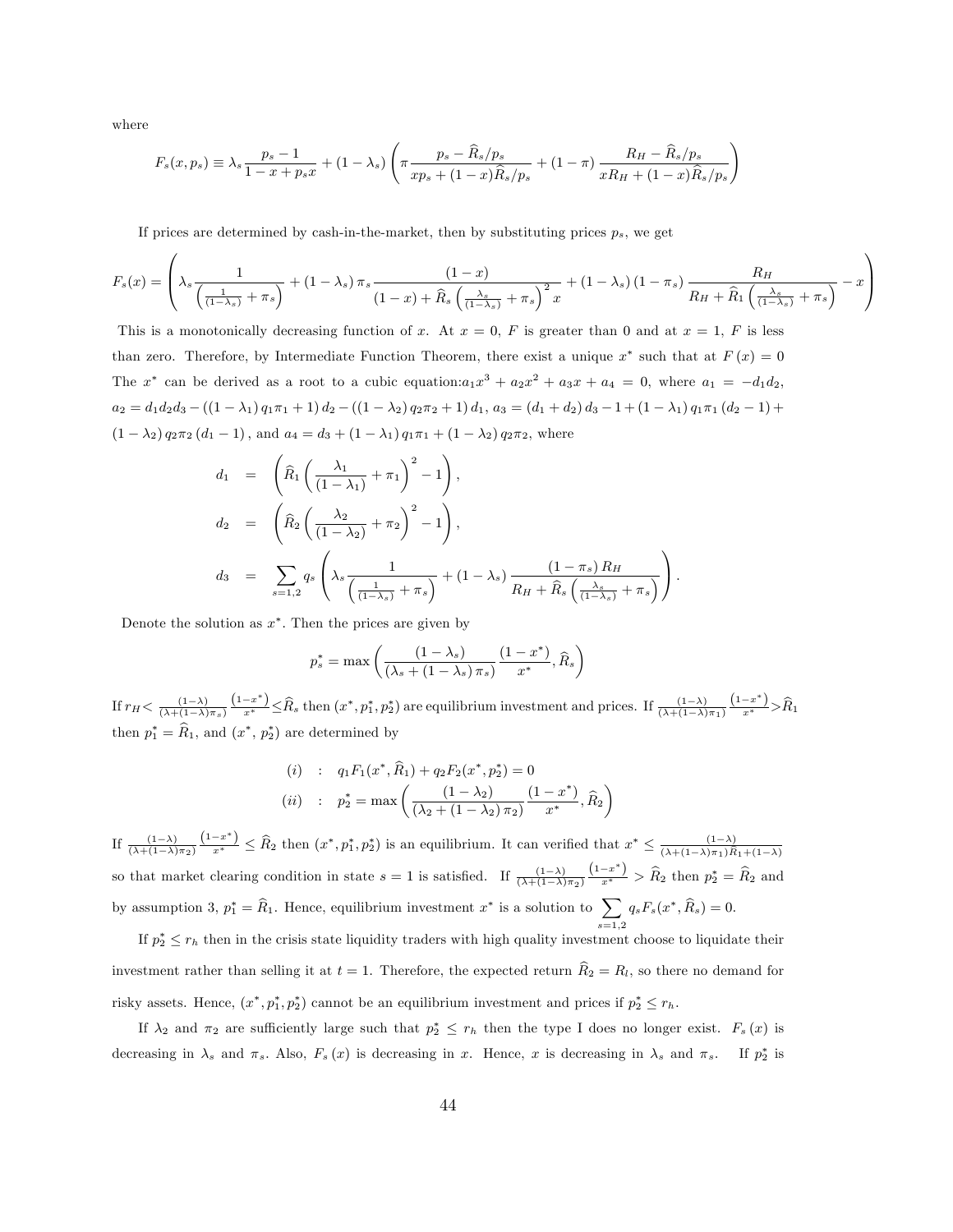determined by cash-in-the-market-pricing then the effect of an increase in  $\lambda_2$  or  $\pi_2$  on the price in state  $s = 2$  is determined by

$$
\frac{\partial p_2}{\partial \lambda_2} = -\frac{\frac{1}{(1-\lambda_2)^2}}{\left(\frac{\lambda_2}{1-\lambda_2} + \pi_2\right)^2} \frac{(1-x)}{x} - \frac{1}{\left(\frac{\lambda_2}{1-\lambda_2} + \pi_2\right)} \frac{\partial x}{x^2} \frac{\partial x}{\partial \lambda_2}
$$

$$
\frac{\partial p_2}{\partial \pi_2} = -\frac{1}{\left(\frac{\lambda_2}{1-\lambda_2} + \pi_2\right)^2} \frac{(1-x)}{x} - \frac{1}{\left(\frac{\lambda_2}{1-\lambda_2} + \pi_2\right)} \frac{1}{x^2} \frac{\partial x}{\partial \lambda_2}
$$

Therefore, increase in  $\lambda_2$  and/or  $\pi_2$ can lead to the decrease in  $p_2^*$ , potentially resulting in  $p_2^* \leq r_H$ . If  $p_2^* = R_2$  then it is again decreasing in  $\pi_2$  but increasing in  $\lambda_2$ , however, if  $\lambda_2$  increases sufficiently then cash-in-the-market-pricing binds and  $p_2^*$  becomes decreasing function of  $\lambda_2$ .

The consumption allocation of early and late consumers in a type I equilibrium are given by

$$
c_1(s) = (1 - x^*) \frac{1 + (1 - \lambda_s) \pi_s}{\lambda_s + (1 - \lambda_s) \pi_s}
$$
  
\n
$$
c_{2L}(s) = (1 - x^*) \frac{(1 - \lambda_s)}{(\lambda_s + (1 - \lambda_s) \pi_s)} + x^* \left(\frac{\lambda_s}{(1 - \lambda_s)} \overline{R}_s + \pi_s R_l\right)
$$
  
\n
$$
c_{2H}(s) = x^* \left(R_h + \frac{\lambda_s}{(1 - \lambda_s)} \overline{R}_s + \pi_s R_l\right)
$$

#### Type II equilibrium

Now consider a type II equilibrium with no trading in the crisis state. The investors maximization problem becomes

$$
\max_{x} \left\{ \begin{array}{l} \lambda \log \left(1 - x + p_1 x \right) + (1 - \lambda) \left(1 - q\right) \left(\pi_1 \log \left(x p_1 + (1 - x) \widehat{R}_1 / p_1\right) + (1 - \pi_s) \log \left(x R_H + (1 - x) \widehat{R}_1 / p_1\right)\right) + \\ + \lambda \log \left(1 - x + r_k x\right) + (1 - \lambda) + q \left(\pi_2 \log \left(x r + (1 - x)\right) + (1 - \pi_2) \log \left(x R_H + (1 - x)\right)\right) \end{array} \right\}
$$
  
s.t (i)  $0 \le x \le 1$   
(ii)  $p_1 > r_h$ 

Therefore, an investment allocation  $x$  and market prices  $p_s$  are determined by the following equations:

$$
G(x) \equiv q_1 F_1(x, p_1) + q_2 G_2(x) = 0
$$
  

$$
p_1 = \max \left( \frac{(1 - \lambda_1)}{(\lambda_1 + (1 - \lambda_1) \pi_1)} \frac{(1 - x)}{x}, \hat{R}_1 \right)
$$

where

$$
G_2(x) = \left(\pi_2 \frac{R_l - 1}{xR_l + (1 - x)} + \lambda_2 (1 - \pi_2) \frac{r_H - 1}{xr_H + (1 - x)} + (1 - \lambda_2) (1 - \pi_2) \frac{R_H - 1}{xR_H + (1 - x)}\right)
$$

If price  $p_1$  is determined by cash-in-the-market, then  $G(x)$  is a decreasing function in x, and it is positive at  $x = 0$  and negative at  $x = 1$ . Therefore, a solution  $x^{**}$ :  $G(x^{**}) = 0$  exists and it is unique.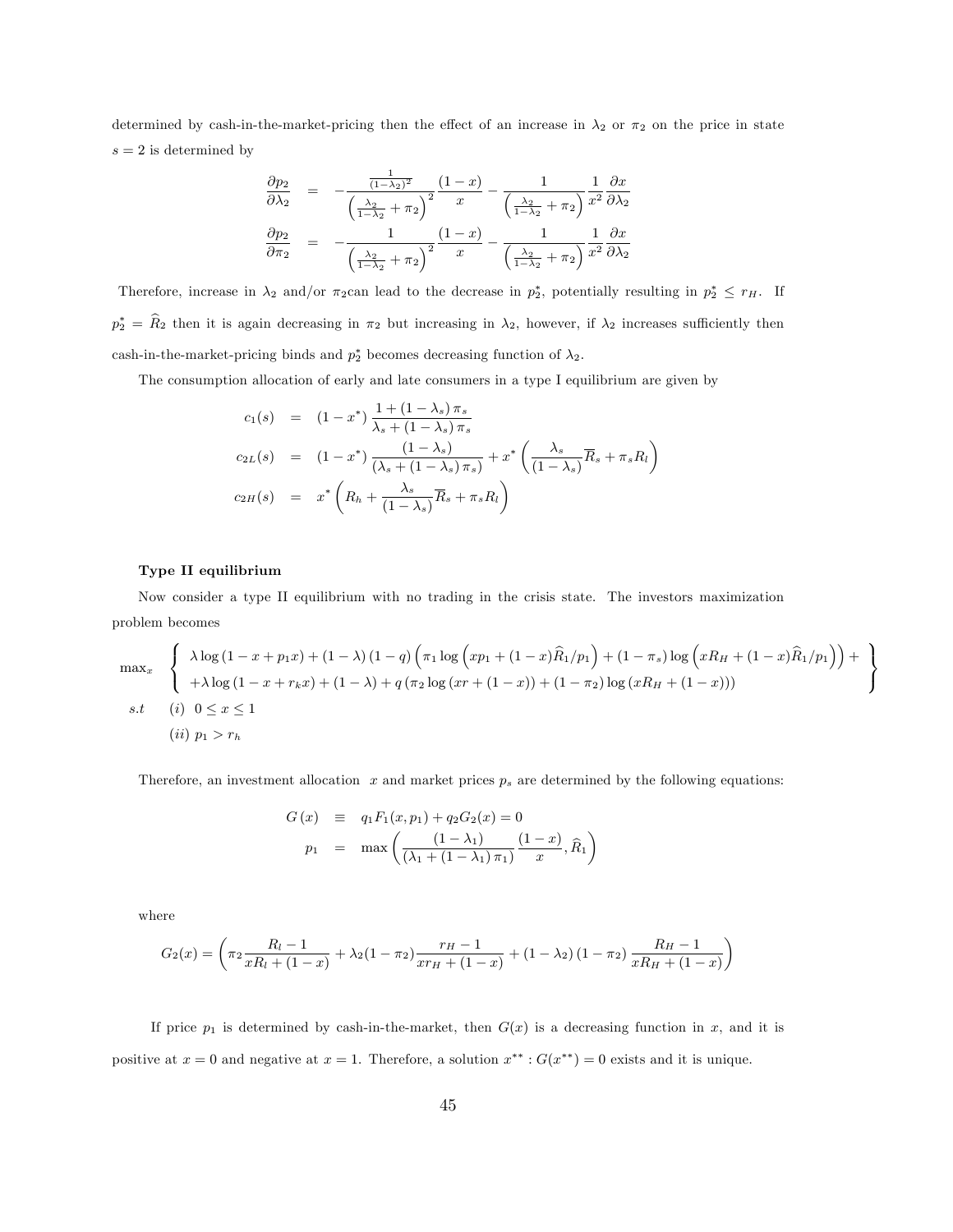If  $\frac{(1-\lambda_1)}{(\lambda_1+(1-\lambda_1)\pi_1)}$  $\frac{(1-x^{**})}{x^{**}} \leq \hat{R}_1$ , then  $(x^{**}, p_1^{**})$  is an equilibrium. If  $\frac{(1-\lambda_1)}{(\lambda_1+(1-\lambda_1)\pi_1)}$  $\frac{(1-x^{**})}{x^{**}} > \hat{R}_1,$ then  $p_1^{**} = \hat{R}_1$  and  $x^{**}$ :  $q_1 F_1(x^{**}, \hat{R}_1) + q_2 G_2(x^{**}) = 0$ . It can be shown that  $x^{**} < \frac{1}{(\frac{\lambda_1}{(1-\lambda_1)} + \pi_1)+1}$  $\frac{1}{(r_h(\frac{\lambda_1}{(1-\lambda_1)}+\pi_1)+1)}$ . Therefore,  $p_1^{**} > r_h$ . Hence, there is always market trading in the normal state. Also, it can be verified that  $\frac{(1-\lambda_2)}{(\lambda_2+(1-\lambda_2)\pi_2)}$  $\frac{(1-x^{**})}{x^{**}} < r_h$ , i.e., there is indeed no market trading during the crisis. Define hypothetical price  $p_2^{**}(\lambda_2, \pi_2) = \frac{(1-\lambda_2)}{(\lambda_2+(1-\lambda_2)\pi_2)}$  $(1-x*** (\lambda_2,\pi_2))$  $\frac{(-x-\sqrt{2},x)}{x^{**}(\lambda_2,\pi_2)}$  (this is an implied price in the crisis state, it is hypothetical since there no market trading). This hypothetical price  $p_2^{**}$  is decreasing in  $\lambda_2$  and  $\pi_2$ . Therefore, if  $\lambda_2$  and  $\pi_2$  are sufficiently small such that  $p_2^{**} > r_h$  then the type II does not exist.

The consumption allocation of early and late consumers in a type II equilibrium are given by

$$
c_{1k}(s) = \begin{cases} (1 - x^{**}) \frac{1 + (1 - \lambda_s)\pi_s}{\lambda_s + (1 - \lambda_s)\pi_s} & \text{if } p_s > r_k \\ 1 - x^{**} + r_k x^{**} & \text{if } p_s \le r_k \\ x^{**} \left( R_h + \frac{\lambda_s}{(1 - \lambda_s)} \overline{R}_s + \pi_s R_l \right) & \text{if } p_s > r_k \\ x^{**} R_H + (1 - x^{**}) & \text{if } p_s \le r_k \\ c_{2L}(s) = \begin{cases} (1 - x^{**}) \frac{(1 - \lambda_s)}{(\lambda_s + (1 - \lambda_s)\pi_s)} + x^{**} \left( \frac{\lambda_s}{(1 - \lambda_s)} \overline{R}_s + \pi_s R_l \right) & \text{if } p_s > r_k \\ x^{**} R_l + (1 - x^{**}) & \text{if } p_s \le r_k \end{cases} \end{cases}
$$

#### Multiple Equilibria

The equilibria of type I and II coexist for  $\lambda_2$  and  $\pi_2$  such that  $p_2^*(\lambda_2, \pi_2) > r_h \ge p_2^{**}(\lambda_2, \pi_2)$ . Consider a type I equilibrium investment allocation  $x^*$ . It can be shown that  $G(x^*) \geq 0$ , which implies  $x^{**} > x^*$ . Hence,  $p_2^{**}(\lambda_2, \pi_2) < p_2^{*}(\lambda_2, \pi_2)$ . Therefore, there is a possibility that  $p_2^{*}(\lambda_2, \pi_2) > r_h \ge p_2^{**}(\lambda_2, \pi_2)$ .

The expected utility is higher when there is a market trading in both states. Consider investment allocation in type II equilibrium  $x^{**}$ . Since  $p_2 > r_h > R_l$  then consumption for all  $k = L, H$ , and  $t = 1, 2$ :  $c_{tk}^{I}(x^{**}) = c_{tk}^{II}(x^{**})$  for  $s = 1$  and  $c_{tk}^{I}(x^{**}) > c_{tk}^{II}(x^{**})$  for  $s = 2$ . Hence,  $V^{II}(x^{**}) < V^{I}(x^{**}) \leq V^{I}(x^{*})$ . Therefore, type I equilibrium is ex-ante Pareto dominant. However, type I equilibrium is not ex-post Pareto dominant since investor with high quality asset have higher expected utility in the normal state in type II relative to type I equilibrium:  $c_{2H}^I(s=1) < c_{2H}^{II}(s=2)$ .

#### 7.3.2 Proof of Proposition 2

**Proof.** Denote investment allocation in an equilibrium without adverse selection by  $x'$ , and investment allocations in type and I and II equilibrium with adverse selection by  $x^*$  and  $x^{**}$ , respectively. Similarly, denote expected utility in state s for an equilibrium without adverse selection by  $V_s(x')$ , and for type and I and II equilibrium with adverse selection by  $V_s^I(x^*)$  and  $V_s^{II}(x^*)$ , respectively.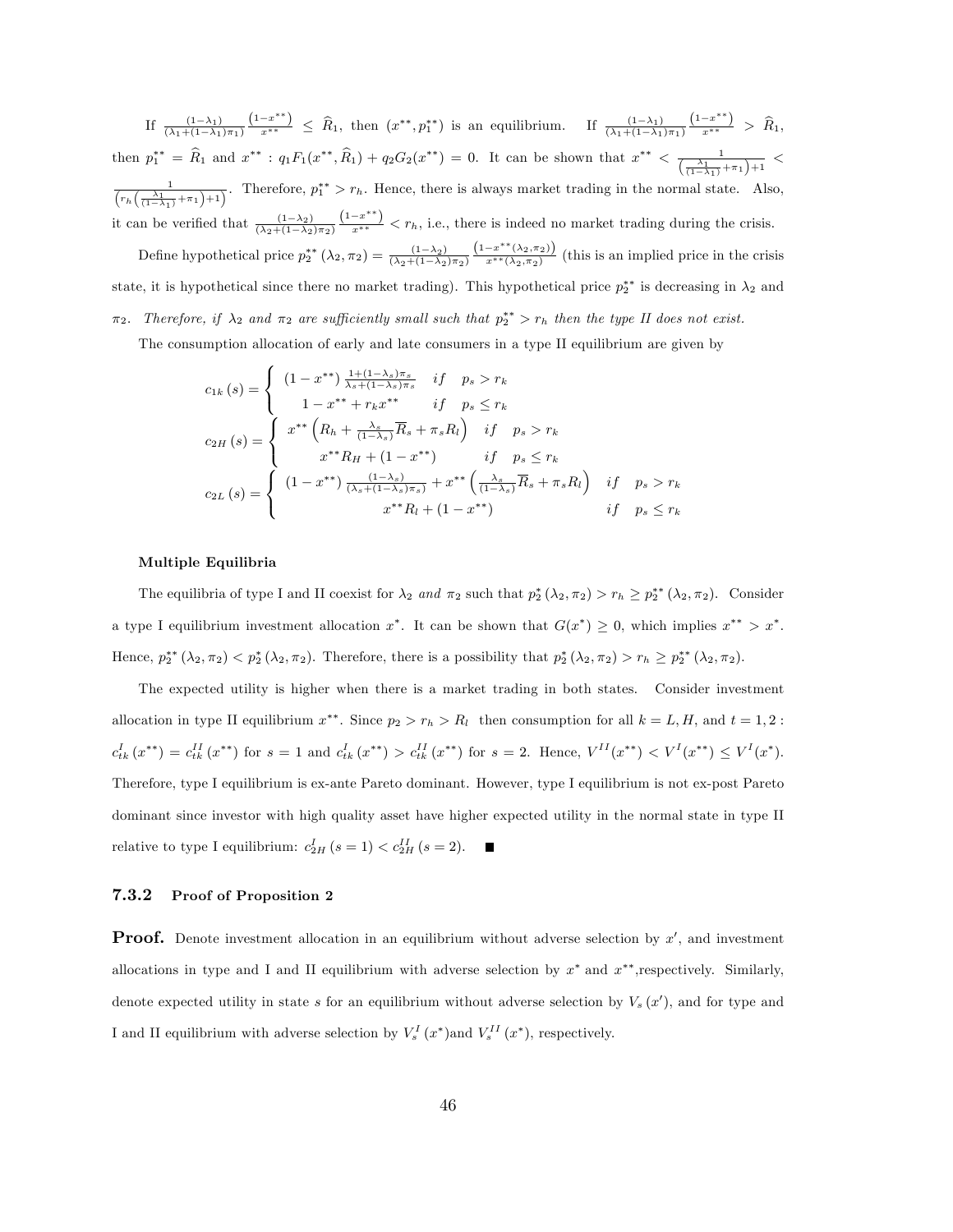It can be shown that for  $\forall s = 1, 2 : F_s(x', p_s(x')) > 0$ . Therefore, we have  $x^{**} > x^* > x'$  since  $G_2(x^*)$  >  $F_2(x^*)$ , and functions  $F_s$  and  $G_2$  are decreasing in x.

Consider the difference in expected welfare  $V^I - V$  in state s,

$$
V_s^I(x') - V_s(x') = \left(\lambda_s \log\left(\frac{c_1^I(s)}{c_1(s)}\right) + (1-\lambda)\pi_s \log\left(\frac{c_{2L}^I(s)}{c_{2L}(s)}\right) + (1-\lambda)(1-\pi_s) \log\left(\frac{c_{2H}^I(s)}{c_{2H}(s)}\right)\right) \ge
$$
  
 
$$
\geq \log\left(\lambda_s \frac{c_1^I(s)}{c_1(s)} + (1-\lambda)\pi_s \frac{c_{2L}^I(s)}{c_{2L}(s)} + (1-\lambda)(1-\pi_s) \frac{c_{2H}^I(s)}{c_{2H}(s)}\right) \geq 0
$$

Therefore,  $V^I(x^*) \equiv \sum$  $_{s=1,2}$  $q_s V^I_s(x^*) \geq \sum$  $_{s=1,2}$  $q_s V_s^I(x') > \sum$  $_{s=1,2}$  $q_s V_s(x') \equiv V(x')$ , i.e., ability to trade based on private information increases the expected utility if there is market trading in both states.

Next, consider the difference in expected welfare  $V^{II} - V$  in state  $s = 2$ . Given the investment allocation, all types of investors consume less in the crisis state in a type II (no-trade) equilibrium than in an equilibrium without adverse selection:  $c_{t,k}^{II}(x) < c_{t,k}(x)$ . Therefore,  $V_2(x') - V_2(x^{**}) \ge V_2(x^{**}) - V_2^{II}(x^{**}) > 0$ . (Let  $x'' = \arg \max_x V_2(x)$ , then  $x'' \le x' < x^{**}$  since  $\frac{\partial V_2(x)}{\partial x}|_{x=x'} < 0$ . Hence,  $V_2(x^{**}) < V_2(x')$ ). Also, we have  $V_1^{II}(x^{**}) - V_1(x^{**}) \geq V_1^{II}(x^{**}) - V_1(x) > 0.$ 

Therefore, informed trading leads to the welfare gains in the normal state:  $V_1^{II}(x^{**}) > V_1(x)$  and welfare loss in the crisis state:  $V_2^{II}(x^{**}) < V_2(x')$ . The ex-ante effect depends on the probability of the crisis state. Define,  $\Delta V \equiv V^{II}(x^{**}) - V(x') = \sum$  $_{s=1,2}$  $q_s\left(V_s^{II}(x^{**})-V_s(x')\right)$ . For  $q=0, V^{II}(x^{**})>V(x')$  and for  $q=1$ ,  $V^{II}(x^{**}) < V(x)$ . Therefore,  $\exists \widetilde{q} \in (0,1) : \forall q < \widetilde{q}, V^{II}(x^{**}) > V(x)$  and  $\forall q > \widetilde{q}, V^{II}(x^{**}) > V(x)$  since  $\Delta V$  is linear in q.

#### 7.4 Comparative Statics

#### 7.4.1 Proof of Corollary 1

**Proof.** First consider an equilibrium with trade in both states. The equilibrium investment allocation is determined from the following equation:  $\sum$  $_{s=1,2}$  $q_sF_s(x, p_s) = 0$   $(F_s(x, p_s)$  is defined in the proof of Proposition 1).  $F_s(x, p_s)$  is decreasing in  $\pi_s$ , therefore,  $\sum$  $_{s=1,2}$  $q_sF_s(x, p_s)$  is decreasing in q. Also,  $\sum$  $_{s=1,2}$  $q_sF_s(x,p_s)$  is decreasing in x. Hence, the solution  $x^*$  is decreasing in q. If the prices are determined by cash-in-the-market constraint, then the prices  $p_s^*$  are increasing in q. Also, the expected utility  $V^I$  decreases as q becomes larger.

Now consider an equilibrium with the market breakdown in the crisis state. If we compute  $x<sub>l</sub>$  such that  $G_2(x') = 0$  and x'' such that  $F_1(x'', p_1(x'')) = 0$  then  $x'' > x^{**} > x'$ . The equilibrium  $x^{**}$  is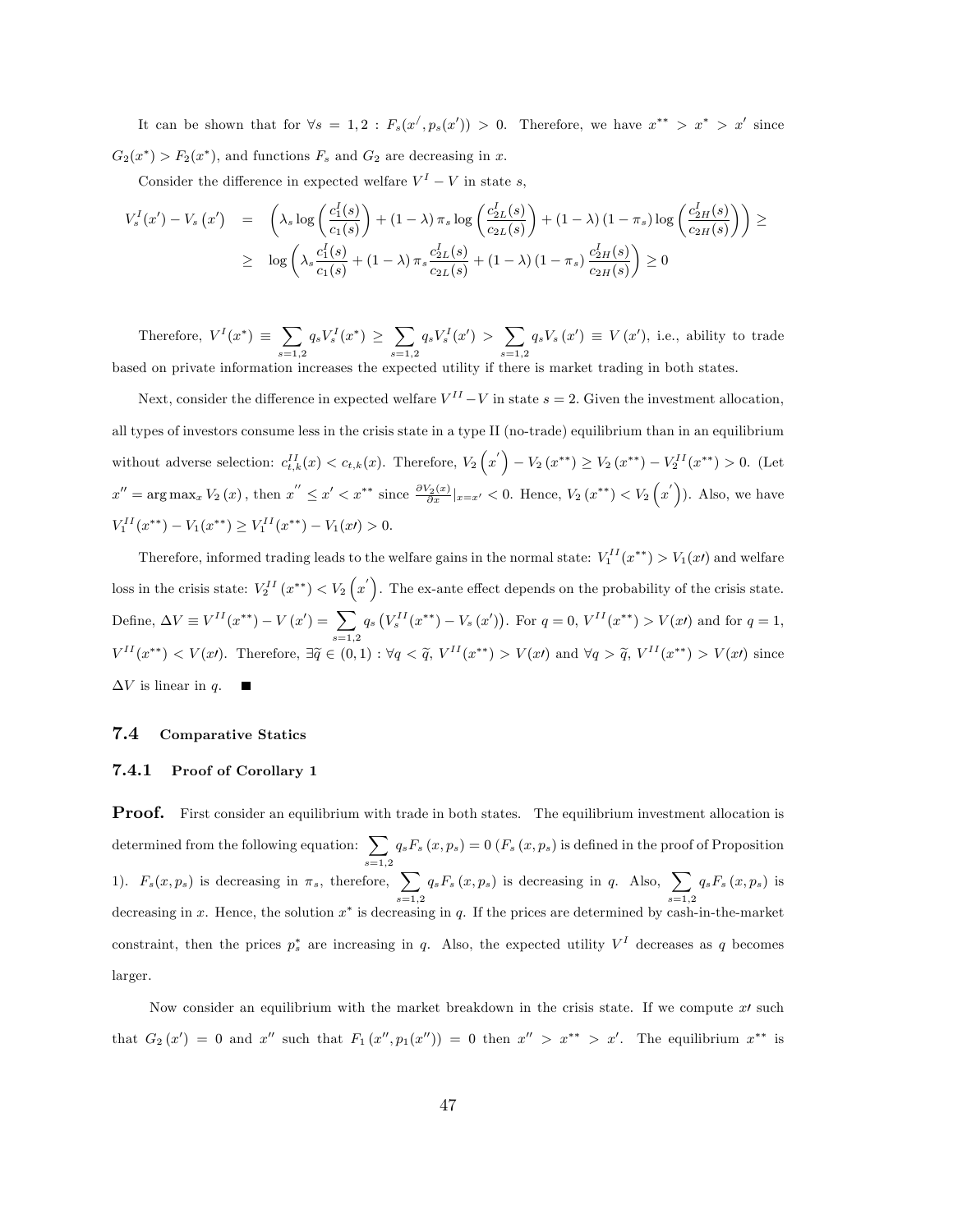determined by  $G(x, p_1) = (1 - q)F_1(x, p_1) + qG_2(x, p_2) = 0$ . Since G is decreasing in x then the optimal  $x^{**}$  is decreasing in q. Therefore,  $p_1$  is increasing in q since it negatively depends on x. Since  $V_2^{II}(x^{**})$  <  $V_1^{II}(x^{**})$ , as q becomes larger the expected utility  $V^{II}$  decreases. The market breaks down when the price in the crisis state falls below the liquidation value  $r_H$ . Consider again the hypothetical price  $p_2^{**}$  $\max\left(\frac{(1-\lambda_2)}{(\lambda_2+(1-\lambda_2)\pi_2)}\right)$  $\frac{(1-x^{**}(q))}{x^{**}(q)}$ ,  $\widehat{R}_2$  defined in the proof of Proposition 1. The increase in q may increase  $p_2^{**}$  sufficiently to restore the trading.

Consider some q such that  $p_2^{**} = r_H - \varepsilon$  with  $\varepsilon > 0$ ., so there is no trading in state 2. Therefore,  $F_2(x^{**}, p_2) > G_2(x^{**}) = 0$ . If q increases sufficiently so that  $x^{**}$  goes down by more than  $\frac{\left(\frac{\lambda}{(1-\lambda)} + \pi_2\right)\varepsilon}{\sqrt{\frac{(\lambda-\lambda)(1-\lambda)}{2\lambda}}}\$  $\overline{\left(1{+}\left(\frac{\lambda}{(1-\lambda)}{+}\pi_2\right)\! (r{+}\varepsilon)\right)\! \left(1{+}\left(\frac{\lambda}{(1-\lambda)}{+}\pi_2\right)\! r\right)}$ then the trading in the crisis state restores.

#### 7.5 Government

#### 7.5.1 Proof of Proposition 3

**Proof.** The social planner maximization problem can be written as following,

$$
\max_{x} \left\{ \sum_{s=1,2} q_s \left( \lambda_s \log c_1(s) + (1 - \lambda_s) \left( \pi_s \log c_{2L}(s) + (1 - \pi_s) \log c_{2H}(s) \right) \right) \right\}
$$
\n
$$
s.t. \quad (i) \qquad \left( \lambda + (1 - \lambda) \pi_s \right) \Delta c_1(s) = (1 - \lambda) (1 - x)
$$
\n
$$
(ii) \qquad (1 - \lambda) \Delta c_2(s) = (\lambda + (1 - \lambda) \pi_s) x \hat{R}
$$
\n
$$
(iii) \qquad c_1(s) = \Delta c_1(s) + (1 - x)
$$
\n
$$
(iv) \qquad c_{2L}(s) = \Delta c_1(s) + \Delta c_2(s)
$$
\n
$$
(v) \qquad c_2 H(s) = x R_H + \Delta c_2(s)
$$
\n
$$
(vi) \qquad c_1 \ge x r_H + (1 - x)
$$
\n
$$
(vii) \qquad c_{2H} \ge x R_H + (1 - x)
$$
\n
$$
(viii) \qquad c_{2L} \ge c_1
$$
\n
$$
(ix) \qquad \Delta c_t(s) \ge 0
$$

where  $\Delta c_1(s)$  is a transfer of cash holdings to liquidity investors in exchange of their risky asset holdings at date  $t = 1$  and  $\Delta c_2(s)$  is a transfer of risky asset holdings in exchange for cash holding to non-liquidity traders. The social planner problem is set up so that it is comparable with a market equilibrium, i.e., the planner does not have any additional advantages over market. For example, a partial pooling equilibrium is explicitly ruled out. Note, even though it may be feasible for the planner to differentiate liquidity investors with bad and good assets by offering a contract with a lower price and a lower quantity or probability, it is not optimal because of a loss in welfare due to the premature liquidation of some high quality assets.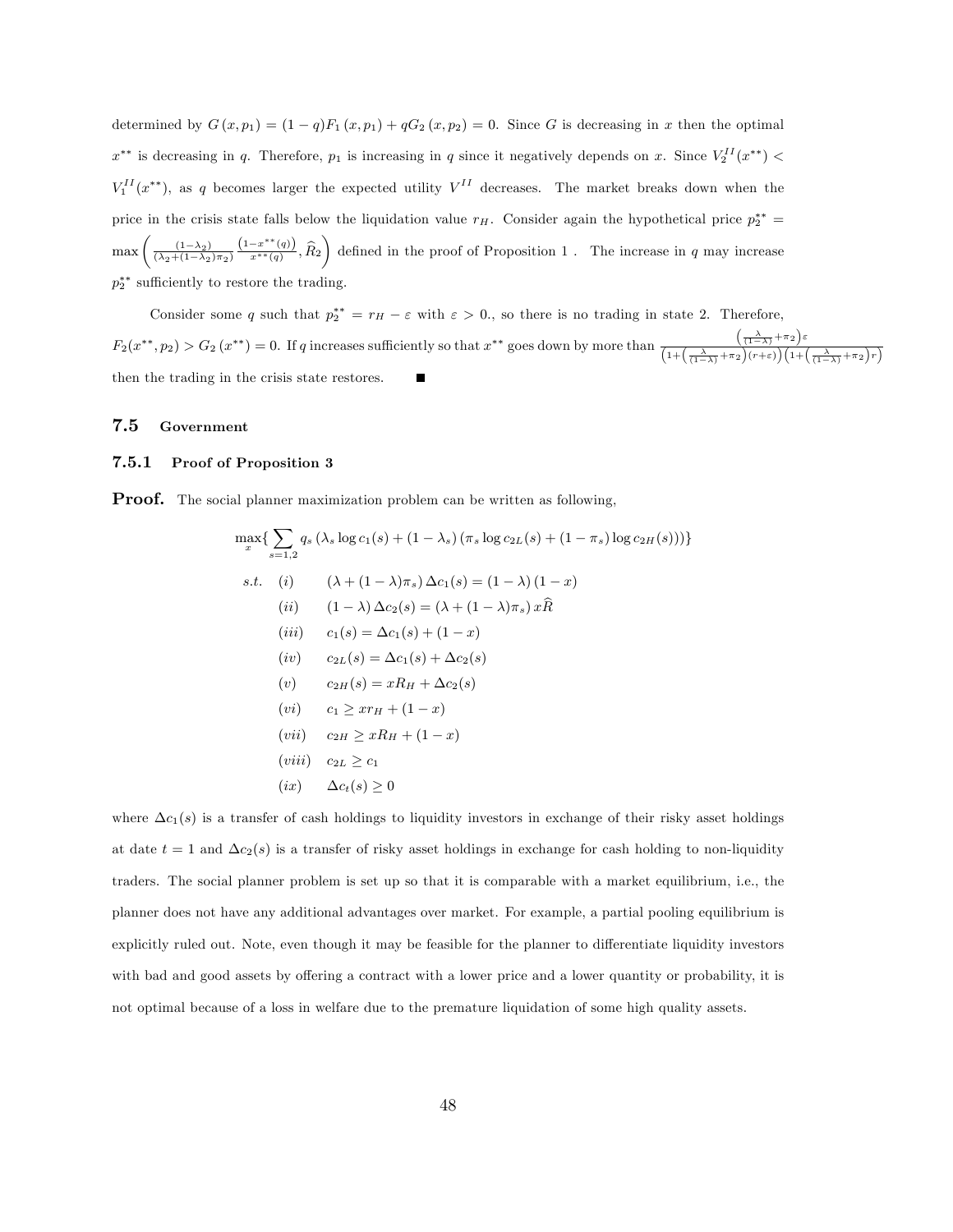The maximization problem can be reduced to the following,

$$
\max_{x} \left\{ \sum_{s=1,2} q_s \left[ \lambda \log \left( 1 - x \right) \left( \frac{1 + (1 - \lambda)\pi_s}{\lambda + (1 - \lambda)\pi_s} \right) + (1 - \lambda) \left( \frac{\pi_s \log \left( \left( 1 - x \right) \frac{(1 - \lambda)}{(\lambda + (1 - \lambda)\pi_s)} + x \frac{(\lambda + (1 - \lambda)\pi_s)}{(1 - \lambda)} \widehat{R}_s \right)}{+(1 - \pi_s) \log x \left( R_h + \frac{(\lambda + (1 - \lambda)\pi_s)}{(1 - \lambda)} \widehat{R}_s \right)} \right) \right] \right\}
$$
  
s.t. 
$$
\left( \max_s \left( \frac{(\lambda + (1 - \lambda)\pi_s)}{(1 - \lambda)} \widehat{R}_s \right) + 1 \right)^{-1} \leq x \leq \left( \frac{(\lambda + (1 - \lambda)\pi_1)}{(1 - \lambda)} r_h + 1 \right)^{-1}
$$

The optimal investment x is a solution to the following equation  $H(x) \equiv \sum$  $_{s=1,2}$  $q_sH_s(x) = 0$ , where

$$
H_s(x) \equiv \left(-\lambda \frac{1}{(1-x)} + (1-\lambda)\pi_s \frac{\left(\frac{(\lambda + (1-\lambda)\pi_s)}{(1-\lambda)}\right)^2 \widehat{R}_s - 1}{\left(\left(1-x\right) + x \left(\frac{(\lambda + (1-\lambda)\pi_s)}{(1-\lambda)}\right)^2 \widehat{R}_s\right)} + (1-\lambda)(1-\pi_s) \frac{1}{x}\right)
$$

This is a monotonically decreasing function of x. At  $x = 0$ , H is greater than 0 and at  $x = 1$ , H is less than zero. Therefore, by Intermediate Function Theorem, there exist a unique  $x^{\circ}$  such that at  $H(x^{\circ}) = 0$ The  $x^o$  can be derived as a root to a cubic equation.

Furthermore at  $x = 1 - \overline{\lambda}$ , we have  $H(x) < 0$  which implies that  $x^{\circ} < 1 - \overline{\lambda}$ , i.e., the investment allocation in the incentive compatible equilibrium is smaller than the Örst-best investment allocation. Denote the optimal expected utility by  $V^o$ . To compare welfare achieved by social planner with a market equilibrium. If prices are determined by cash-in-the-market constraints then the expected utility in a market equilibrium with trade in both states is given by

$$
V(x) = \left\{ \sum_{s=1,2} q_s \left[ \lambda \log \left( 1 - x \right) \left( \frac{1 + (1 - \lambda) \pi_s}{\lambda + (1 - \lambda) \pi_s} \right) + (1 - \lambda) \left( \begin{array}{c} \pi_s \log \left( (1 - x) \frac{(1 - \lambda)}{(\lambda + (1 - \lambda) \pi_s)} + x \frac{(\lambda + (1 - \lambda) \pi_s)}{(1 - \lambda)} \widehat{R}_s \right) \\ + (1 - \pi_s) \log x \left( R_h + \frac{(\lambda + (1 - \lambda) \pi_s)}{(1 - \lambda)} \widehat{R}_s \right) \end{array} \right) \right] \right\}
$$

Therefore,  $V^I(x^*) \leq V(x^*) \leq V^o$  since  $x^o = \arg \max V(x)$ , i.e., the social planner always achieves a higher welfare level. Furthermore, comparing  $F_s(x)$  and  $H(x)$ , it can be shown that  $\sum$  $_{s=1,2}$  $q_s F_s(x^o) \geq 0$ . It implies that  $x^* \geq x^o$  where  $\sum$  $_{s=1,2}$  $q_sF_s(x^*)=0$ , i.e., the investment allocation in a market equilibrium is larger than the social planner investment allocation.

Note, social planner achieves larger consumption allocation in both states  $c_{tk}(x^{\circ}) > c_{tk}^{I}(x^{**})$  for all types of investors, except the ones with high quality asset:  $c_{2H}(x^{\circ}) < c_{2H}^I(x^{**})$ . Therefore, the social solution is not ex-post Pareto dominant.  $\blacksquare$ 

**Price effect** From market clearing, we have  $\frac{\partial p_s}{\partial x} < 0$ . The effect of the market price on expected utility is given by

$$
\frac{\partial EU}{\partial p_s} = \left(\lambda_s \frac{x}{1-x+p_s x} + (1-\lambda_s) \left(\pi_s \frac{x-(1-x)\widehat{R}_s/p_s^2}{xp_s + (1-x)\widehat{R}_s/p_s} - (1-\pi_s) \frac{\widehat{R}_s/p_s^2}{xR_H + (1-x)\widehat{R}_s/p_s}\right)\right)
$$